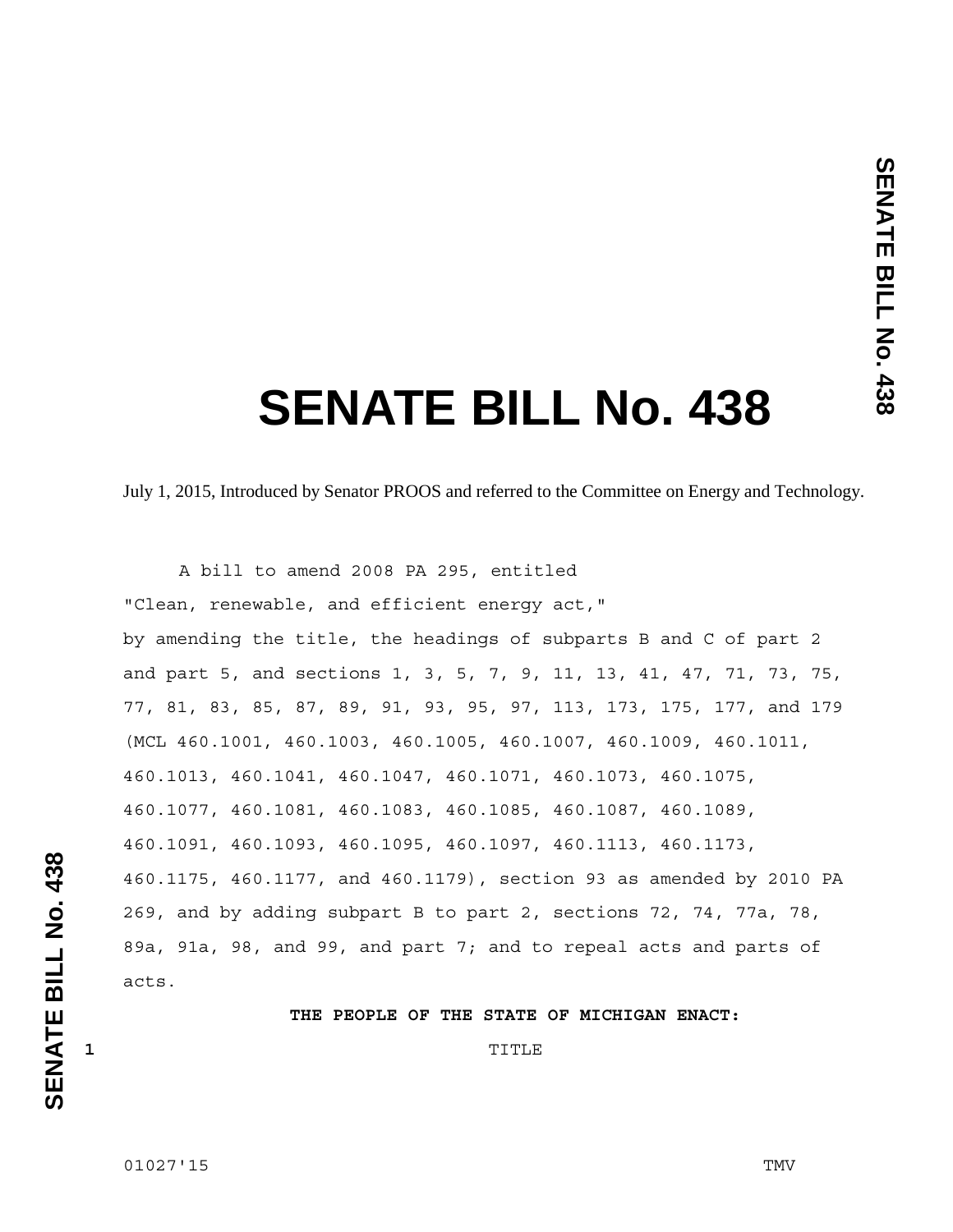An act to require certain providers of electric service to establish renewable **CLEAN** energy programs; to require certain providers of electric or natural gas service to establish energy optimization **WASTE REDUCTION** programs; to authorize the use of certain energy systems to meet the requirements of those programs; to provide for the approval of energy optimization **WASTE REDUCTION**  service companies; to provide for certain charges on electric and natural gas bills; to promote energy conservation **TO REDUCE ENERGY 9 WASTE** by state agencies and the public; to create a wind energy resource zone board and provide for its power and duties; to authorize the creation and implementation of wind energy resource zones; to provide for expedited transmission line siting certificates; to provide for a **CUSTOMER GENERATION AND** net metering program **PROGRAMS** and the responsibilities of certain providers of electric service and customers with respect to **CUSTOMER GENERATION 16 AND** net metering; to provide for fees; to prescribe the powers and duties of certain state agencies and officials; to require the promulgation of rules and the issuance of orders; **TO AUTHORIZE THE 19 ESTABLISHMENT OF RESIDENTIAL ENERGY IMPROVEMENT PROGRAMS BY 20 PROVIDERS OF ELECTRIC OR NATURAL GAS SERVICE;** and to provide for civil sanctions, remedies, and penalties.

Sec. 1. (1) This act shall be known and may be cited as the 23 "clean <del>, renewable, a</del>nd efficient energy act".

(2) The purpose of this act is to promote the development of clean energy, renewable energy, and energy optimization through the implementation of a clean, renewable, and energy efficient standard **27 AND USE OF CLEAN ENERGY RESOURCES AND THE REDUCTION OF ENERGY WASTE** 

01027'15 TMV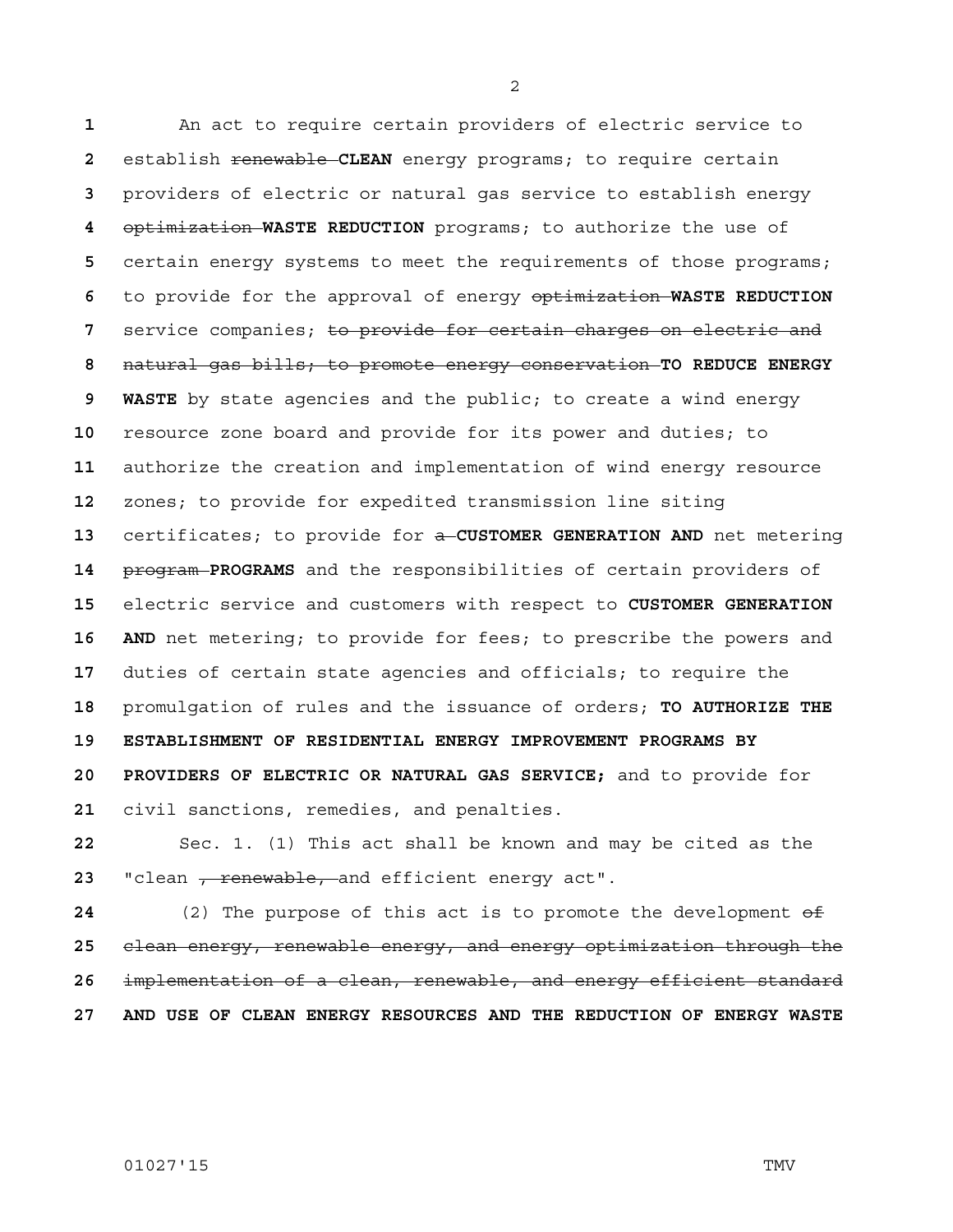**1 THROUGH PROGRAMS** that will cost-effectively do all of the following:

(a) Diversify the resources used to reliably meet the energy needs of consumers in this state.

(b) Provide greater energy security through the use of indigenous energy resources available within the state.

(c) Encourage private investment in renewable **CLEAN** energy and energy efficiency.**WASTE REDUCTION.**

(d) Provide **COORDINATE WITH FEDERAL REGULATIONS TO PROVIDE**  improved air quality and other benefits to energy consumers and citizens of this state.

Sec. 3. As used in this act:

(a) "Advanced cleaner energy" means electricity generated using an advanced cleaner energy system.

(b) "Advanced cleaner energy credit" means a credit certified under section 43 that represents generated advanced cleaner energy.

17 **(B)**  $\left\lbrace e \right\rbrace$  "Advanced cleaner energy system" means any of the following:

(*i*) A gasification facility.

(*ii*) An industrial **A** cogeneration facility.

(*iii*) A coal-fired electric generating facility if 85% or more of the carbon dioxide emissions are captured and permanently geologically sequestered **OR USED FOR OTHER COMMERCIAL OR INDUSTRIAL 24 PURPOSES THAT DO NOT RESULT IN RELEASE OF CARBON DIOXIDE TO THE 25 ATMOSPHERE**.

**26 (***iv***) A HYDROELECTRIC PUMPED STORAGE FACILITY.**

**27 (***v***)** (*iv*) An electric generating facility or system that uses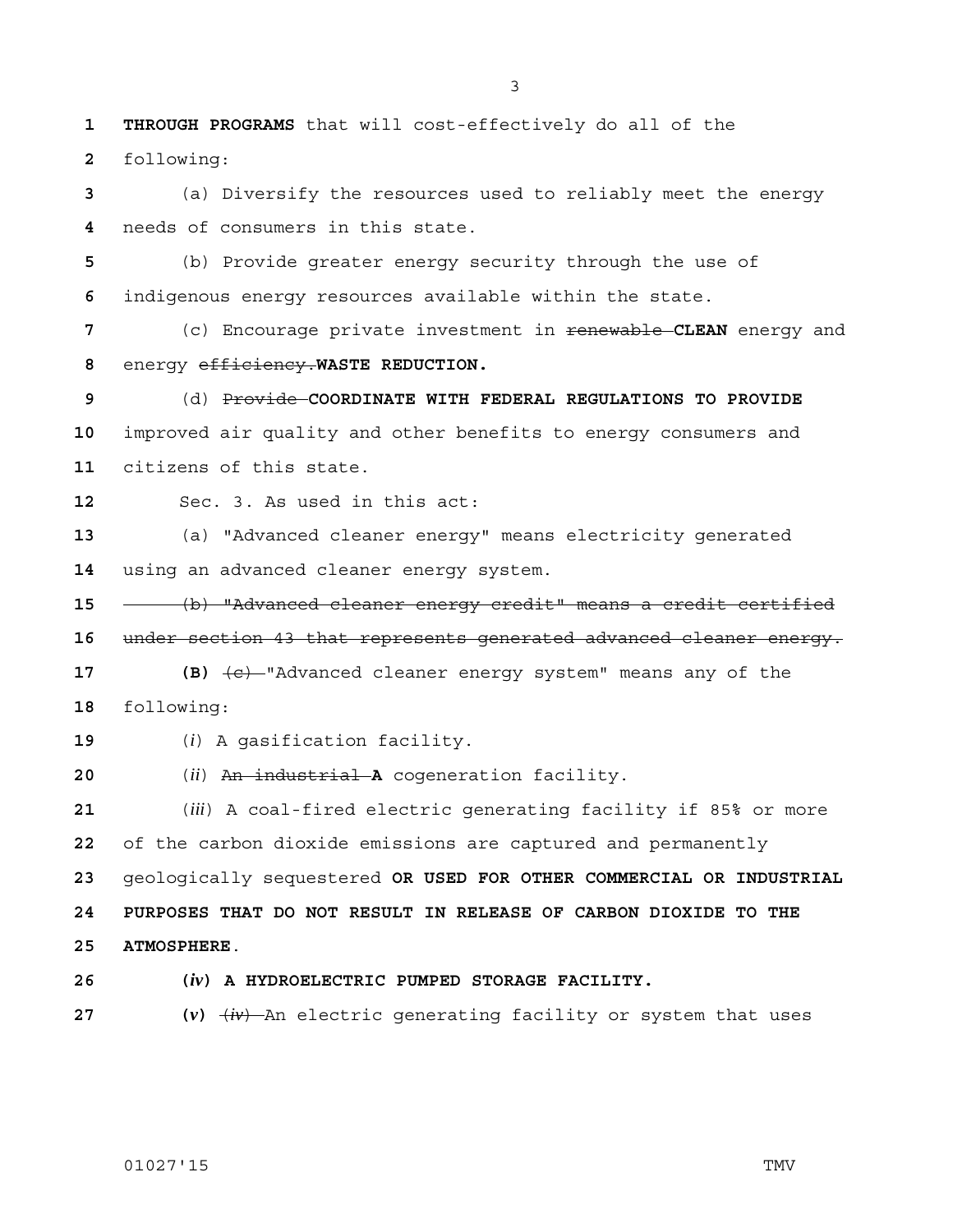technologies not in commercial operation on the effective date of this act.**OCTOBER 6, 2008, AND THAT THE COMMISSION DETERMINES HAS 3 CARBON DIOXIDE EMISSIONS BENEFITS OR WILL SIGNIFICANTLY REDUCE 4 OTHER REGULATED AIR EMISSIONS.**

**5 (C)** (d) "Affiliated transmission company" means that term as defined in **SECTION 2 OF** the electric transmission line certification act, 1995 PA 30, MCL 460.562.

**8 (D)** (e) "Applicable regional transmission organization" means a nonprofit, member-based organization governed by an independent 10 board of directors that serves as the federal energy regulatory commission-approved regional transmission organization **APPROVED BY 12 THE FEDERAL ENERGY REGULATORY COMMISSION** with oversight responsibility for the region that includes the provider's service territory.

**(E)**  $\left(\frac{f}{f}\right)$  "Biomass" means any organic matter that is not derived from fossil fuels, that can be converted to usable fuel for the production of energy, and that replenishes over a human, not a geological, time frame, including, but not limited to, all of the following:

(*i*) Agricultural crops and crop wastes.

(*ii*) Short-rotation energy crops.

(*iii*) Herbaceous plants.

(*iv*) Trees and wood, but only if derived from sustainably managed forests or procurement systems, as defined in section 261c of the management and budget act, 1984 PA 431, MCL 18.1261c.

- (*v*) Paper and pulp products.
- 

(*vi*) Precommercial wood thinning waste, brush, or yard waste.

## 01027'15 TMV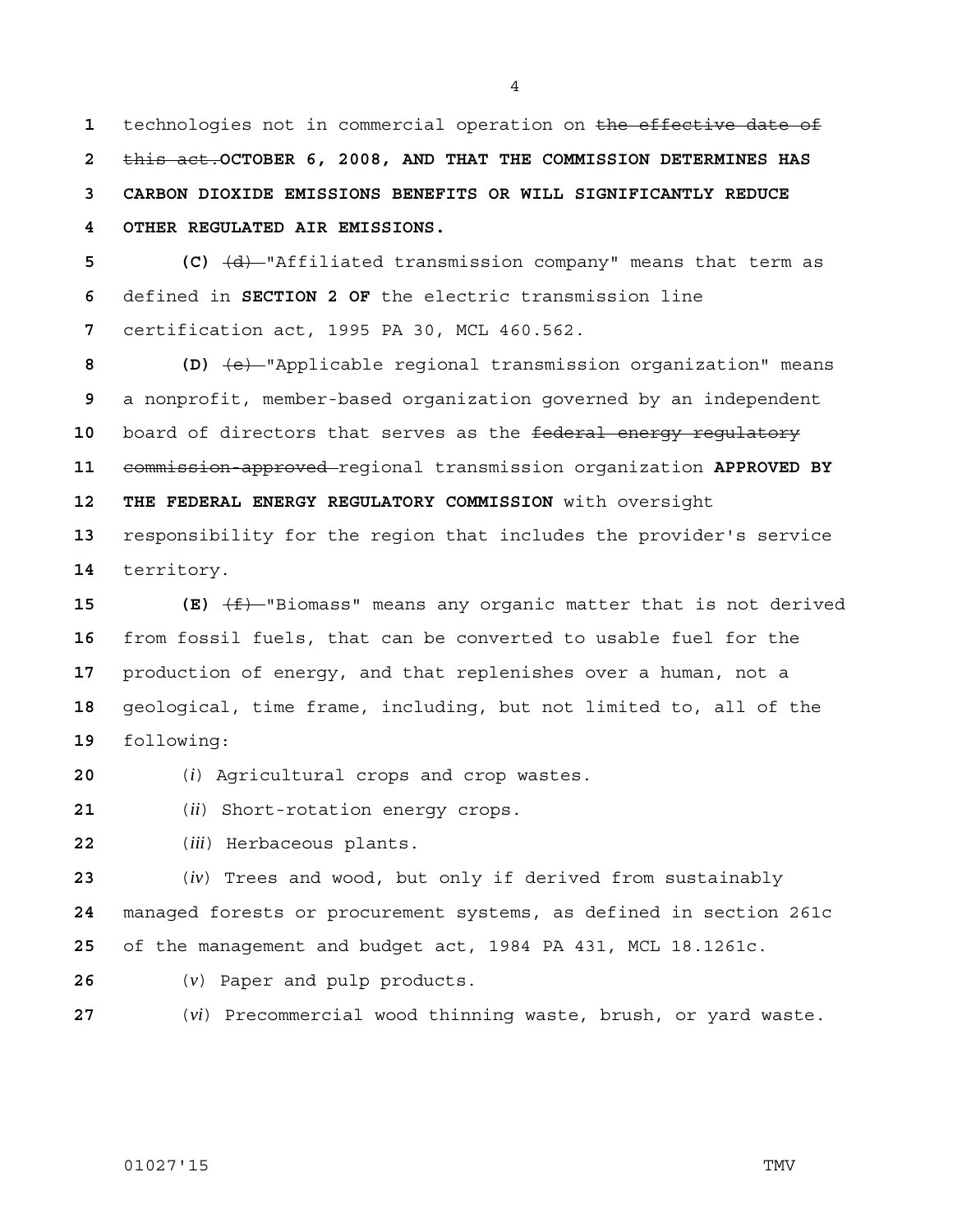**1** (*vii*) Wood wastes and residues from the processing of wood **2** products or paper.

**3** (*viii*) Animal wastes.

**4** (*ix*) Wastewater sludge or sewage.

**5** (*x*) Aquatic plants.

**6** (*xi*) Food production and processing waste.

**7** (*xii*) Organic by-products from the production of biofuels.

**8 (F)** (g) "Board" means the wind energy resource zone board **9** created under section 143.

**10** (h) "Carbon dioxide emissions benefits" means that the carbon

**11** dioxide emissions per megawatt hour of electricity generated by the

**12** advanced cleaner energy system are at least 85% less or, for an

**13** integrated gasification combined cycle facility, 70% less than the

**14** average carbon dioxide emissions per megawatt hour of electricity

**15** generated from all coal-fired electric generating facilities

**16** operating in this state on January 1, 2008.

**17 (G) "CLEAN ENERGY" MEANS ELECTRICITY GENERATED USING A CLEAN 18 ENERGY RESOURCE.**

**19 (H) "CLEAN ENERGY RESOURCE" MEANS AN ELECTRIC GENERATION 20 TECHNOLOGY THAT MEETS ALL CURRENT STATE AND FEDERAL AIR EMISSIONS 21 REGULATIONS OR QUALIFIES UNDER UNITED STATES ENVIRONMENTAL 22 PROTECTION AGENCY REGULATIONS AS BEING CARBON NEUTRAL. CLEAN ENERGY 23 RESOURCE INCLUDES, BUT IS NOT LIMITED TO, A FOSSIL FUEL GENERATION 24 TECHNOLOGY IN WHICH AT LEAST 85% OF THE CARBON DIOXIDE EMISSIONS 25 ARE CAPTURED AND PERMANENTLY SEQUESTERED OR USED FOR OTHER 26 COMMERCIAL OR INDUSTRIAL PURPOSES THAT DO NOT RESULT IN THE RELEASE 27 OF CARBON DIOXIDE INTO THE ATMOSPHERE.**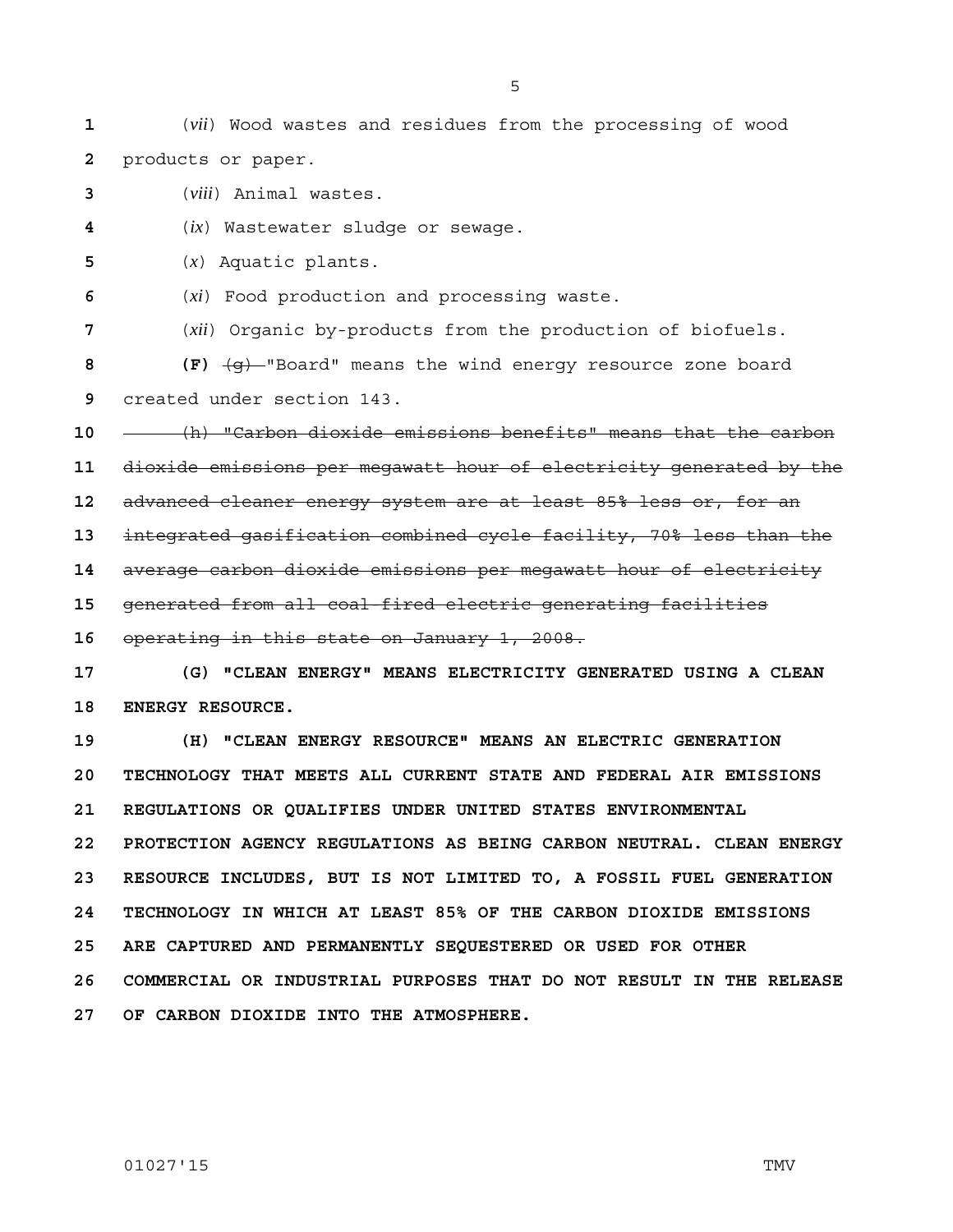**1 (I) "CLEAN ENERGY SYSTEM" MEANS A FACILITY, ELECTRICITY 2 GENERATION SYSTEM, OR SET OF ELECTRICITY GENERATION SYSTEMS THAT 3 USE 1 OR MORE CLEAN ENERGY RESOURCES TO GENERATE ELECTRICITY.**

**4 (J) "COGENERATION FACILITY" MEANS A FACILITY THAT PRODUCES 5 BOTH ELECTRICITY AND ANOTHER FORM OF USEFUL THERMAL ENERGY, SUCH AS 6 HEAT OR STEAM, IN A WAY THAT IS MORE EFFICIENT THAN THE SEPARATE 7 PRODUCTION OF THOSE FORMS OF ENERGY.**

**8 (K)**  $\overline{\textbf{(i)}}$  **(K)**  $\overline{\textbf{(ii)}}$  "Commission" means the Michigan public service **9** commission.

10 (*l*)  $\left(\frac{1}{2}\right)$  "Customer meter" means an electric meter of a provider's retail customer. Customer meter does not include a municipal water pumping meter or additional meters at a single site that were installed specifically to support interruptible air conditioning, interruptible water heating, net metering, or time-of-day tariffs.

**16 (M) "DISTRIBUTED GENERATION PROGRAM" MEANS THE PROGRAM 17 ESTABLISHED BY THE COMMISSION UNDER SECTION 173.**

**18** Sec. 5. As used in this act:

**19** (a) "Electric provider", subject to sections 21(1), 23(1), and **20** 25(1), **EXCEPT AS USED IN PART 7,** means any of the following:

**21** (*i*) Any person or entity that is regulated by the commission **22** for the purpose of selling electricity to retail customers in this **23** state.

**24** (*ii*) A municipally-owned electric utility in this state.

**25** (*iii*) A cooperative electric utility in this state.

**26** (*iv*) Except as used in subpart B **C** of part 2, an alternative **27** electric supplier licensed under section 10a of 1939 PA 3, MCL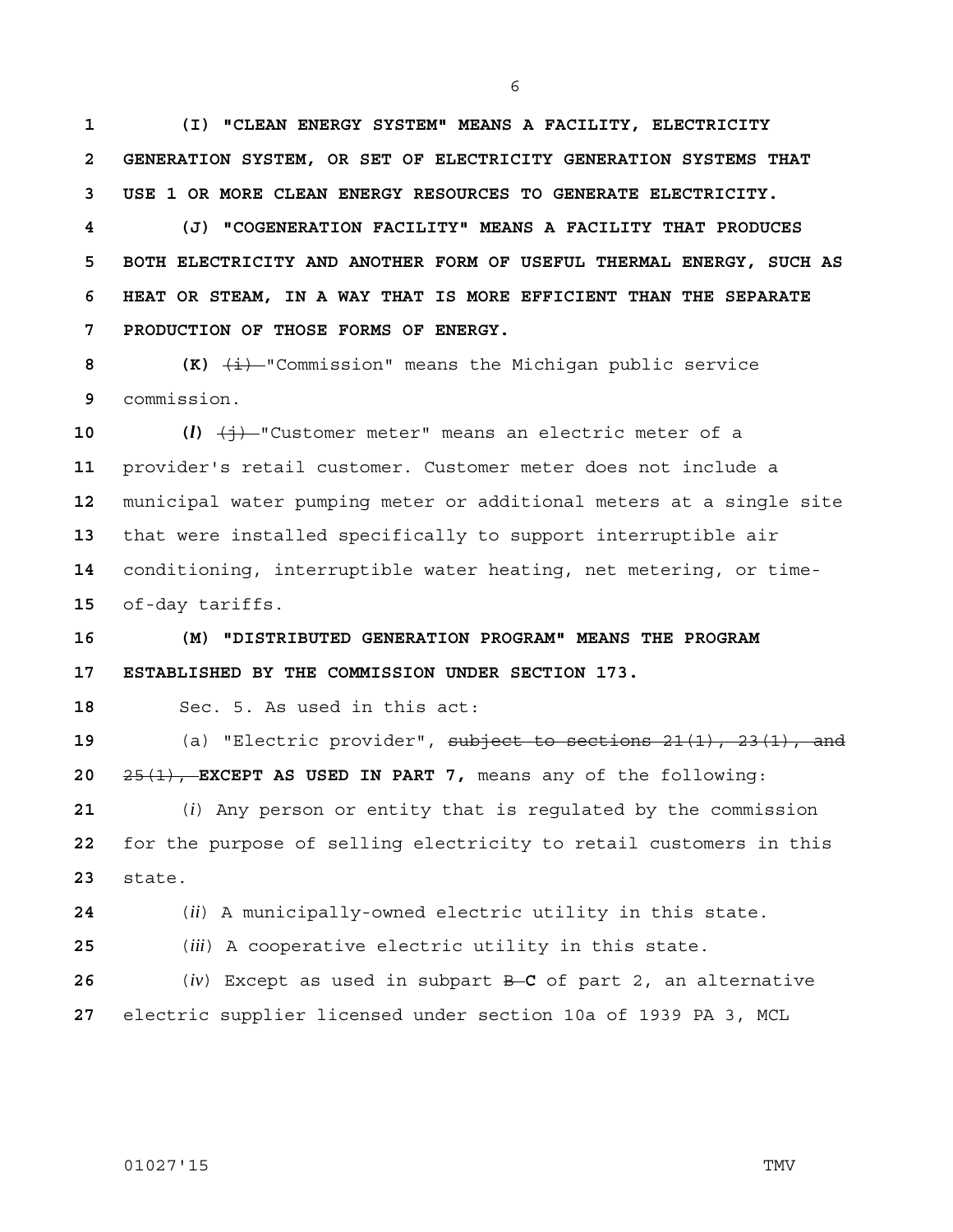460.10a.

(b) "Eligible electric generator" means that a methane digester or **renewable CLEAN** energy system with a generation capacity limited to the customer's electric need and that does not exceed the following:

(*i*) For a renewable **CLEAN** energy system, 150 kilowatts of aggregate generation at a single site.

(*ii*) For a methane digester, 550 kilowatts of aggregate generation at a single site.

(c) "Energy conservation" means the reduction of customer energy use through the installation of measures or changes in energy usage behavior. Energy conservation does not include the use of advanced cleaner energy systems.

(d) "Energy efficiency" means a decrease in customer consumption of electricity or natural gas achieved through measures or programs **INCLUDING PREPAY ENERGY PROGRAMS** that target customer behavior, equipment, devices, or materials without reducing the quality of energy services.

**19 (E) "ENERGY STAR" MEANS THE VOLUNTARY PARTNERSHIP AMONG THE 20 UNITED STATES DEPARTMENT OF ENERGY, THE UNITED STATES ENVIRONMENTAL 21 PROTECTION AGENCY, PRODUCT MANUFACTURERS, LOCAL UTILITIES, AND 22 RETAILERS TO HELP PROMOTE ENERGY EFFICIENT PRODUCTS BY LABELING 23 WITH THE ENERGY STAR LOGO, EDUCATE CONSUMERS ABOUT THE BENEFITS OF 24 ENERGY EFFICIENCY, AND HELP PROMOTE ENERGY EFFICIENCY IN BUILDINGS 25 BY BENCHMARKING AND RATING ENERGY PERFORMANCE.**

**26 (F)** (e) "Energy optimization", **WASTE REDUCTION",** subject to **27** subdivision  $(f)$ , **(G)**, means all of the following: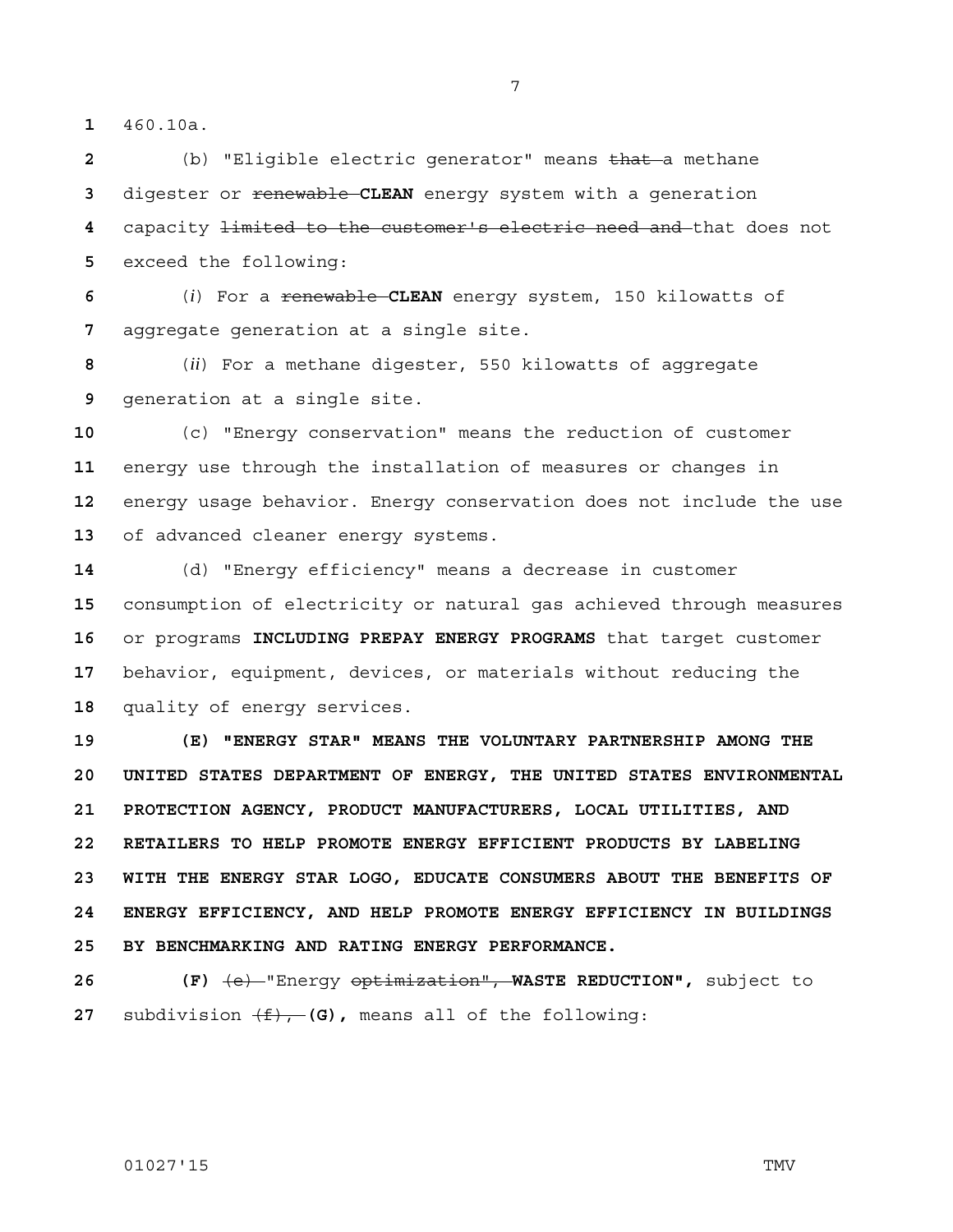(*i*) Energy efficiency.

(*ii*) Load management, to the extent that the load management reduces overall energy usage.

(*iii*) Energy conservation, but only to the extent that the decreases in the consumption of electricity produced by energy conservation are objectively measurable and attributable to an energy optimization **WASTE REDUCTION** plan.

**8 (G)** (f) Energy optimization **WASTE REDUCTION** does not include electric provider infrastructure projects that are approved for cost recovery by the commission other than as provided in this act.

**11 (H)** (g) "Energy optimization **WASTE REDUCTION** credit" means a credit certified pursuant to section 87 that represents achieved energy optimization.**WASTE REDUCTION.**

**14 (I)** (h) "Energy optimization **WASTE REDUCTION** plan" or "EO plan" means a plan under section 71 **OR 72, AS APPLICABLE**.

**16 (J)** (i) "Energy optimization **WASTE REDUCTION** standard" means the minimum energy savings required to be achieved under section 77 **18 OR 77A, AS APPLICABLE**.

(j) "Energy star" means the voluntary partnership among the United States department of energy, the United States environmental protection agency, product manufacturers, local utilities, and retailers to help promote energy efficient products by labeling with the energy star logo, educate consumers about the benefits of energy efficiency, and help promote energy efficiency in buildings by benchmarking and rating energy performance.

(k) "Federal approval" means approval by the applicable regional transmission organization or other federal energy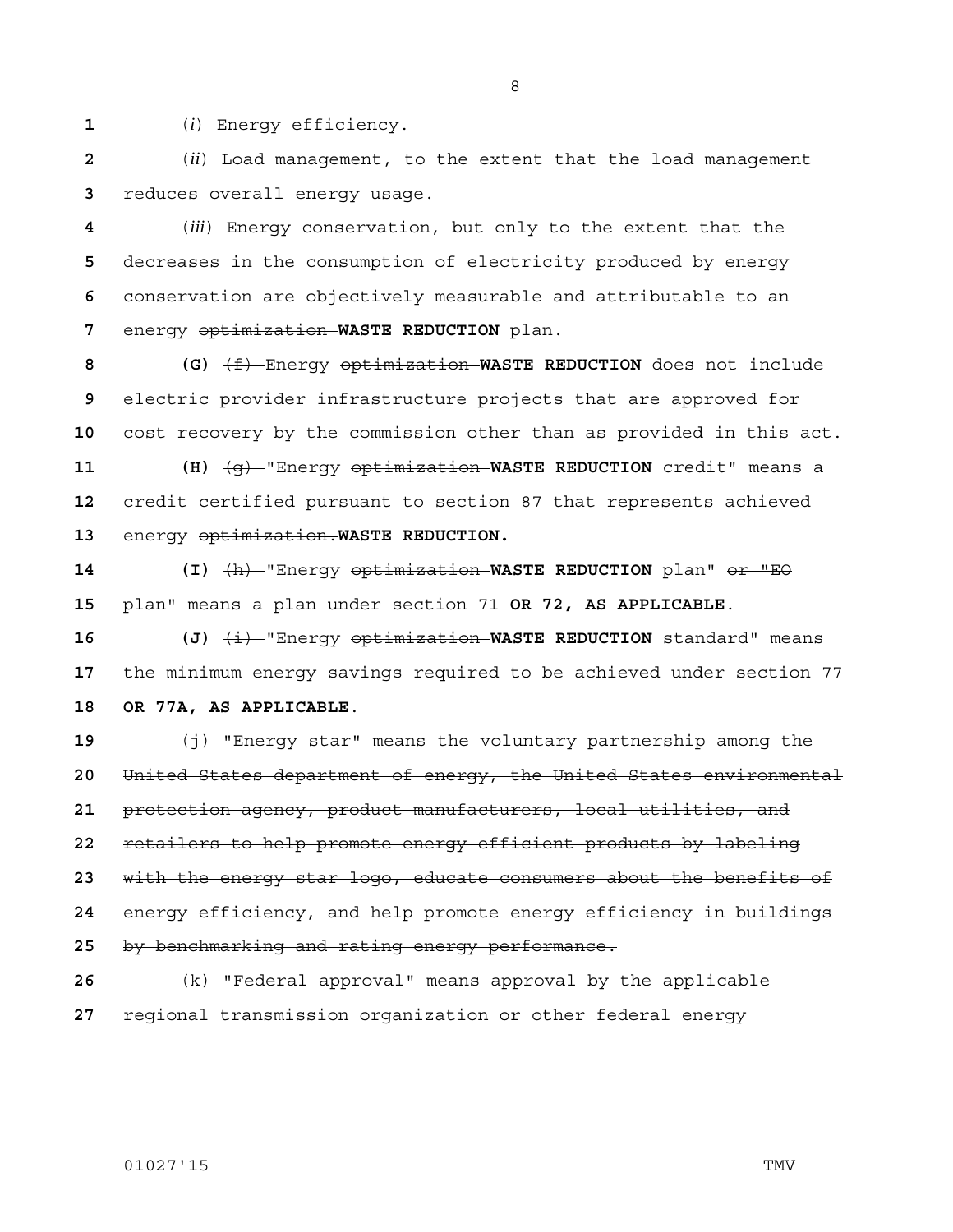regulatory commission approved transmission planning process of a transmission project that includes the transmission line. Federal approval may be evidenced in any of the following manners:

(*i*) The proposed transmission line is part of a transmission project included in the applicable regional transmission organization's board-approved transmission expansion plan.

(*ii*) The applicable regional transmission organization has informed the electric utility, affiliated transmission company, or independent transmission company that a transmission project submitted for an out-of-cycle project review has been approved by the applicable regional transmission organization, and the approved transmission project includes the proposed transmission line.

(*iii*) If, after the effective date of this act, **OCTOBER 6, 14 2008,** the applicable regional transmission organization utilizes another approval process for transmission projects proposed by an electric utility, affiliated transmission company, or independent transmission company, the proposed transmission line is included in a transmission project approved by the applicable regional transmission organization through the approval process developed after the effective date of this act.**OCTOBER 6, 2008.**

(*iv*) Any other federal energy regulatory commission approved **22 FEDERAL ENERGY REGULATORY COMMISSION-APPROVED** transmission planning process for a transmission project.

Sec. 7. As used in this act:

(a) "Gasification facility" means a facility located in this state that**,** uses **USING** a thermochemical process that does not involve direct combustion**,** to produce **PRODUCES** synthesis gas,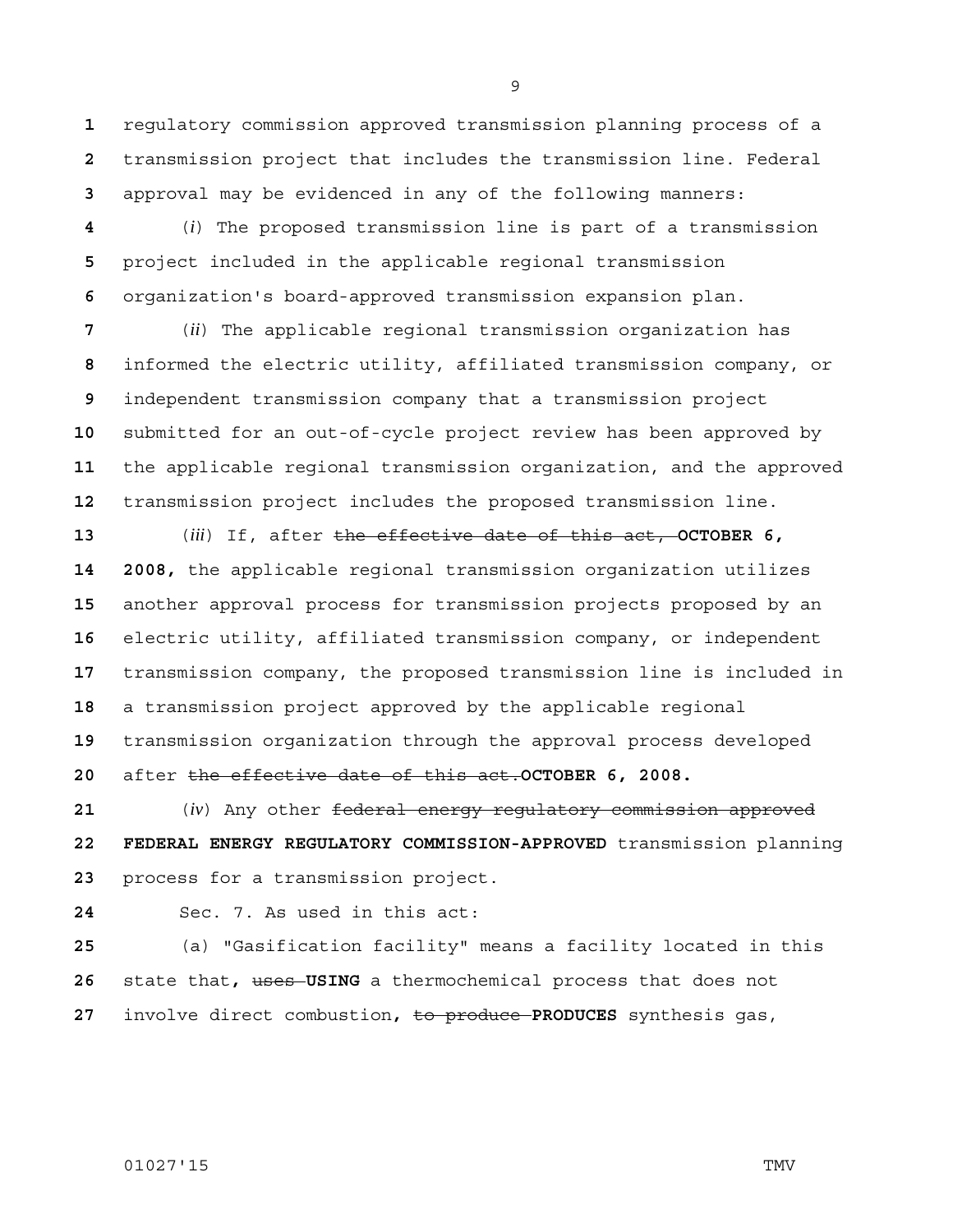composed of carbon monoxide and hydrogen, from carbon-based feedstocks (such as coal, petroleum coke, wood, biomass, hazardous waste, medical waste, industrial waste, and solid waste, including, but not limited to, municipal solid waste, electronic waste, and waste described in section 11514 of the natural resources and environmental protection act, 1994 PA 451, MCL 324.11514) and that uses the synthesis gas or a mixture of the synthesis gas and methane to generate electricity for commercial use. Gasification facility includes the transmission lines, gas transportation lines and facilities, and associated property and equipment specifically attributable to such a facility. Gasification facility includes, but is not limited to, an integrated gasification combined cycle facility and a plasma arc gasification facility.

(b) "Incremental costs of compliance" means the net revenue required by an electric provider to comply**, BEFORE THE EFFECTIVE 16 DATE OF THE 2015 AMENDATORY ACT THAT AMENDED THIS SECTION,** with the **17 FORMER** renewable energy standard, calculated as provided under section 47.

(c) "Independent transmission company" means that term as defined in section 2 of the electric transmission line certification act, 1995 PA 30, MCL 460.562.

(d) "Industrial cogeneration facility" means a facility that

generates electricity using industrial thermal energy or industrial waste energy.

- (e) "Industrial thermal energy" means thermal energy that is a
- by-product of an industrial or manufacturing process and that would
- otherwise be wasted. For the purposes of this subdivision,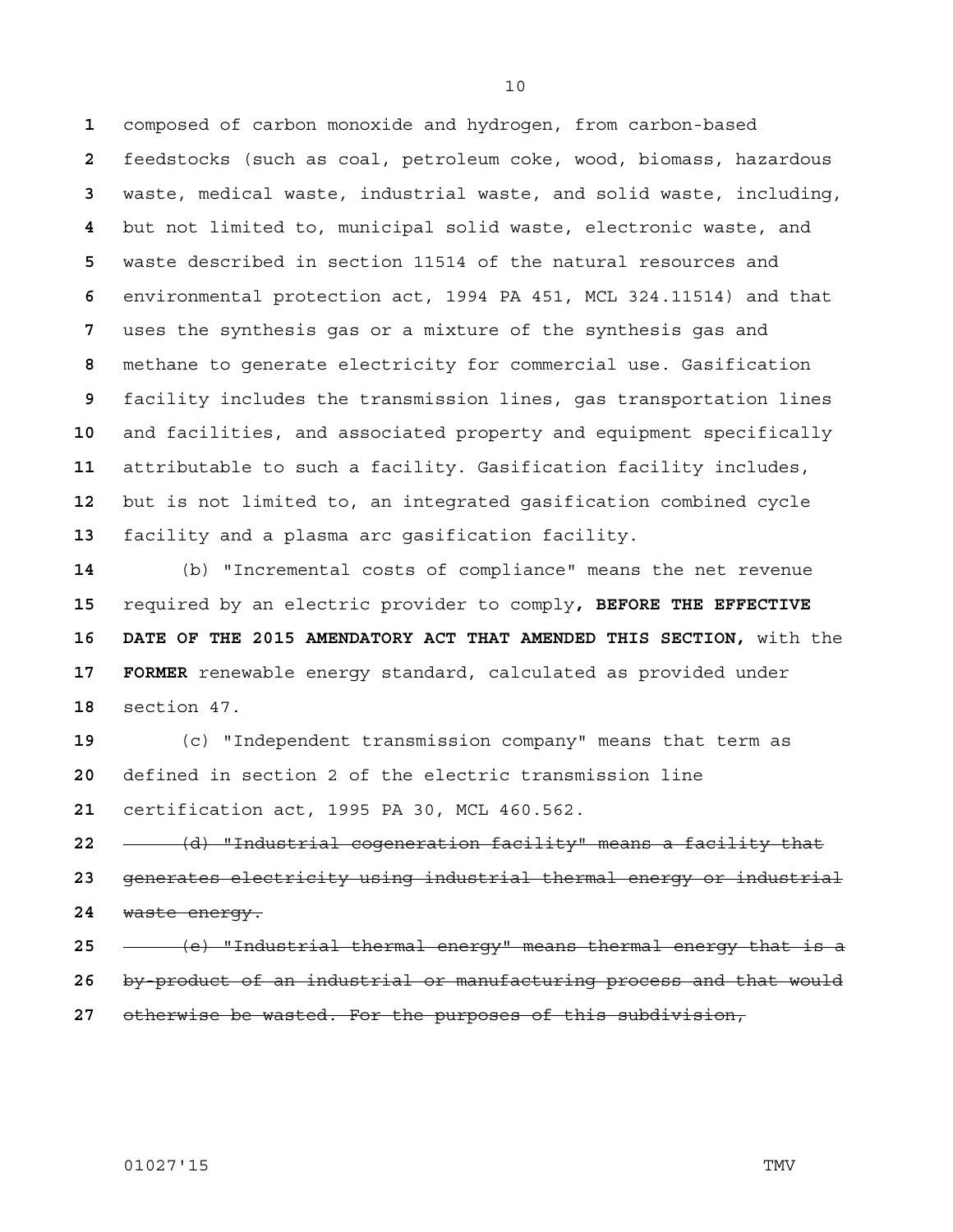industrial or manufacturing process does not include the generation of electricity.

(f) "Industrial waste energy" means exhaust gas or flue gas that is a by-product of an industrial or manufacturing process and that would otherwise be wasted. For the purposes of this subdivision, industrial or manufacturing process does not include the generation of electricity.

**8 (D) "INFLOW" MEANS THE NUMBER OF METERED KILOWATT HOURS THAT A 9 CUSTOMER PARTICIPATING IN THE DISTRIBUTED GENERATION PROGRAM 10 RECEIVES FROM AN ELECTRIC UTILITY DURING A BILLING PERIOD.**

**11 (E)** (g) "Integrated gasification combined cycle facility" means a gasification facility that uses a thermochemical process, including high temperatures and controlled amounts of air and oxygen, to break substances down into their molecular structures and that uses exhaust heat to generate electricity.

16 **(F)**  $\frac{h}{h}$  "LEED" means the leadership in energy and environmental design green building rating system developed by the United States green building council.**GREEN BUILDING COUNCIL.**

**(G)**  $\overline{\textbf{(d)}}$   $\overline{\textbf{(i)}}$  "Load management" means measures or programs that target equipment or devices to result in decreased peak electricity demand such as by shifting demand from a peak to an off-peak period.

(j) "Modified net metering" means a utility billing method that applies the power supply component of the full retail rate to the net of the bidirectional flow of kilowatt hours across the customer interconnection with the utility distribution system, during a billing period or time-of-use pricing period. A negative

01027'15 TMV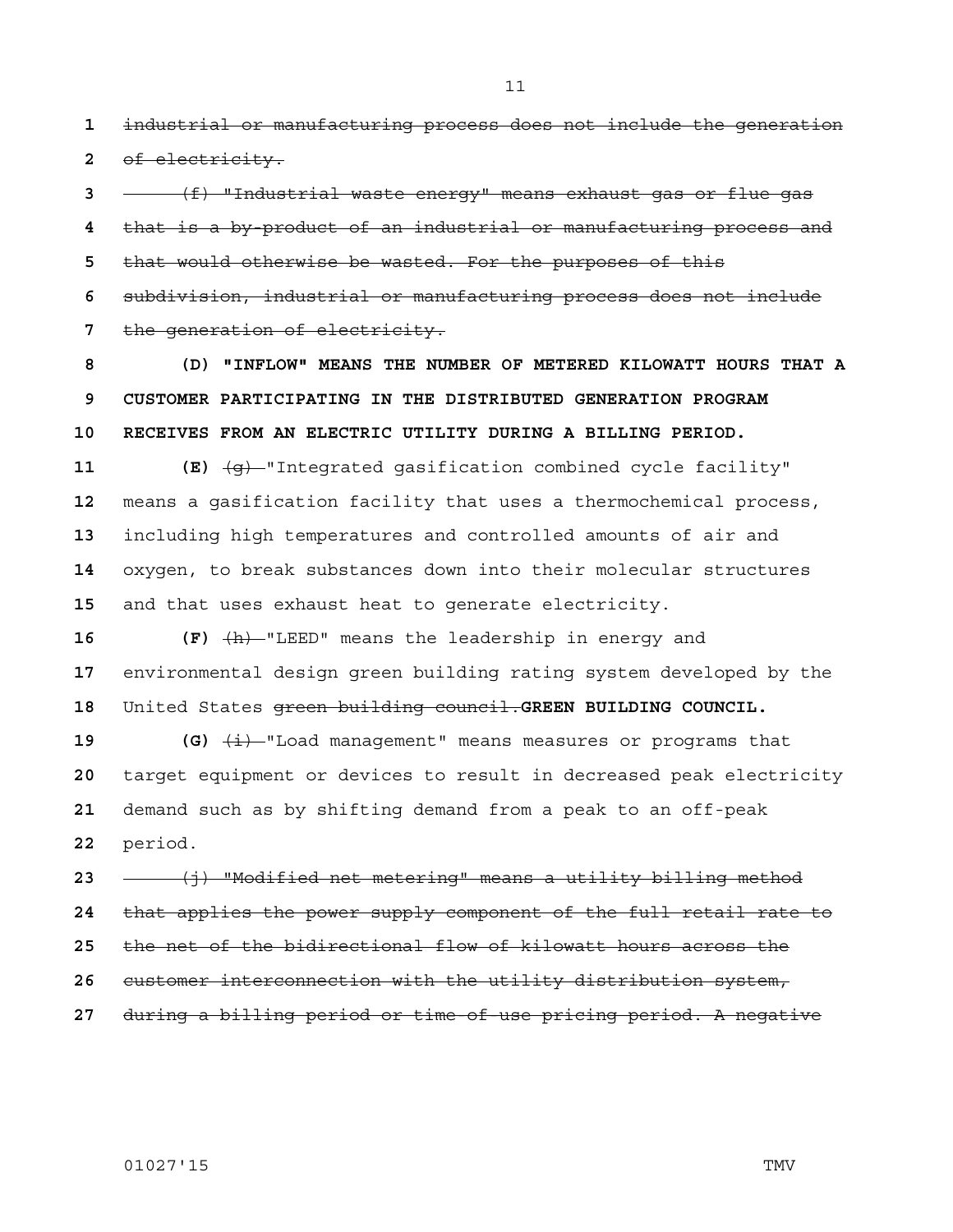net metered quantity during the billing period or during each time-of-use pricing period within the billing period reflects net excess generation for which the customer is entitled to receive credit under section 177(4). Standby charges for modified net metering customers on an energy rate schedule shall be equal to the retail distribution charge applied to the imputed customer usage during the billing period. The imputed customer usage is calculated as the sum of the metered on-site generation and the net of the bidirectional flow of power across the customer interconnection during the billing period. The commission shall establish standby charges for modified net metering customers on demand-based rate schedules that provide an equivalent contribution to utility system costs.

Sec. 9. As used in this act:

(a) "Natural gas provider" means an investor-owned business engaged in the sale and distribution **AT RETAIL** of natural gas within this state whose rates are regulated by the commission. However, as used in subpart B of part 2, natural gas provider does not include an alternative gas supplier licensed under section 9b of 1939 PA 3, MCL 460.9b.

**21 (B) "NET METERING" MEANS AN ELECTRIC UTILITY BILLING METHOD 22 THAT APPLIES TO CUSTOMERS WITH AN ON-SITE CLEAN ENERGY SYSTEM THAT 23 IS INTERCONNECTED WITH THE UTILITY'S DISTRIBUTION SYSTEM AND THAT 24 IS ENROLLED IN AN ELECTRIC UTILITY'S NET METERING PROGRAM.**

**25 (C) "OUTFLOW" MEANS THE NUMBER OF METERED KILOWATT HOURS 26 DELIVERED INTO THE ELECTRIC UTILITY'S DISTRIBUTION SYSTEM FROM 27 CUSTOMERS PARTICIPATING IN THE DISTRIBUTED GENERATION PROGRAM**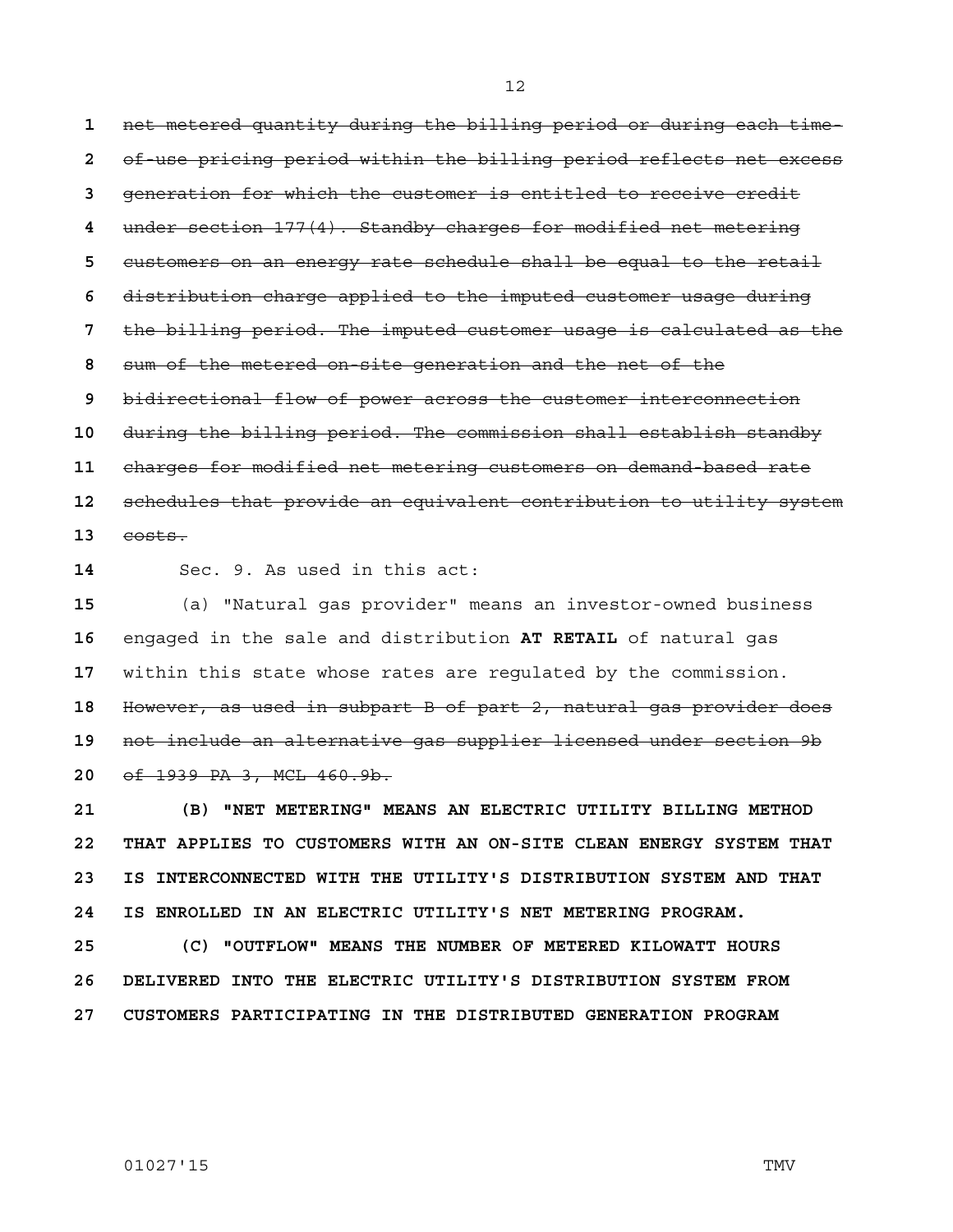**1 DURING A BILLING PERIOD.**

**2 (D)** (b) "Plasma arc gasification facility" means a gasification facility that uses a plasma torch to break substances down into their molecular structures.

**5 (E)** (c) "Provider" means an electric provider or a natural gas provider.

7 **(F)**  $\left(\frac{d}{dt}\right)$  "PURPA" means the public utility regulatory policies act of 1978, Public Law 95-617.

**9 (G)** (e) "Qualifying small power production facility" means that term as defined in 16 USC 824a-3.

Sec. 11. As used in this act:

(a) "Renewable energy" means electricity generated using a renewable energy system.

(b) "Renewable energy capacity portfolio" means the number of megawatts calculated under **FORMER** section 27(2) for a particular year.

(c) "Renewable energy contract" means a contract to acquire renewable energy and the associated renewable energy credits from 1 or more renewable energy systems.

(d) "Renewable energy credit" means a credit granted pursuant to **UNDER A CERTIFICATION AND TRACKING PROGRAM ESTABLISHED UNDER**  section 41**,** that **WHICH** represents generated renewable energy.

(e) "Renewable energy credit portfolio" means the sum of the renewable energy credits achieved by a provider for a particular year.

(f) "Renewable energy credit standard" means a minimum renewable energy portfolio required under section 27.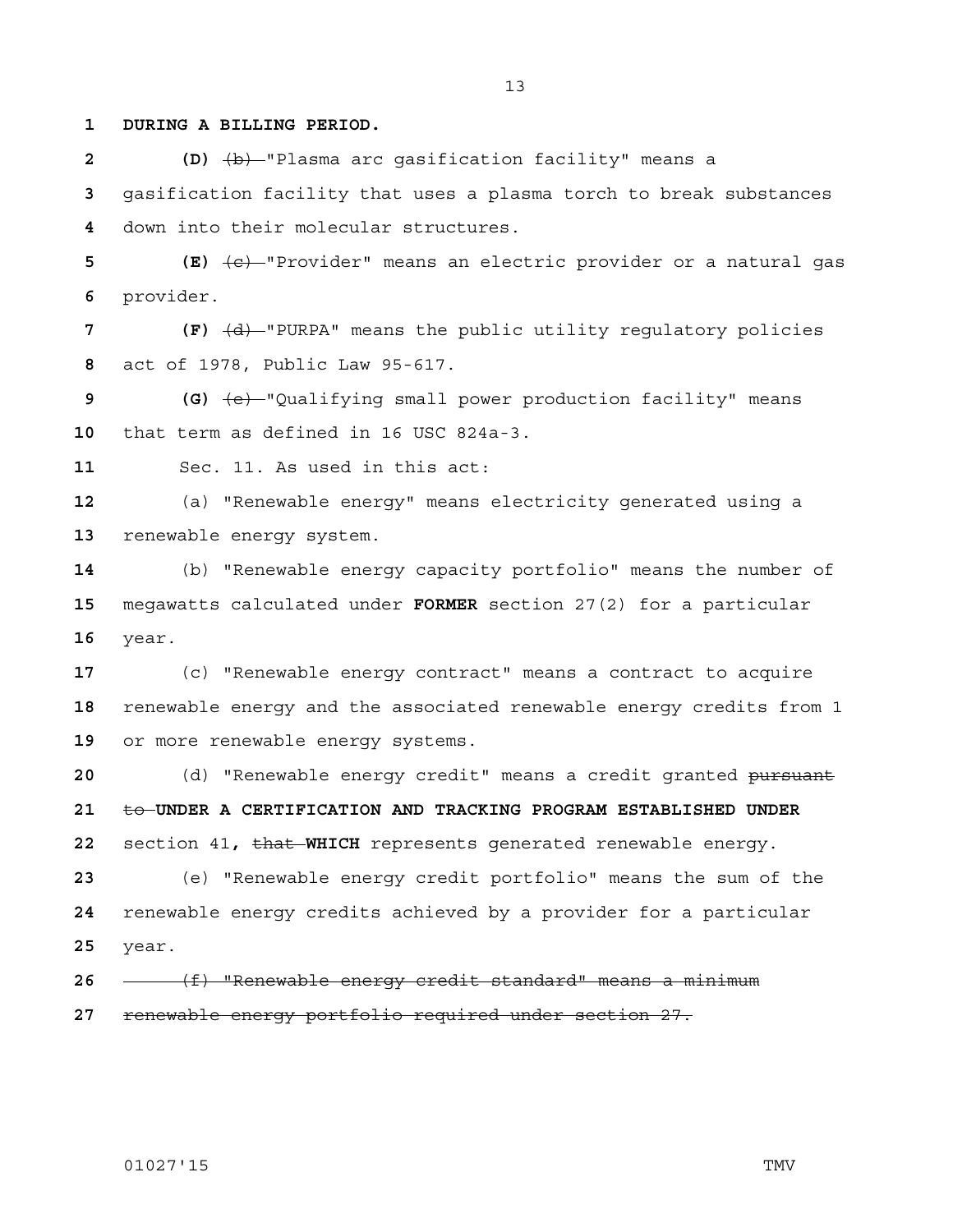**- (g)** "Renewable energy generator" means a person that, together with its affiliates, has constructed or has owned and operated 1 or more renewable energy systems with combined gross generating

capacity of at least 10 megawatts.

**(F)**  $\frac{h}{h}$  "Renewable energy plan" or "plan" , means a plan approved under **FORMER** section 21 or **FORMER SECTION** 23 or found to comply with this act under **FORMER** section 25, with any amendments adopted under this act.

 **(G)**  $\frac{1}{1}$  "Renewable energy resource" means a resource that naturally replenishes over a human, not a geological, time frame and that is ultimately derived from solar power, water power, or wind power. Renewable energy resource does not include petroleum, nuclear, natural gas, or coal. A renewable energy resource comes from the sun or from thermal inertia of the earth and minimizes the output of toxic material in the conversion of the energy and includes, but is not limited to, all of the following:

(*i*) Biomass.

(*ii*) Solar and solar thermal energy.

(*iii*) Wind energy.

(*iv*) Kinetic energy of moving water, including all of the following:

(A) Waves, tides, or currents.

(B) Water released through a dam.

(*v*) Geothermal energy.

- (*vi*) Municipal solid waste.
- (*vii*) Landfill gas produced by municipal solid waste.
- **27 (H)**  $\left(\frac{1}{1}\right)$ -"Renewable energy standard" means the minimum

01027'15 TMV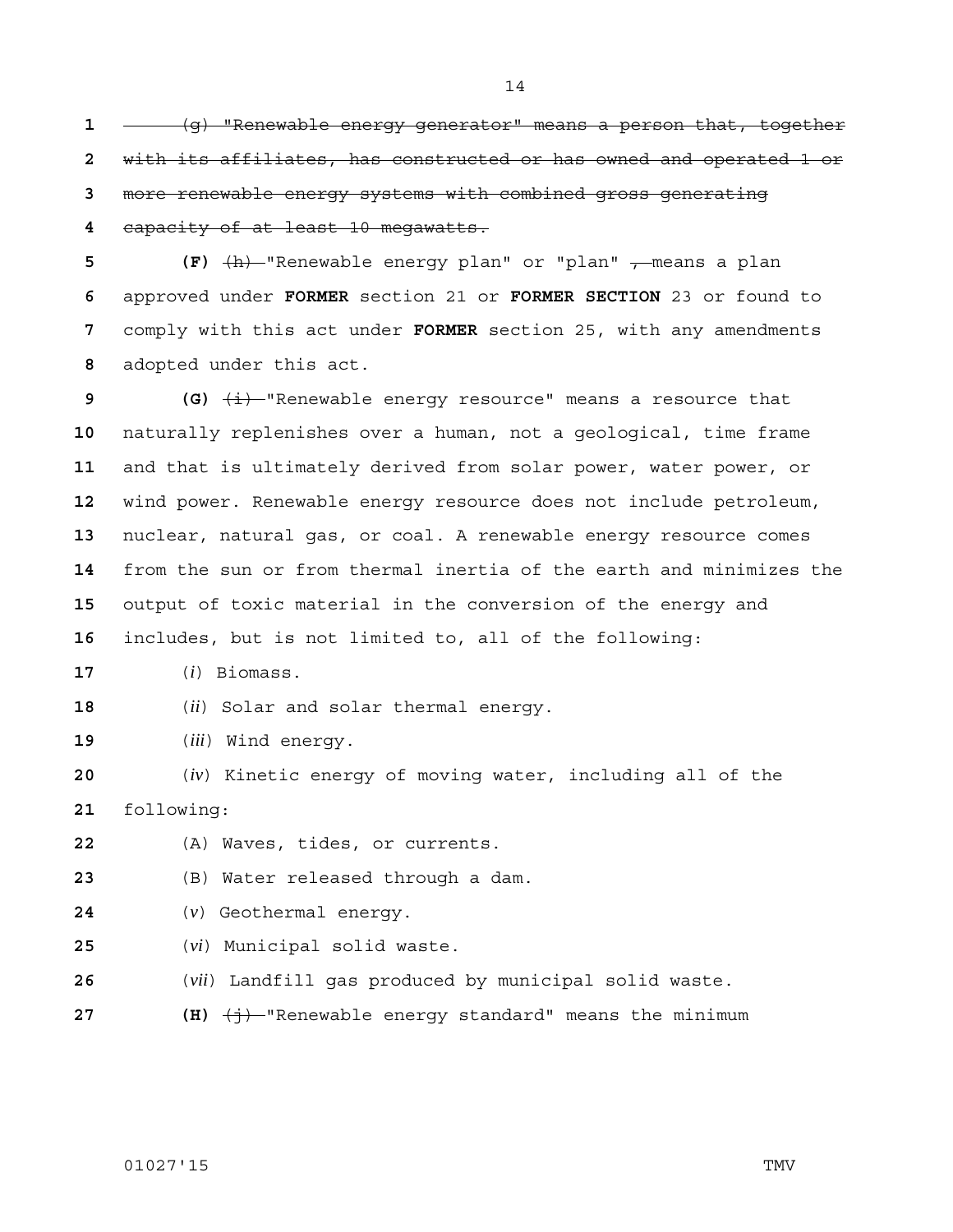renewable energy capacity portfolio, if applicable, and the renewable energy credit portfolio **THAT WAS** required to be achieved under **FORMER** section 27.

**4 (I)** (k) "Renewable energy system" means a facility, electricity generation system, or set of electricity generation systems that use 1 or more renewable energy resources to generate electricity. Renewable energy system does not include any of the following:

(*i*) A hydroelectric pumped storage facility.

 $-$  (*ii*) A hydroelectric facility that uses a dam constructed after the effective date of this act unless the dam is a repair or replacement of a dam in existence on the effective date of this act or an upgrade of a dam in existence on the effective date of this act that increases its energy efficiency.

(*iii*) An **AN** incinerator unless the incinerator is a municipal solid waste incinerator as defined in section 11504 of the natural resources and environmental protection act, 1994 PA 451, MCL 324.11504, that was brought into service before the effective date of this act, **OCTOBER 6, 2008,** including any of the following:

**20 (***i***)** (A) Any upgrade of such an incinerator that increases energy efficiency.

**22** (*ii*)  $\overline{AB}$  Any expansion of such an incinerator before the effective date of this act.**OCTOBER 6, 2008.**

**24 (***iii***)** (C) Any expansion of such an incinerator on or after the effective date of this act **OCTOBER 6, 2008** to an approximate design rated capacity of not more than 950 tons per day pursuant to the terms of a final request for proposals issued on or before October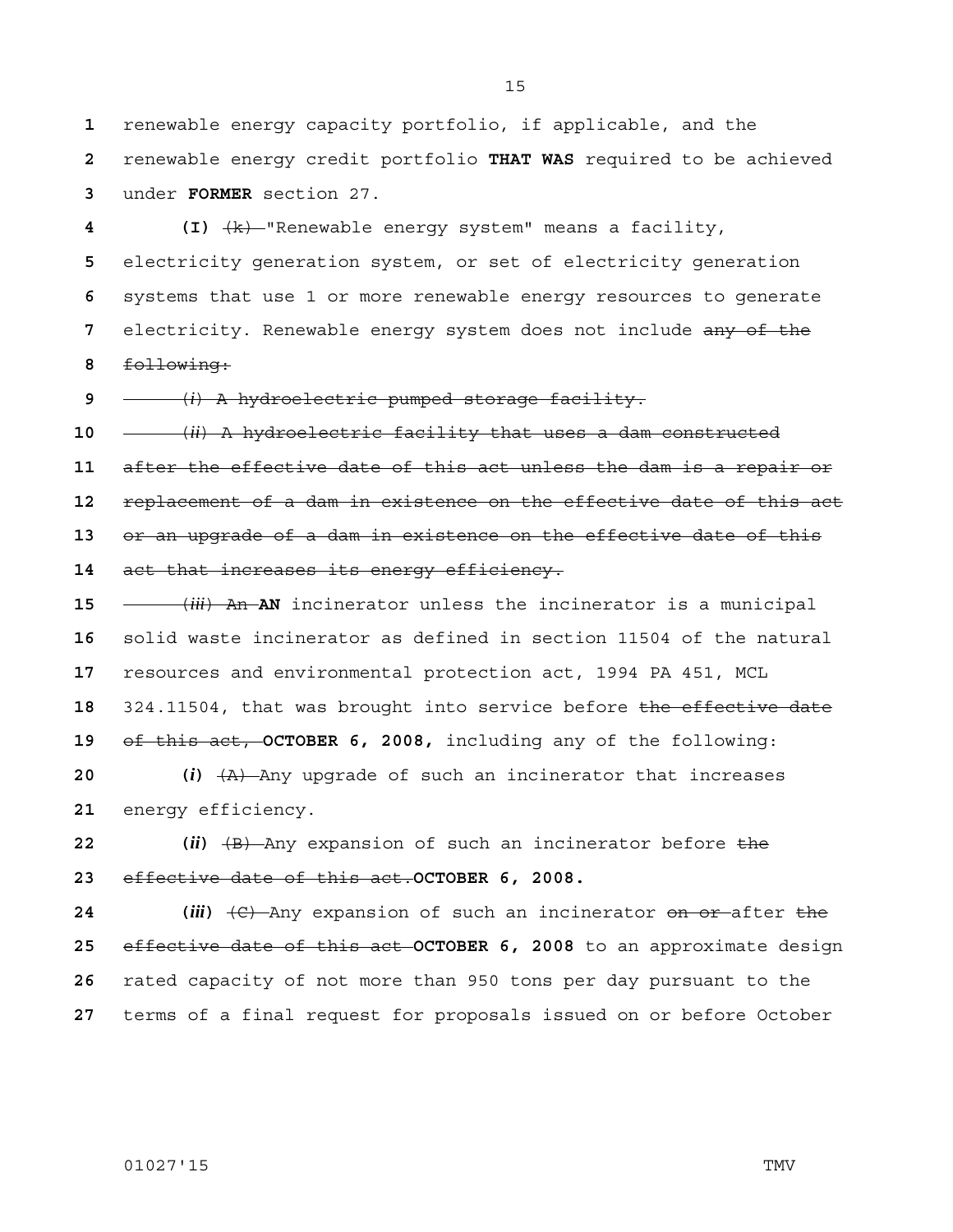1, 1986.

**2 (J)** (*l*) "Revenue recovery mechanism" means the mechanism for recovery of incremental costs of compliance established under **4 FORMER** section 21.

Sec. 13. As used in this act:

(a) "Site" means a contiguous site, regardless of the number of meters at that site. A site that would be contiguous but for the presence of a street, road, or highway shall be **IS** considered to be contiguous for the purposes of this subdivision.

(b) "Transmission line" means all structures, equipment, and real property necessary to transfer electricity at system bulk supply voltage of 100 kilovolts or more.

(c) "True net metering" means a utility billing method that applies the full retail rate to the net of the bidirectional flow of kilowatt hours across the customer interconnection with the utility distribution system, during a billing period or time-of-use pricing period. A negative net metered quantity during the billing period or during each time-of-use pricing period within the billing period reflects net excess generation for which the customer is entitled to receive credit under section 177(4).

**21 (C)** (d) "Utility system resource cost test" means a standard that is met for an investment in energy optimization **WASTE 23 REDUCTION** if, on a life cycle basis, the total avoided supply-side costs to the provider, including representative values for electricity or natural gas supply, transmission, distribution, and other associated costs **OR, BEFORE JANUARY 1, 2019, ELECTRICITY 27 SUPPLY, TRANSMISSION, DISTRIBUTION, AND OTHER ASSOCIATED COSTS**, are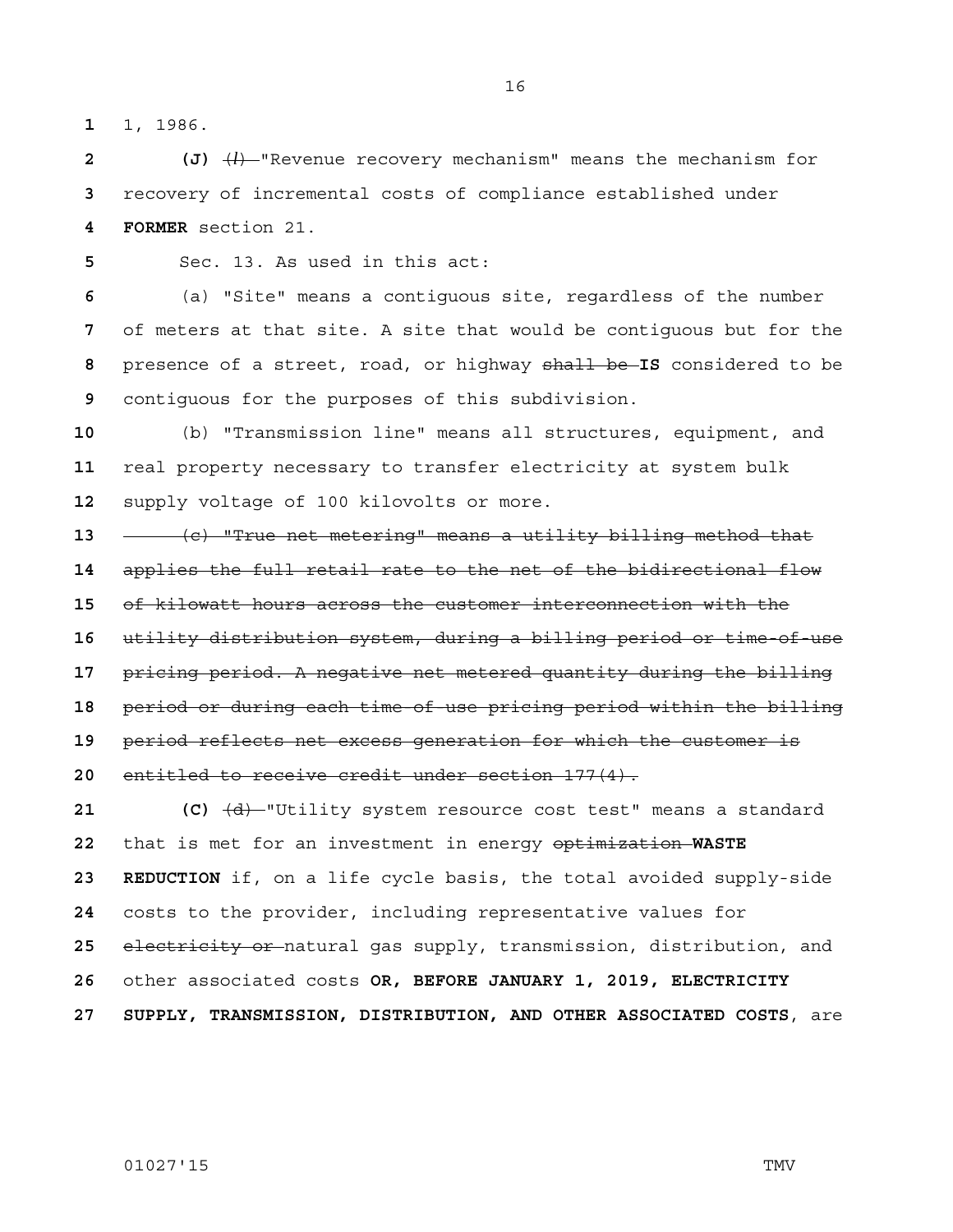greater than the total costs to the provider of administering and delivering the energy optimization **WASTE REDUCTION** program, including net costs for any provider incentives paid by customers and capitalized costs recovered under section 89.

**5** (D)  $\left\lbrace e \right\rbrace$ -"Wind energy conversion system" means a <del>renewable</del> energy system that uses 1 or more wind turbines to generate electricity and has a nameplate capacity of 100 kilowatts or more.

**8 (E)** (f) "Wind energy resource zone" or "wind zone" means an area designated by the commission under section 147.

Sec. 41. (1) Renewable energy credits may be traded, sold, or otherwise transferred.

**- (2)** An electric provider is responsible for demonstrating that a renewable energy credit used to comply with a renewable energy credit standard is derived from a renewable energy source and that

the electric provider has not previously used or traded, sold, or

otherwise transferred the renewable energy credit.

(3) The same renewable energy credit may be used by an

electric provider to comply with both a federal standard for

renewable energy and the renewable energy standard under this

subpart. An electric provider that uses a renewable energy credit

to comply with another state's standard for renewable energy shall

not use the same renewable energy credit to comply with the

renewable energy credit standard under this subpart.

**24 (2)** (4) The commission shall establish a renewable energy credit certification and tracking program. The certification and tracking program may be contracted to and performed by a third party through a system of competitive bidding. The program shall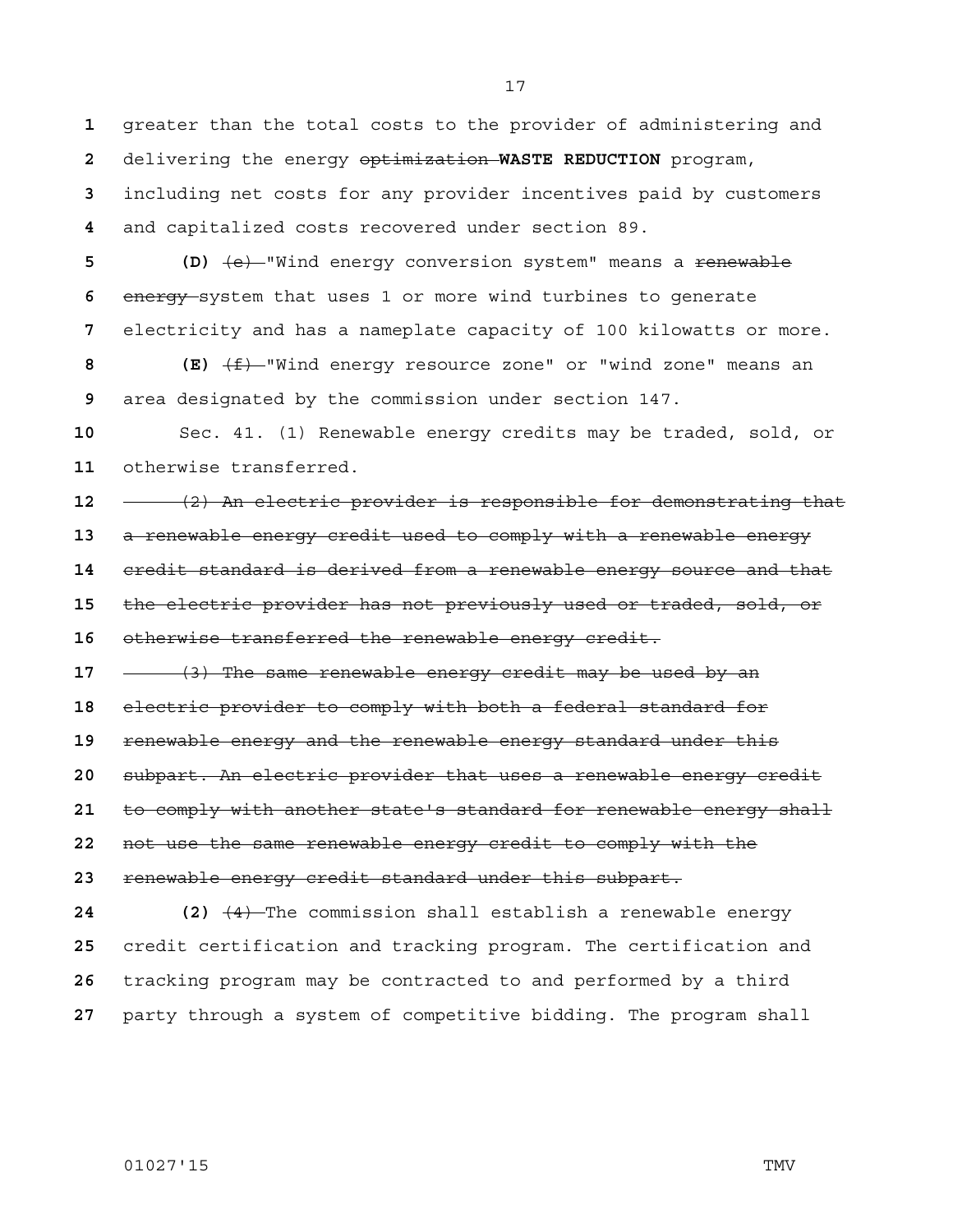include all of the following:

(a) A process to certify renewable energy systems, including all existing renewable energy systems operating on the effective date of this act, **OCTOBER 6, 2008** as eligible to receive renewable energy credits.

(b) A process for verifying that the operator of a renewable energy system is in compliance with state and federal law applicable to the operation of the renewable energy system when certification is granted. If a renewable energy system becomes noncompliant with state or federal law, renewable energy credits shall not be granted for renewable energy generated by that renewable energy system during the period of noncompliance.

(c) A method for determining the date on which a renewable energy credit is generated and valid for transfer.

(d) A method for transferring renewable energy credits. (e) A method for ensuring that each renewable energy credit transferred under this act is properly accounted for under this act.

(f) If the system is established by the commission, allowance for issuance, transfer, and use of renewable energy credits in electronic form.

(g) A method for ensuring that both a renewable energy credit and an advanced cleaner energy credit are not awarded for the same megawatt hour of energy.

(5) A renewable energy credit purchased from a renewable energy system in this state is not required to be used in this

state.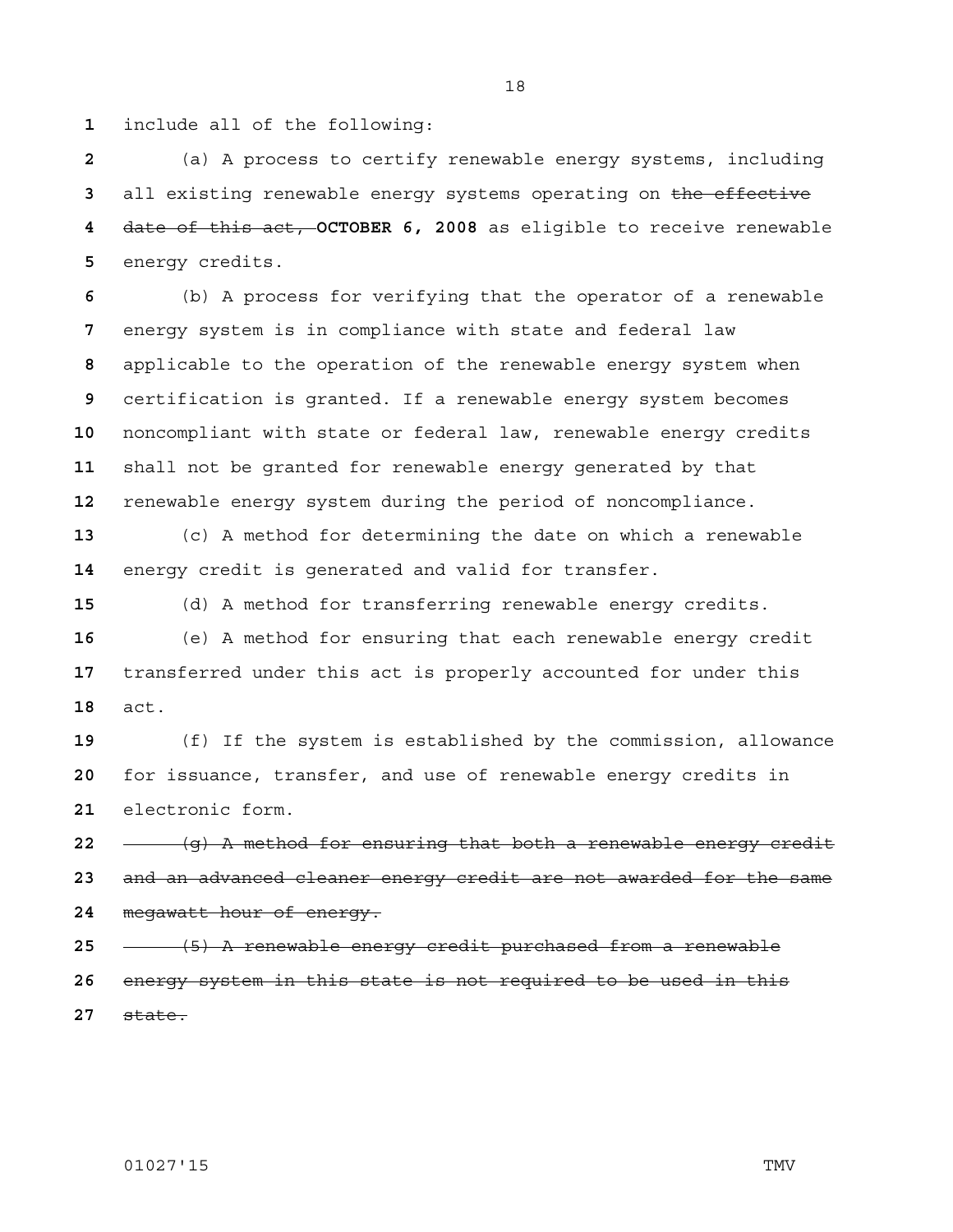1 Sec. 47. (1) Subject to the retail rate impact limits under section 45, the **FOR AN ELECTRIC PROVIDER WHOSE RATES ARE REGULATED 3 BY THE COMMISSION, THE COMMISSION SHALL DETERMINE THE APPROPRIATE 4 CHARGES, WHICH SHALL BE INCLUDED IN THE ELECTRIC PROVIDER'S 5 TARIFFS, TO PERMIT RECOVERY OF THE INCREMENTAL COST OF COMPLIANCE. 6 THE** commission shall consider all actual costs reasonably and prudently incurred in good faith to implement a commission-approved renewable energy plan by an electric provider whose rates are regulated by the commission to be a cost of service to be recovered by the electric provider. Subject to the retail rate impact limits under section 45, an **AN** electric provider whose rates are regulated by the commission shall recover through its retail electric rates all of the electric provider's incremental costs of compliance during the 20-year period beginning when the electric provider's plan is approved by the commission and all reasonable and prudent ongoing costs of compliance during and after that period. The recovery shall include, but is not limited to, the **BOTH OF THE 18 FOLLOWING:**

**19 (A) THE** electric provider's authorized rate of return on equity for costs approved under this section, which shall remain fixed at the rate of return and debt to equity ratio that was in effect in the electric provider's base rates when the electric provider's renewable energy plan was approved.

**24 (B) COSTS ASSOCIATED WITH A FACILITY APPROVED FOR COST 25 RECOVERY BEFORE THE EFFECTIVE DATE OF THE 2015 AMENDATORY ACT THAT 26 AMENDED THIS SECTION.**



(2) Incremental costs of compliance shall be calculated as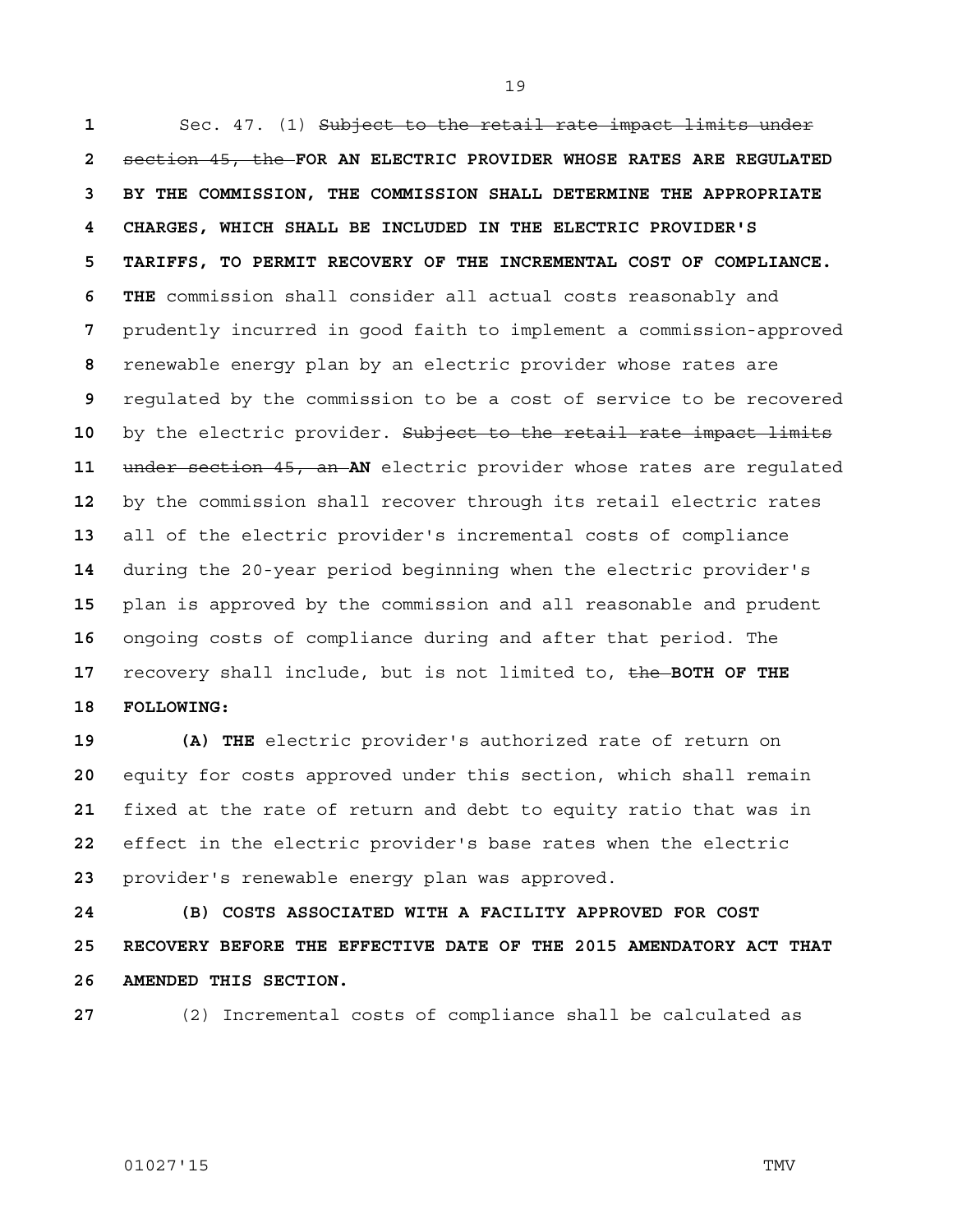follows:

(a) Determine the sum of the following costs to the extent those costs are reasonable and prudent and not already approved for recovery in electric rates as of the effective date of this act:**OCTOBER 6, 2008:** 

(*i*) Capital, operating, and maintenance costs of renewable energy systems or advanced cleaner energy systems, including property taxes, insurance, and return on equity associated with an electric provider's renewable energy systems or advanced cleaner energy systems, including the electric provider's renewable energy portfolio established to achieve compliance with the renewable energy standards and any additional renewable energy systems or advanced cleaner energy systems, that are built or acquired by the electric provider to maintain compliance with the renewable energy standards during the 20-year period beginning when the electric provider's plan is approved by the commission.

(*ii*) Financing costs attributable to capital, operating, and maintenance costs of capital facilities associated with renewable energy systems or advanced cleaner energy systems used to meet the renewable energy standard.

(*iii*) Costs that are not otherwise recoverable in rates approved by the federal energy regulatory commission **FEDERAL ENERGY 23 REGULATORY COMMISSION** and that are related to the infrastructure required to bring renewable energy systems or advanced cleaner energy systems used to achieve compliance with the renewable energy standards on to the transmission system, including interconnection and substation costs for renewable energy systems or advanced

01027'15 TMV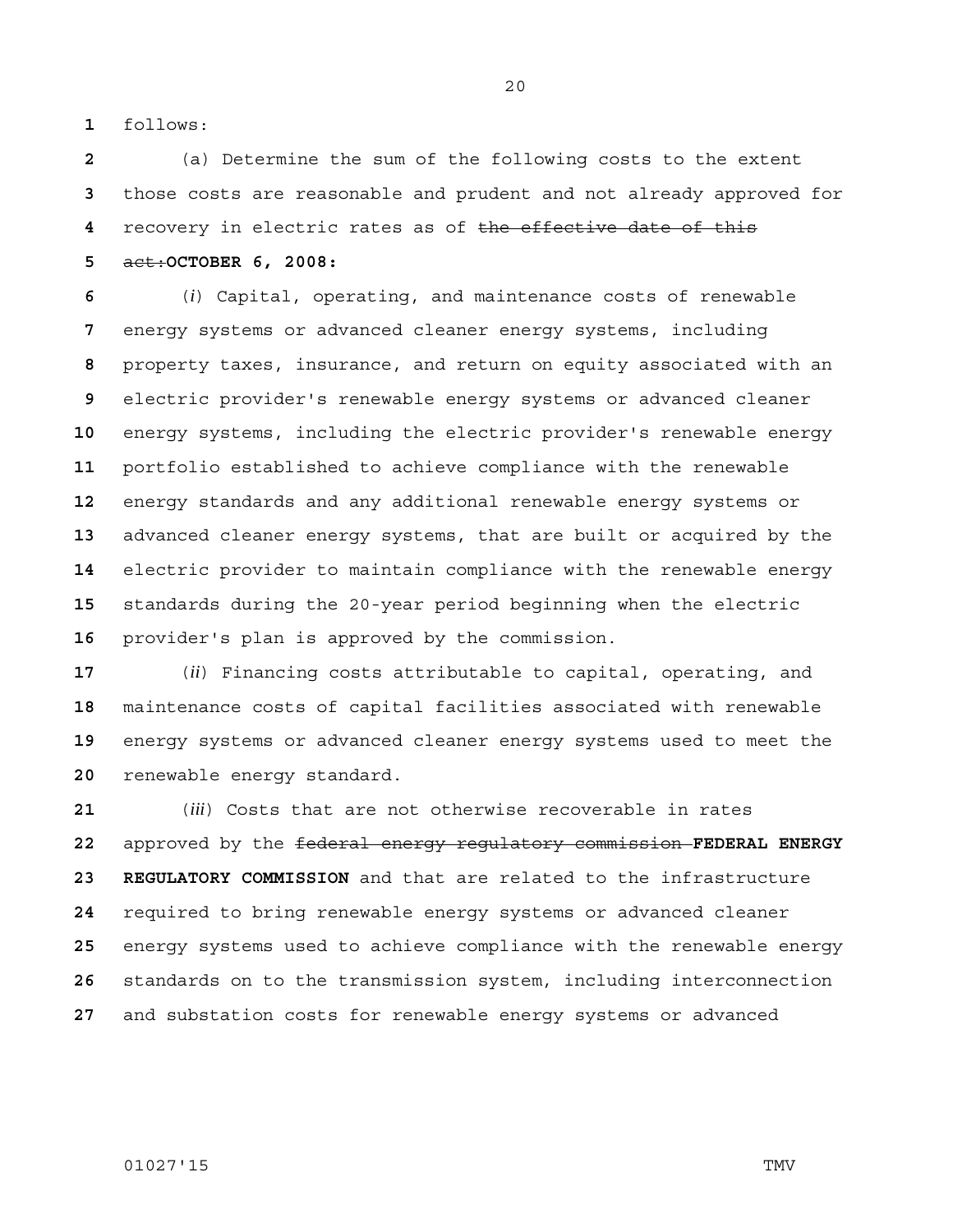cleaner energy systems used to meet the renewable energy standard.

(*iv*) Ancillary service costs determined by the commission to be necessarily incurred to ensure the quality and reliability of renewable energy or advanced cleaner energy used to meet the renewable energy standards, regardless of the ownership of a renewable energy system or advanced cleaner energy

technology.**SYSTEM.**

(*v*) Except to the extent the costs are allocated under a different subparagraph, all of the following:

(A) The costs of renewable energy credits purchased under this act.

(B) The costs of contracts described in **FORMER** section 33(1).

(*vi*) Expenses incurred as a result of state or federal governmental actions related to renewable energy systems or advanced cleaner energy systems attributable to the renewable energy standards, including changes in tax or other law.

(*vii*) Any additional electric provider costs determined by the commission to be necessarily incurred to ensure the quality and reliability of renewable energy or advanced cleaner energy used to meet the renewable energy standards.

(b) Subtract from the sum of costs not already included in electric rates determined under subdivision (a) the sum of the following revenues:

(*i*) Revenue derived from the sale of environmental attributes associated with the generation of renewable energy or advanced cleaner energy systems attributable to the renewable energy standards. Such revenue shall not be considered in determining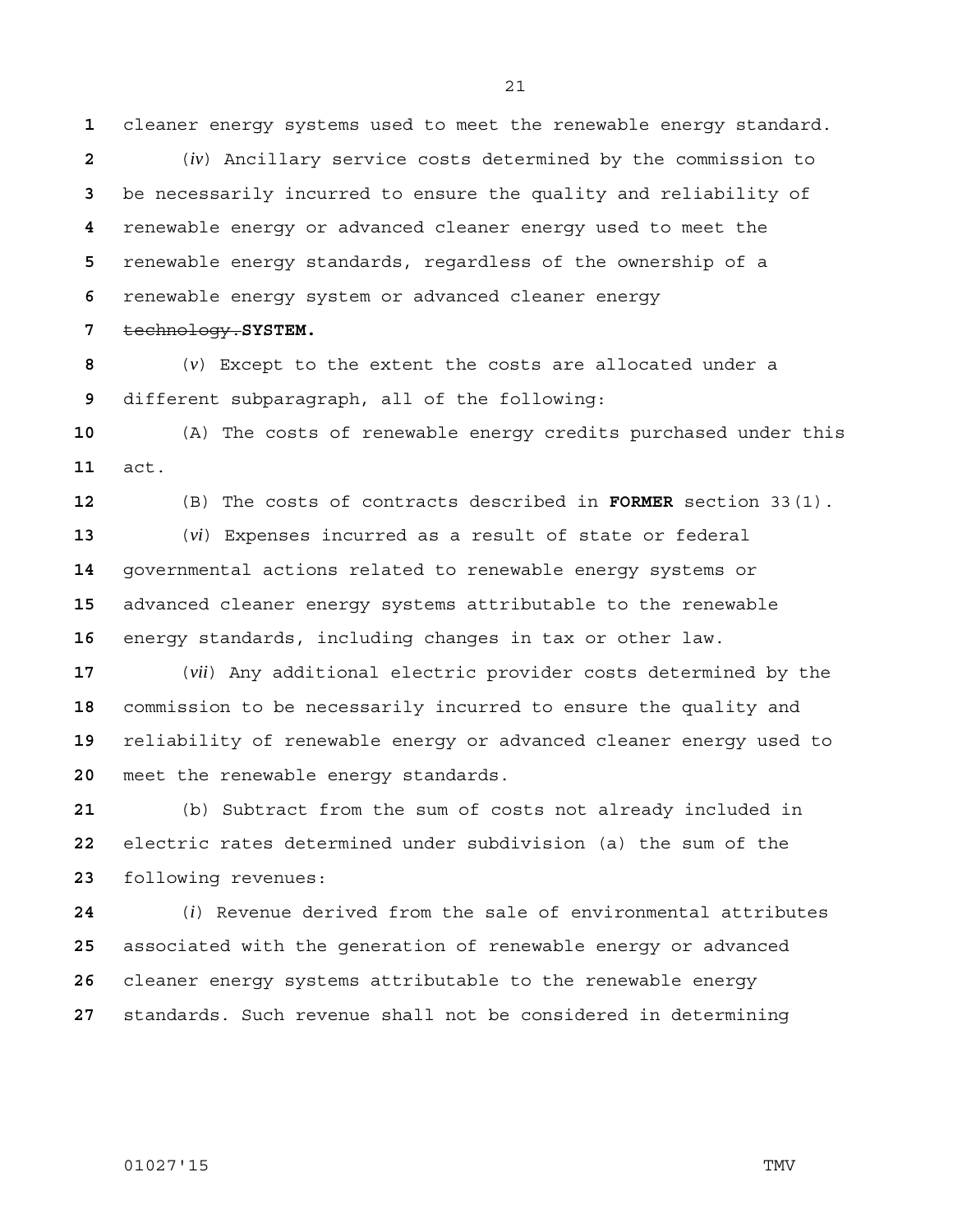power supply cost recovery factors under section 6j of 1939 PA 3, MCL 460.6j.

(*ii*) Interest on regulatory liabilities.

(*iii*) Tax credits specifically designed to promote renewable energy or advanced cleaner energy.

(*iv*) Revenue derived from the provision of renewable energy or advanced cleaner energy to retail electric customers subject to a power supply cost recovery clause under section 6j of 1939 PA 3, MCL 460.6j, of an electric provider whose rates are regulated by the commission. After providing an opportunity for a contested case hearing for an electric provider whose rates are regulated by the commission, the commission shall annually establish a price per megawatt hour. In addition, an electric provider whose rates are regulated by the commission may at any time petition the commission to revise the price. In setting the price per megawatt hour under this subparagraph, the commission shall consider factors including, but not limited to, projected capacity, energy, maintenance, and operating costs; information filed under section 6j of 1939 PA 3, MCL 460.6j; and information from wholesale markets, including, but not limited to, locational marginal pricing. This price shall be multiplied by the sum of the number of megawatt hours of renewable energy and the number of megawatt hours of advanced cleaner energy used to maintain compliance with the renewable energy standard. The product shall be considered a booked cost of purchased and net interchanged power transactions under section 6j of 1939 PA 3, MCL 460.6j. For energy purchased by such an electric provider under a renewable energy contract or advanced cleaner energy contract, the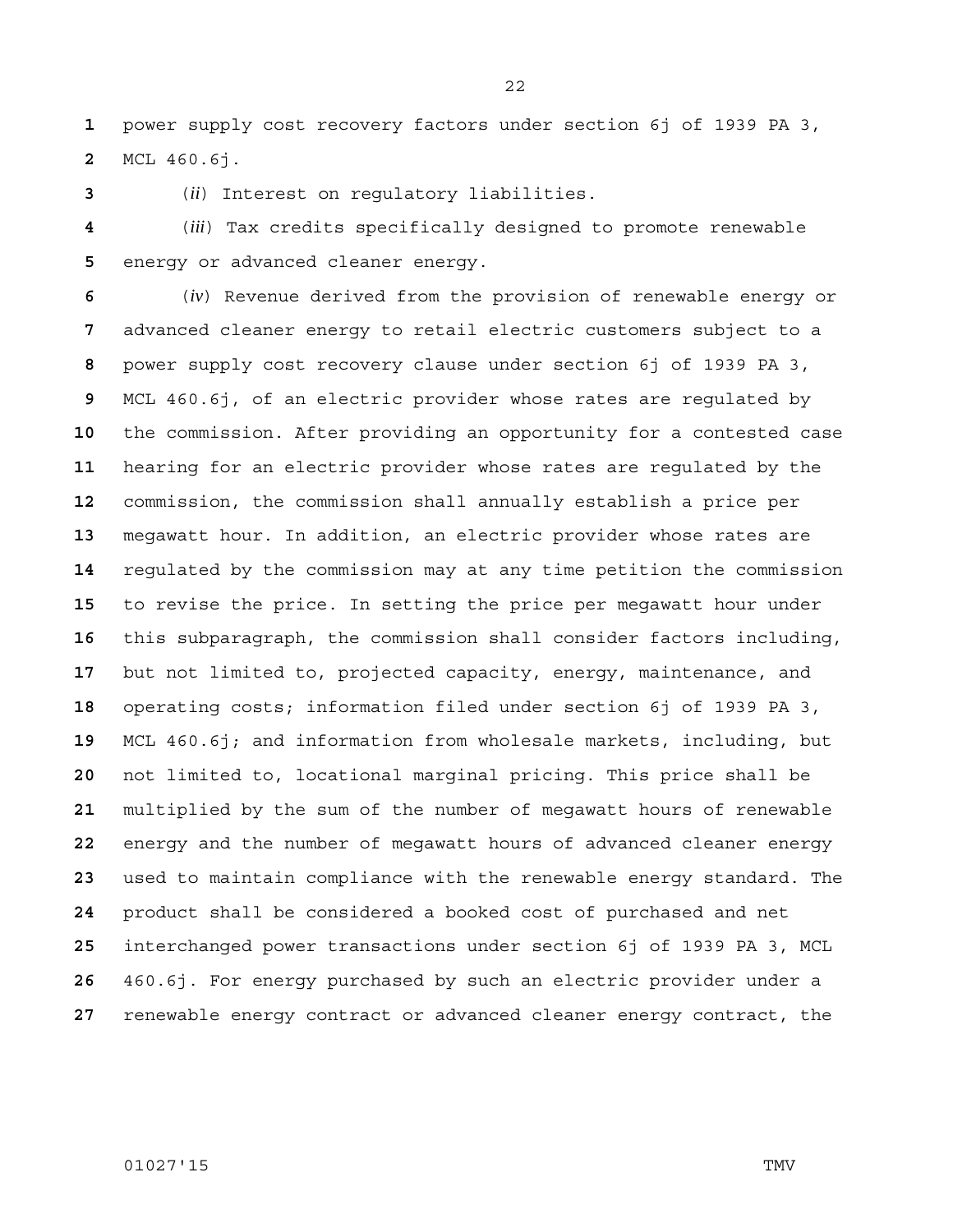price shall be the lower of the amount established by the commission or the actual price paid and shall be multiplied by the number of megawatt hours of renewable energy or advanced cleaner energy purchased. The resulting value shall be considered a booked cost of purchased and net interchanged power under section 6j of 1939 PA 3, MCL 460.6j.

(*v*) Revenue from wholesale renewable energy sales and advanced cleaner energy sales. Such revenue shall not be considered in determining power supply cost recovery factors under section 6j of 1939 PA 3, MCL 460.6j.

(*vi*) Any additional electric provider revenue considered by the commission to be attributable to the renewable energy standards.

(*vii*) Any revenues recovered in rates for renewable energy costs that are included under subdivision (a).

(3) The commission shall authorize **IF, BEFORE THE EFFECTIVE 17 DATE OF THE 2015 AMENDATORY ACT THAT AMENDED THIS SECTION, THE 18 COMMISSION AUTHORIZED** an electric provider whose rates are regulated by the commission to spend in any given month more to comply with this act and implement an approved renewable energy plan than the revenue actually generated by the **FORMER** revenue recovery mechanism**,** . An electric provider whose rates are regulated by the commission **THE PROVIDER** shall recover its commission approved pre-tax rate of return on regulatory assets during the appropriate period. An electric provider whose rates are regulated by the commission shall record interest on regulatory liabilities at the average short-term borrowing rate available to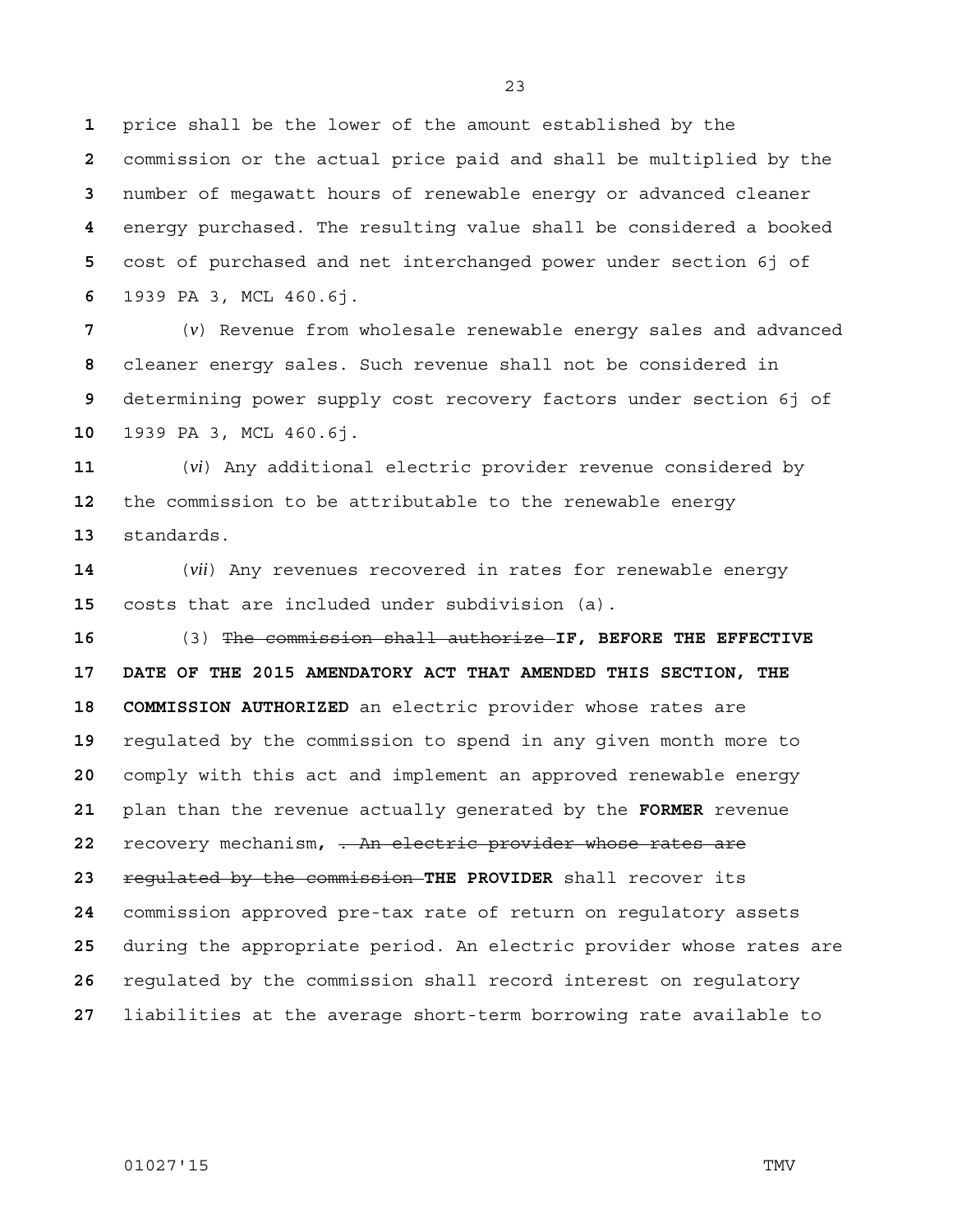the electric provider during the appropriate period. Any regulatory assets or liabilities resulting from the recovery costs of renewable energy or advanced cleaner energy attributable to **THE 4 FORMER** renewable energy standards through the power supply cost recovery clause under section 6j of 1939 PA 3, MCL 460.6j, shall continue to be reconciled under that section.

(4) If an electric provider's incremental costs of compliance in any given month during the 20-year period beginning when the electric provider's plan is approved by the commission are in excess of the revenue recovery mechanism as adjusted under section 49 and in excess of the balance of any accumulated reserve funds, subject to the minimum balance established under section 21, the electric provider shall immediately notify the commission. The commission shall promptly commence a contested case hearing pursuant to the administrative procedures act of 1969, 1969 PA 306, MCL 24.201 to 24.328, and modify the revenue recovery mechanism so that the minimum balance is restored. However, if the commission determines that recovery of the incremental costs of compliance would otherwise exceed the maximum retail rate impacts specified under section 45, it shall set the revenue recovery mechanism for that electric provider to correspond to the maximum retail rate impacts. Excess costs shall be accrued and deferred for recovery. Not later than the expiration of the 20-year period beginning when the electric provider's plan is approved by the commission, for an electric provider whose rates are regulated by the commission, the commission shall determine the amount of deferred costs to be recovered under the revenue recovery mechanism and the recovery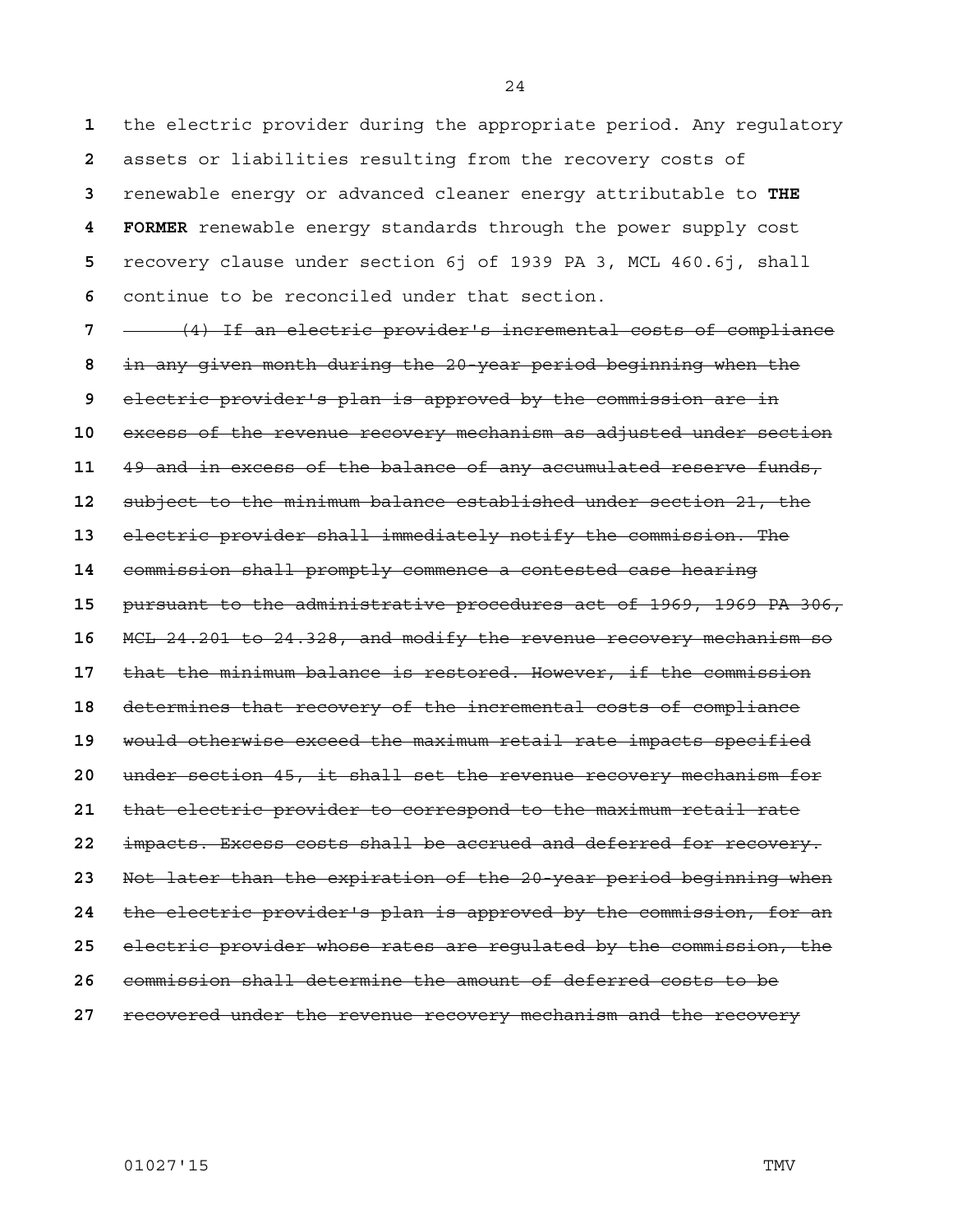period, which shall not extend more than 5 years beyond the expiration of the 20-year period beginning when the electric provider's plan is approved by the commission. The recovery of excess costs shall be proportional to the retail rate impact limits in section 45 for each customer class. The recovery of excess costs alone, or, if begun before the expiration of the 20-year period, in combination with the recovery of incremental costs of compliance under the revenue recovery mechanism, shall not exceed the retail rate impact limits of section 45 for each customer class.

**10 (4)** (5) If, at the expiration of the 20-year period beginning when the electric provider's plan is approved by the commission, an electric provider whose rates are regulated by the commission has a regulatory liability, the refund to customer classes shall be proportional to the amounts paid by those customer classes under the **FORMER** revenue recovery mechanism.

**16 (5)** (6) After achieving compliance with the renewable energy standard for 2015, the actual costs reasonably and prudently incurred to continue to comply with this subpart both during and after the conclusion of the 20-year period beginning when the 20 electric provider's plan is WAS approved by the commission shall be considered costs of service. The commission shall determine a mechanism for an electric provider whose rates are regulated by the commission to recover these costs in its retail electric rates.  $\tau$ subject to the retail rate impact limits in section 45. Remaining and future regulatory assets shall be recovered consistent with subsections (2) and (3)**.** and section 49.

**27 SUBPART B. CUSTOMER-REQUESTED RENEWABLE ENERGY**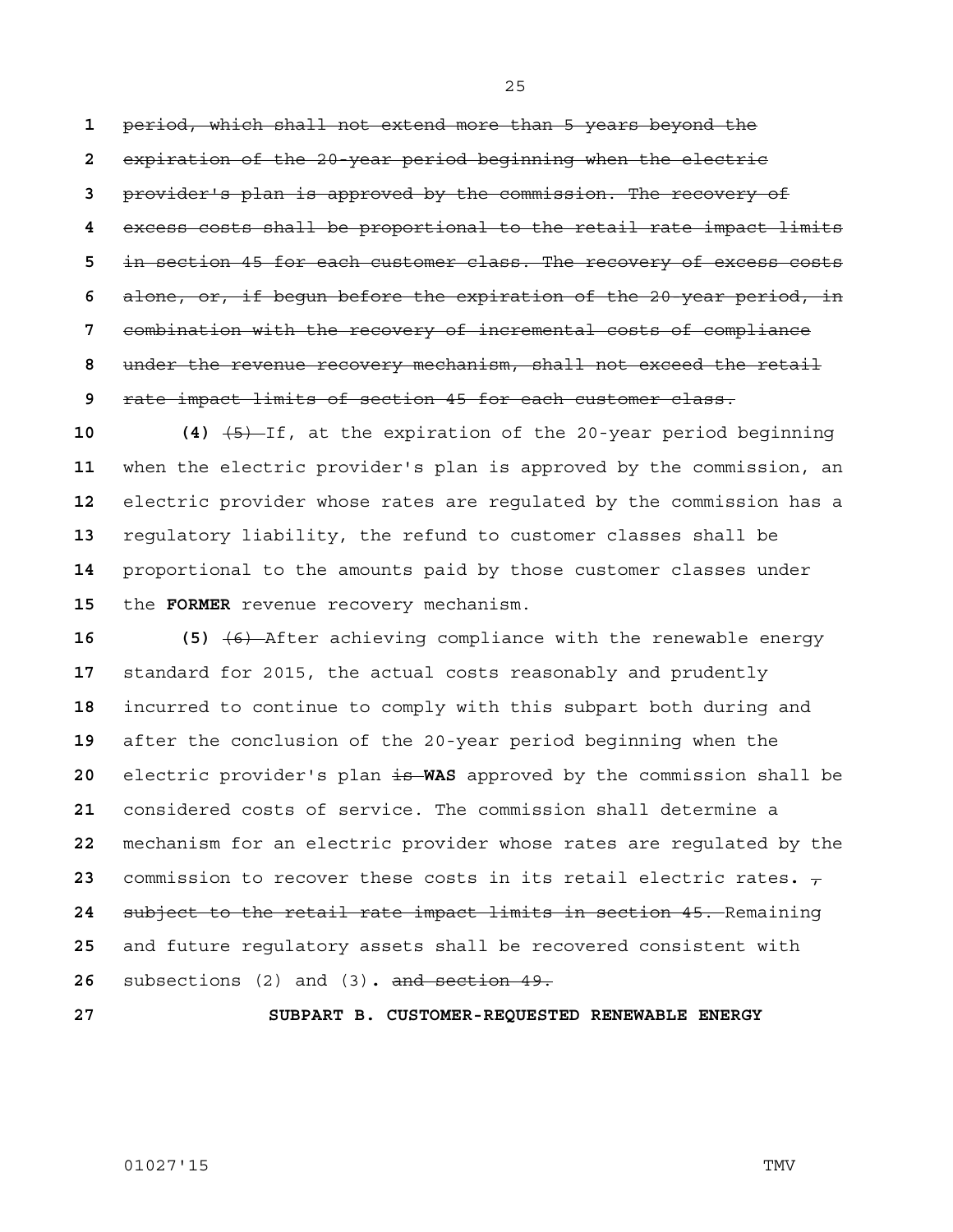**1 SEC. 61. AN ELECTRIC PROVIDER SHALL OFFER TO ITS CUSTOMERS THE 2 OPPORTUNITY TO PARTICIPATE IN A VOLUNTARY GREEN PRICING PROGRAM 3 UNDER WHICH THE CUSTOMER MAY SPECIFY, FROM THE OPTIONS MADE 4 AVAILABLE BY THE ELECTRIC PROVIDER, THE PERCENTAGE OF ELECTRICITY 5 PROVIDED TO THE CUSTOMER THAT WILL BE RENEWABLE ENERGY. THE 6 PROGRAM, INCLUDING THE RATES PAID FOR RENEWABLE ENERGY, MUST BE 7 APPROVED BY THE COMMISSION. THE CUSTOMER IS RESPONSIBLE FOR ANY 8 ADDITIONAL COSTS INCURRED AND ACCRUES ANY ADDITIONAL SAVINGS 9 REALIZED BY THE ELECTRIC PROVIDER AS A RESULT OF PROVIDING THE 10 CUSTOMER WITH A HIGHER PERCENTAGE OF RENEWABLE ENERGY THAN IS 11 PROVIDED TO CUSTOMERS THAT DO NOT PARTICIPATE IN THE PROGRAM. IF AN 12 ELECTRIC PROVIDER HAS NOT YET FULLY RECOVERED THE INCREMENTAL COSTS 13 OF COMPLIANCE, BOTH OF THE FOLLOWING APPLY:**

**14 (A) A CUSTOMER THAT RECEIVES AT LEAST 50% OF THE CUSTOMER'S 15 AVERAGE MONTHLY ELECTRICITY CONSUMPTION THROUGH THE PROGRAM IS 16 EXEMPT FROM PAYING CHARGES FOR INCREMENTAL COSTS OF COMPLIANCE.**

**17 (B) BEFORE ENTERING AN AGREEMENT WITH A CUSTOMER TO 18 PARTICIPATE IN A COMMISSION-APPROVED VOLUNTARY GREEN PRICING 19 PROGRAM WITH A CUSTOMER THAT WILL NOT RECEIVE AT LEAST 50% OF THE 20 CUSTOMER'S AVERAGE MONTHLY ELECTRICITY CONSUMPTION THROUGH THE 21 PROGRAM, THE ELECTRIC PROVIDER SHALL NOTIFY THE CUSTOMER THAT THE 22 CUSTOMER WILL BE RESPONSIBLE FOR THE FULL APPLICABLE CHARGES UNDER 23 THE REVENUE RECOVERY MECHANISM AND UNDER THE VOLUNTARY RENEWABLE 24 ENERGY PROGRAM AS PROVIDED UNDER THIS SECTION.**

**25** SUBPART B. **C.** ENERGY OPTIMIZATION **WASTE REDUCTION 26** Sec. 71. (1) A provider shall file a proposed energy **27** optimization plan with the commission within the following time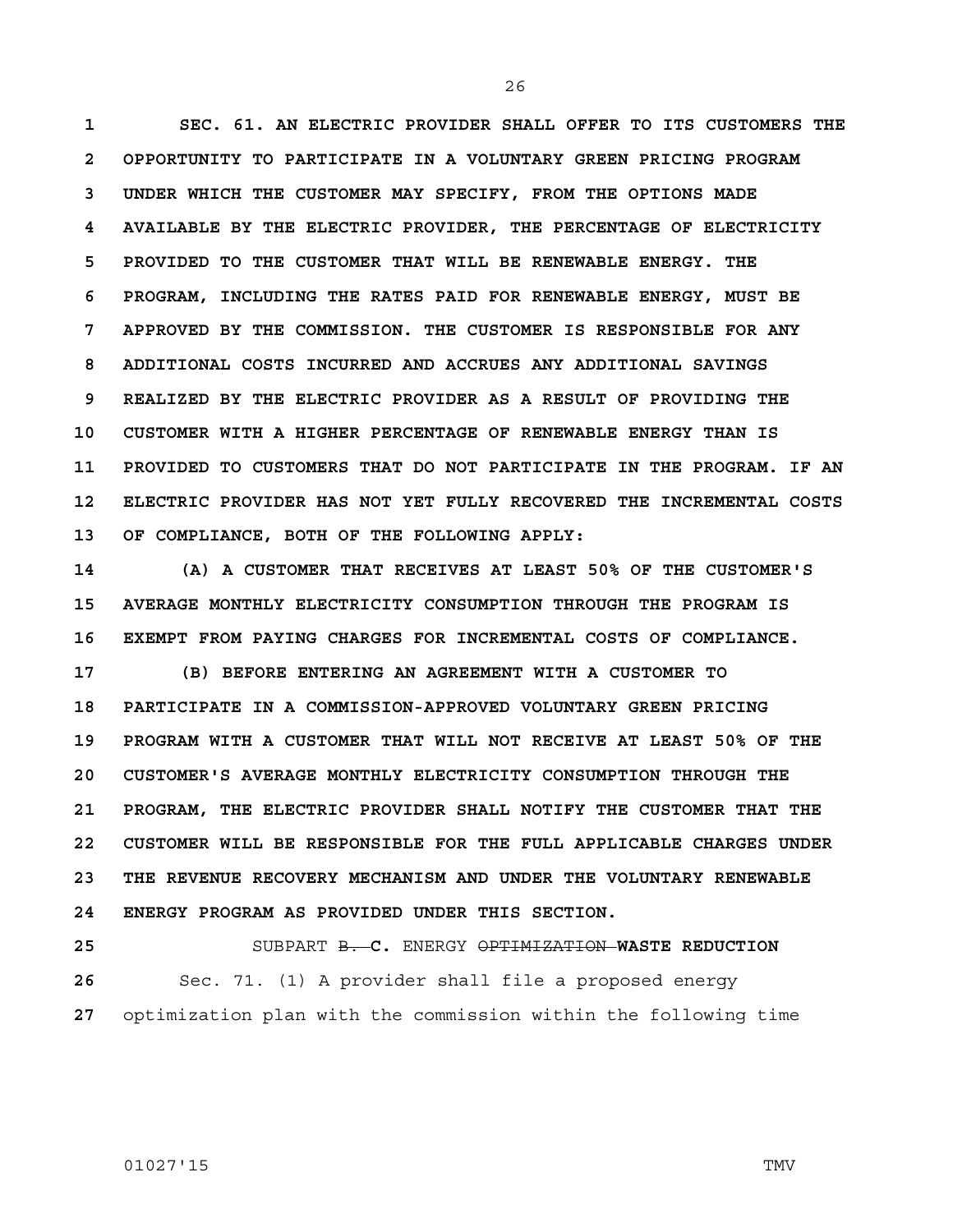period:

(a) For a provider whose rates are regulated by the commission, 90 days after the commission enters a temporary order under section 171.**BY MARCH 3, 2009.**

(b) For a cooperative electric utility that has elected to become member-regulated under the electric cooperative member regulation act, 2008 PA 167, MCL 460.31 to 460.39, or a municipally-owned electric utility, 120 days after the commission enters a temporary order under section 171.**BY APRIL 2, 2009.**

**10 (2) ENERGY OPTIMIZATION PLANS FILED UNDER SUBSECTION (1) 11 REMAIN IN EFFECT, SUBJECT TO ANY AMENDMENTS, AS ENERGY WASTE 12 REDUCTION PLANS.**

**13 (3)** (2) The overall goal of an energy optimization **WASTE 14 REDUCTION** plan shall be to reduce the future costs of provider service to customers. In particular, an EO **ENERGY WASTE REDUCTION**  plan shall be designed to delay the need for constructing new electric generating facilities and thereby protect consumers from incurring the costs of such construction. The proposed energy optimization plan shall be subject to approval in the same manner as an electric provider's renewable energy plan under subpart A. A provider may combine its energy optimization plan with its

renewable energy plan.

**23 (4)** (3) An energy optimization **WASTE REDUCTION** plan shall do all of the following:

(a) Propose a set of energy optimization **WASTE REDUCTION**  programs that include offerings for each customer class, including low income **LOW-INCOME** residential. The commission shall allow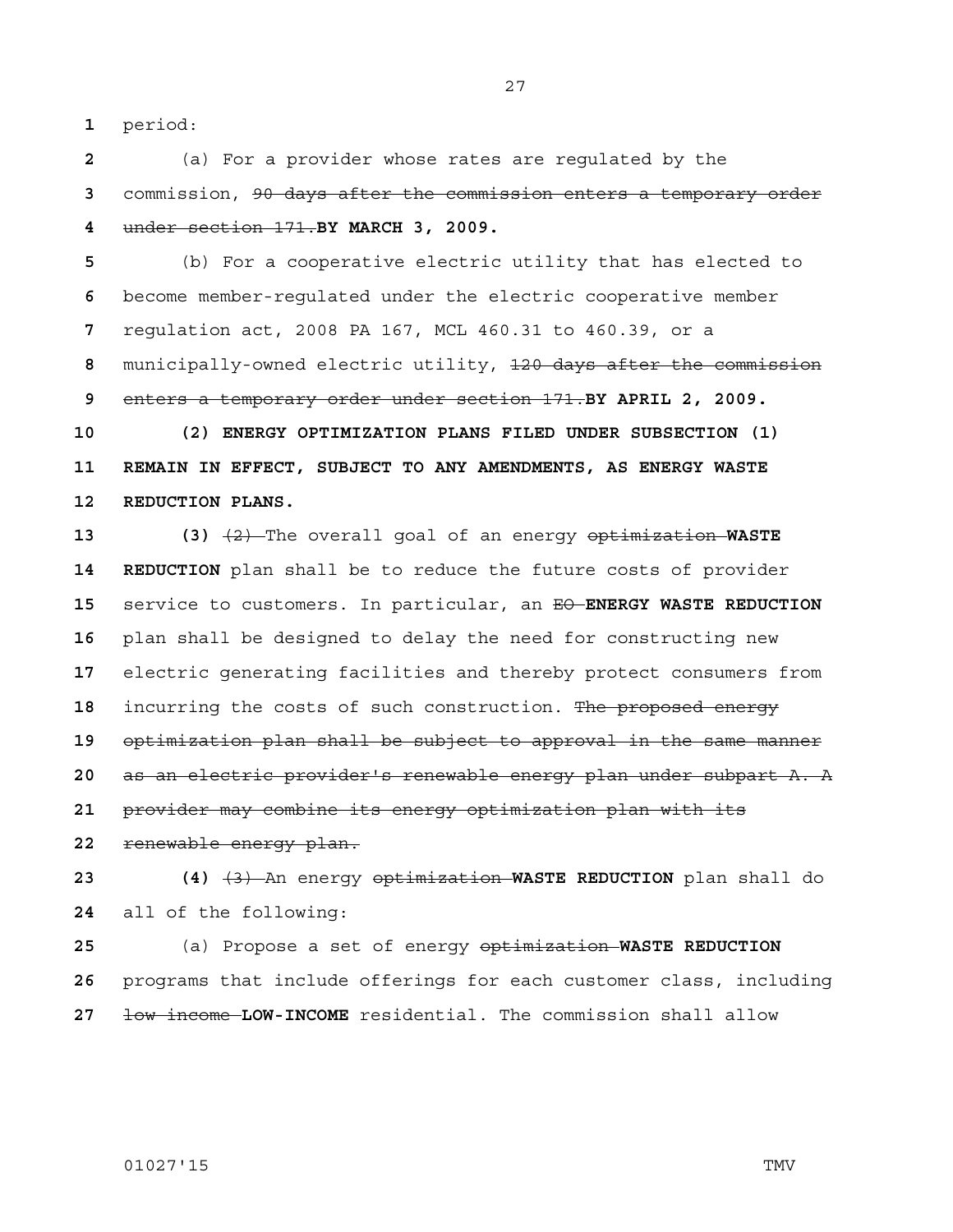providers **A PROVIDER** flexibility to tailor the relative amount of effort devoted to each customer class based on the specific characteristics of their **THE PROVIDER'S** service territory.

(b) Specify necessary funding levels.

(c) Describe how energy optimization **WASTE REDUCTION** program costs will be recovered as provided in section 89(2).

(d) Ensure, to the extent feasible, that charges collected from a particular customer rate class are spent on energy optimization **WASTE REDUCTION** programs for that rate class.

(e) Demonstrate that the proposed energy optimization programs and funding are sufficient to ensure the achievement of applicable energy optimization **WASTE REDUCTION** standards.

(f) Specify whether the number of megawatt hours of electricity or decatherms or MCFs of natural gas used in the calculation of incremental energy savings under section 77 will be weather-normalized or based on the average number of megawatt hours of electricity or decatherms or MCFs of natural gas sold by the provider annually during the previous 3 years to retail customers in this state. Once the plan is approved by the commission, this option shall not be changed.

(g) Demonstrate that the provider's energy optimization **WASTE**  22 REDUCTION programs, excluding program offerings to low income LOW-**23 INCOME** residential customers, will collectively be cost-effective. (h) Provide for the practical and effective administration of the proposed energy optimization **WASTE REDUCTION** programs. The commission shall allow providers flexibility in designing their energy optimization **WASTE REDUCTION** programs and administrative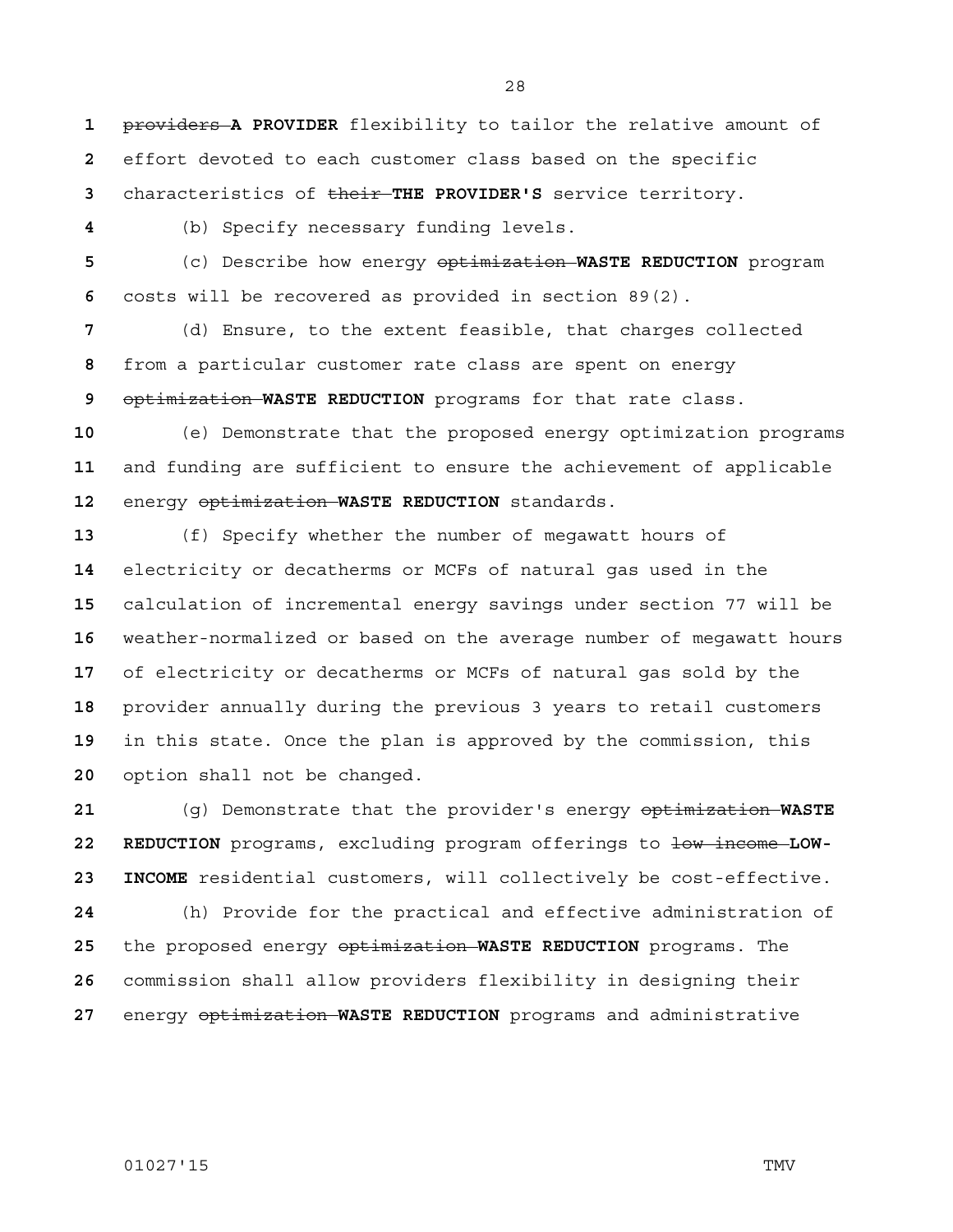approach. A provider's energy optimization **WASTE REDUCTION** programs or any part thereof, may be administered, at the provider's option, by the provider, alone or jointly with other providers, by a state agency, or by an appropriate experienced nonprofit organization selected after a competitive bid process.

(i) Include a process for obtaining an independent expert evaluation of the actual energy optimization **WASTE REDUCTION**  programs to verify the incremental energy savings from each energy optimization **WASTE REDUCTION** program for purposes of section 77. All such evaluations shall be subject to public review and commission oversight.

**12 (5)** (4) Subject to subsection (5), **(6),** an energy optimization **13 WASTE REDUCTION** plan may do 1 or more of the following:

(a) Utilize educational programs designed to alter consumer behavior or any other measures that can reasonably be used to meet **16** the goals set forth in subsection  $\{2\}$ . (3).

(b) Propose to the commission measures that are designed to meet the goals set forth in subsection (1) **(3)** and that provide additional customer benefits.

**20 (6)** (5) Expenditures under subsection (4) **(5)** shall not exceed 3% of the costs of implementing the energy optimization **WASTE 22 REDUCTION** plan.

**23 (7) THIS SECTION AS AMENDED BY THE 2015 AMENDATORY ACT THAT 24 ADDED THIS SUBSECTION TAKES EFFECT 90 DAYS AFTER THE DATE THAT ACT 25 IS ENACTED INTO LAW.**

**26 (8) THIS SECTION IS REPEALED EFFECTIVE JANUARY 1, 2019.**

**27 SEC. 72. (1) A NATURAL GAS PROVIDER WAS REQUIRED TO FILE A** 

01027'15 TMV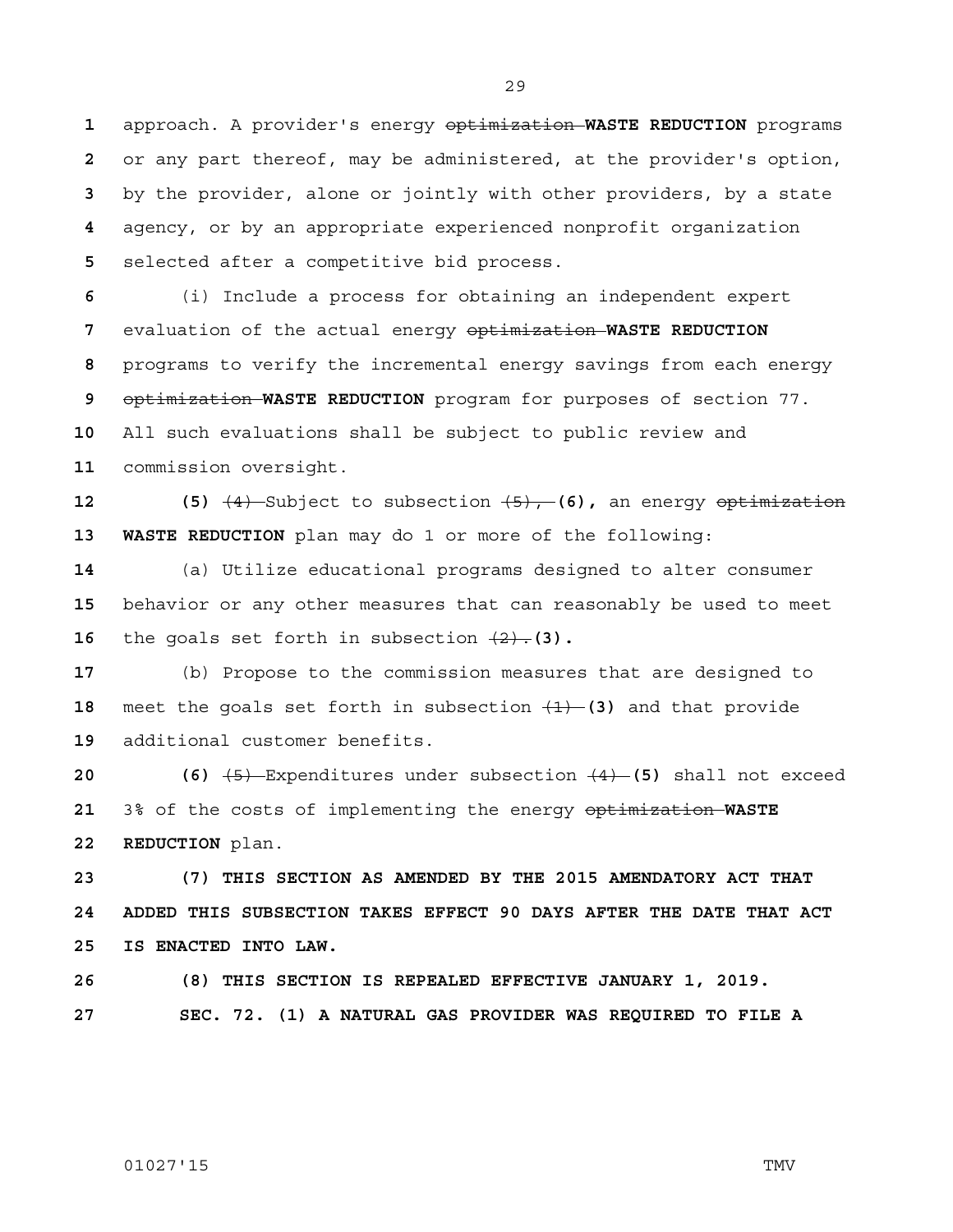**1 PROPOSED ENERGY OPTIMIZATION PLAN WITH THE COMMISSION BY MARCH 3, 2 2009. THOSE PLANS REMAIN IN EFFECT, SUBJECT TO ANY AMENDMENTS, AS 3 ENERGY WASTE REDUCTION PLANS.**

**4 (2) THE OVERALL GOAL OF AN ENERGY WASTE REDUCTION PLAN SHALL 5 BE TO REDUCE THE FUTURE COSTS OF NATURAL GAS PROVIDER SERVICE TO 6 CUSTOMERS.** 

**7 (3) AN ENERGY WASTE REDUCTION PLAN SHALL DO ALL OF THE 8 FOLLOWING:**

**9 (A) PROPOSE A SET OF ENERGY WASTE REDUCTION PROGRAMS THAT 10 INCLUDE OFFERINGS FOR EACH CUSTOMER CLASS, INCLUDING LOW-INCOME 11 RESIDENTIAL. THE COMMISSION SHALL ALLOW A PROVIDER FLEXIBILITY TO 12 TAILOR THE RELATIVE AMOUNT OF EFFORT DEVOTED TO EACH CUSTOMER CLASS 13 BASED ON THE SPECIFIC CHARACTERISTICS OF THE PROVIDER'S SERVICE 14 TERRITORY.**

**15 (B) SPECIFY NECESSARY FUNDING LEVELS.**

**16 (C) DESCRIBE HOW ENERGY WASTE REDUCTION PROGRAM COSTS WILL BE 17 RECOVERED AS PROVIDED IN SECTION 89A(2), INCLUDING SPECIFYING 18 WHETHER THE CHARGES TO RECOVER COSTS UNDER SECTION 89A(2) WILL BE 19 VOLUMETRIC OR FIXED PER-METER CHARGES.**

**20 (D) ENSURE, TO THE EXTENT FEASIBLE, THAT CHARGES COLLECTED 21 FROM A PARTICULAR CUSTOMER RATE CLASS ARE SPENT ON ENERGY WASTE 22 REDUCTION PROGRAMS FOR THAT RATE CLASS.**

**23 (E) DEMONSTRATE THAT THE PROPOSED ENERGY WASTE REDUCTION 24 PROGRAMS AND FUNDING ARE SUFFICIENT TO ENSURE THE ACHIEVEMENT OF 25 APPLICABLE ENERGY WASTE REDUCTION STANDARDS.**

**26 (F) SPECIFY WHETHER THE NUMBER OF DECATHERMS OR MCFS OF 27 NATURAL GAS USED IN THE CALCULATION OF INCREMENTAL ENERGY SAVINGS**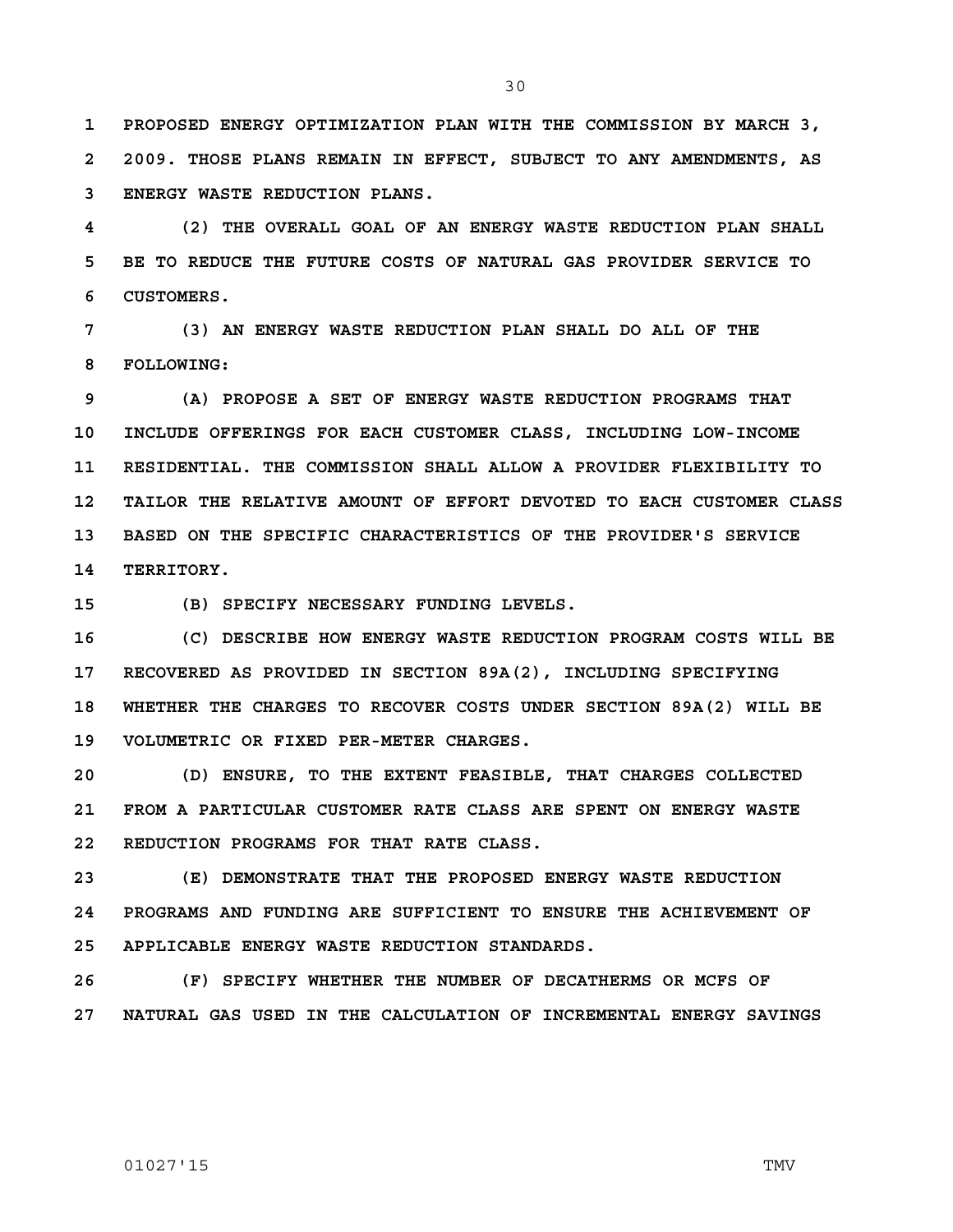**1 UNDER SECTION 77A WILL BE WEATHER-NORMALIZED OR BASED ON THE 2 AVERAGE NUMBER OF DECATHERMS OR MCFS OF NATURAL GAS SOLD BY THE 3 PROVIDER ANNUALLY DURING THE PREVIOUS 3 YEARS TO RETAIL CUSTOMERS 4 IN THIS STATE. ONCE THE PLAN IS APPROVED BY THE COMMISSION, THIS 5 OPTION SHALL NOT BE CHANGED.**

**6 (G) DEMONSTRATE THAT THE PROVIDER'S ENERGY WASTE REDUCTION 7 PROGRAMS, EXCLUDING PROGRAM OFFERINGS TO LOW-INCOME RESIDENTIAL 8 CUSTOMERS, WILL COLLECTIVELY BE COST-EFFECTIVE.**

**9 (H) PROVIDE FOR THE PRACTICAL AND EFFECTIVE ADMINISTRATION OF 10 THE PROPOSED ENERGY WASTE REDUCTION PROGRAMS. THE COMMISSION SHALL 11 ALLOW NATURAL GAS PROVIDERS FLEXIBILITY IN DESIGNING THEIR ENERGY 12 WASTE REDUCTION PROGRAMS AND ADMINISTRATIVE APPROACH, INCLUDING THE 13 FLEXIBILITY TO DETERMINE THE RELATIVE AMOUNT OF EFFORT TO BE 14 DEVOTED TO EACH CUSTOMER CLASS BASED ON THE SPECIFIC 15 CHARACTERISTICS OF THE NATURAL GAS PROVIDER'S SERVICE TERRITORY. A 16 NATURAL GAS PROVIDER'S ENERGY WASTE REDUCTION PROGRAMS OR ANY PART 17 THEREOF MAY BE ADMINISTERED, AT THE NATURAL GAS PROVIDER'S OPTION, 18 BY THE PROVIDER, ALONE OR JOINTLY WITH OTHER NATURAL GAS PROVIDERS, 19 BY A STATE AGENCY, OR BY AN APPROPRIATE EXPERIENCED NONPROFIT 20 ORGANIZATION SELECTED AFTER A COMPETITIVE BID PROCESS.**

**21 (I) INCLUDE A PROCESS FOR OBTAINING AN INDEPENDENT EXPERT 22 EVALUATION OF THE ACTUAL ENERGY WASTE REDUCTION PROGRAMS TO VERIFY 23 THE INCREMENTAL ENERGY SAVINGS FROM EACH ENERGY WASTE REDUCTION 24 PROGRAM FOR PURPOSES OF SECTION 77A. ALL SUCH EVALUATIONS SHALL BE 25 SUBJECT TO PUBLIC REVIEW AND COMMISSION OVERSIGHT.**

**26 (4) SUBJECT TO SUBSECTION (5), AN ENERGY WASTE REDUCTION PLAN 27 MAY DO 1 OR MORE OF THE FOLLOWING:**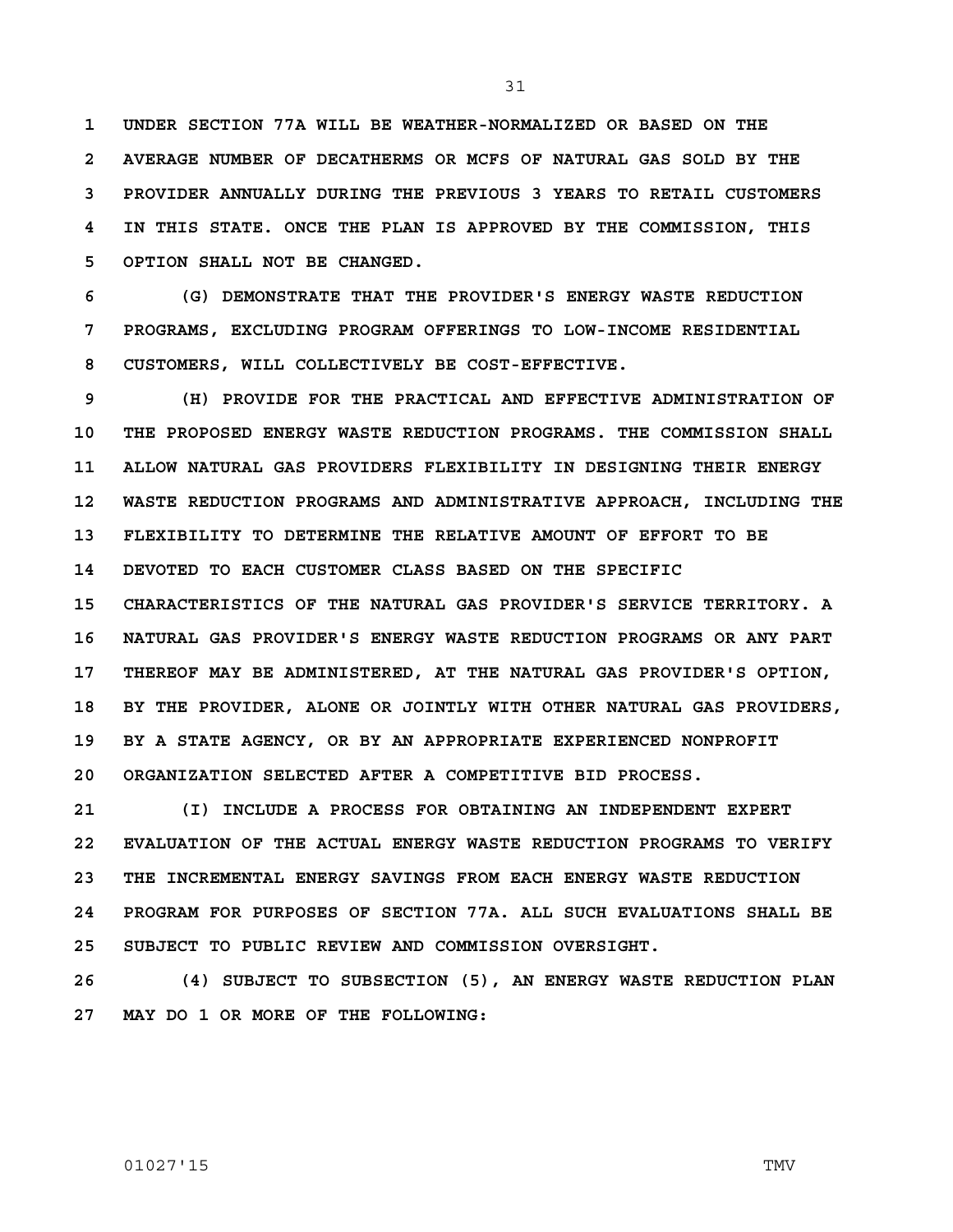**1 (A) UTILIZE EDUCATIONAL PROGRAMS DESIGNED TO ALTER CONSUMER 2 BEHAVIOR OR ANY OTHER MEASURES THAT CAN REASONABLY BE USED TO MEET 3 THE GOAL SET FORTH IN SUBSECTION (2).** 

**4 (B) PROPOSE TO THE COMMISSION MEASURES THAT ARE DESIGNED TO 5 MEET THE GOAL SET FORTH IN SUBSECTION (2) AND THAT PROVIDE 6 ADDITIONAL CUSTOMER BENEFITS.**

**7 (5) EXPENDITURES UNDER SUBSECTION (4) SHALL NOT EXCEED 3% OF 8 THE COSTS OF IMPLEMENTING THE ENERGY WASTE REDUCTION PLAN.**

**9 (6) THIS SECTION TAKES EFFECT JANUARY 1, 2019.**

**10** Sec. 73. (1) A **NATURAL GAS** provider's energy optimization **11 WASTE REDUCTION** plan shall be filed - WITH AND reviewed, and **12** approved or rejected**, AND ENFORCED** by the commission**.** and enforced **13** subject to the same procedures that apply to a renewable energy **14** plan.

(2) The commission shall not approve a proposed energy optimization **WASTE REDUCTION** plan unless the commission determines that the EO plan meets the utility system resource cost test and is reasonable and prudent. In determining whether the EO **ENERGY WASTE 19 REDUCTION** plan is reasonable and prudent, the commission shall review each element and consider whether it would reduce the future cost of service for the **NATURAL GAS** provider's customers. In addition, the commission shall consider at least all of the following:

**24** (a) The specific changes in customers' consumption patterns 25 that the proposed  $E\Theta$ -**ENERGY WASTE REDUCTION** plan is attempting to **26** influence.

**27** (b) The cost and benefit analysis and other justification for

## 01027'15 TMV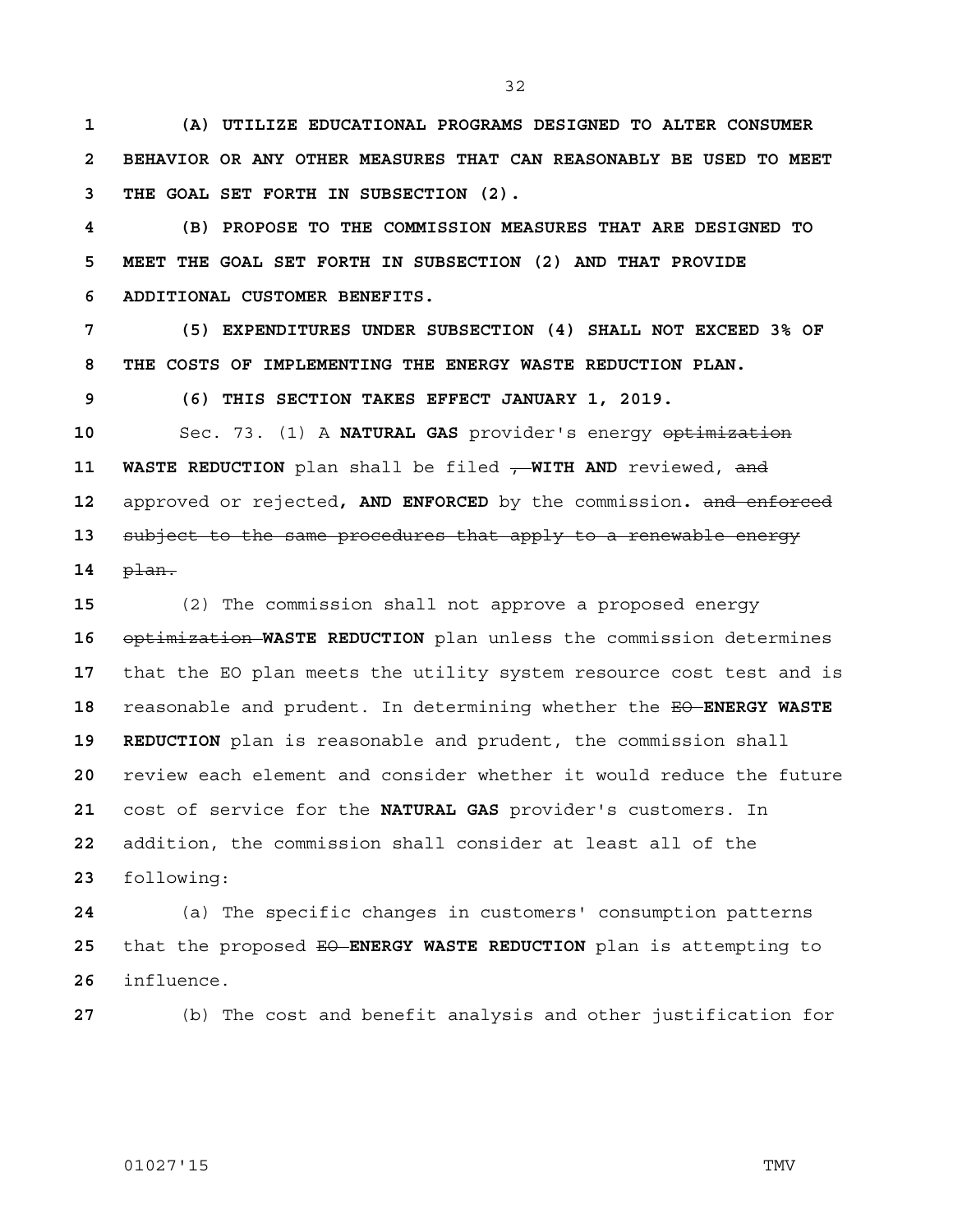**1** specific programs and measures included in a proposed EO **ENERGY 2 WASTE REDUCTION** plan.

**3** (c) Whether the proposed EO **ENERGY WASTE REDUCTION** plan is **4** consistent with any long-range resource plan filed by the provider **5** with the commission.

**6** (d) Whether the proposed EO **ENERGY WASTE REDUCTION** plan will **7** result in any unreasonable prejudice or disadvantage to any class **8** of customers.

**9** (e) The extent to which the EO **ENERGY WASTE REDUCTION** plan **10** provides programs that are available, affordable, and useful to all **11** customers.

**12 (3) EVERY 2 YEARS AFTER INITIAL APPROVAL OF AN ENERGY WASTE 13 REDUCTION PLAN UNDER SUBSECTION (2), THE COMMISSION SHALL REVIEW 14 THE PLAN. THE COMMISSION SHALL CONDUCT A CONTESTED CASE HEARING ON 15 THE PLAN PURSUANT TO THE ADMINISTRATIVE PROCEDURES ACT OF 1969, 16 1969 PA 306, MCL 24.201 TO 24.328. AFTER THE HEARING, THE 17 COMMISSION SHALL APPROVE, WITH ANY CHANGES CONSENTED TO BY THE 18 NATURAL GAS PROVIDER, OR REJECT THE PLAN AND ANY PROPOSED 19 AMENDMENTS TO THE PLAN.**

**20 (4) IF A NATURAL GAS PROVIDER PROPOSES TO AMEND ITS PLAN AT A 21 TIME OTHER THAN DURING THE BIENNIAL REVIEW PROCESS UNDER SUBSECTION 22 (3), THE PROVIDER SHALL FILE THE PROPOSED AMENDMENT WITH THE 23 COMMISSION. AFTER THE HEARING AND WITHIN 90 DAYS AFTER THE 24 AMENDMENT IS FILED, THE COMMISSION SHALL APPROVE, WITH ANY CHANGES 25 CONSENTED TO BY THE PROVIDER, OR REJECT THE PLAN AND THE PROPOSED 26 AMENDMENT OR AMENDMENTS TO THE PLAN.**

**27 (5) IF THE COMMISSION REJECTS A PROPOSED PLAN OR AMENDMENT** 

## 01027'15 TMV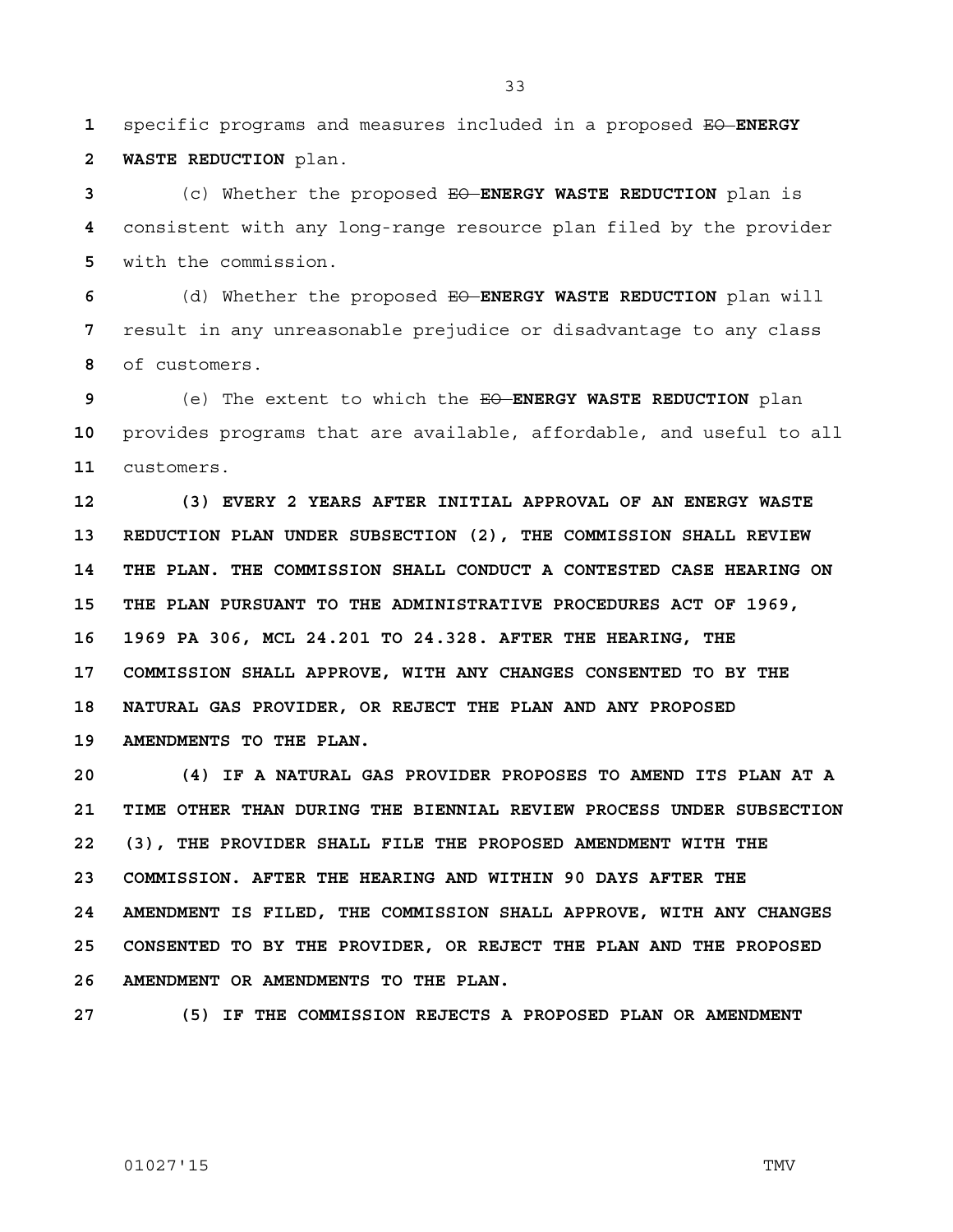**1 UNDER THIS SECTION, THE COMMISSION SHALL EXPLAIN IN WRITING THE 2 REASONS FOR ITS DETERMINATION.**

**3 (6) THIS SECTION, AS AMENDED BY THE 2015 AMENDATORY ACT THAT 4 ADDED THIS SUBSECTION, TAKES EFFECT JANUARY 1, 2019.**

**5 SEC. 74. (1) A PROVIDER'S ENERGY WASTE REDUCTION PLAN SHALL BE 6 FILED WITH AND REVIEWED, APPROVED OR REJECTED, AND ENFORCED BY THE 7 COMMISSION.** 

**8 (2) THE COMMISSION SHALL NOT APPROVE A PROPOSED ENERGY WASTE 9 REDUCTION PLAN UNLESS THE COMMISSION DETERMINES THAT THE ENERGY 10 WASTE REDUCTION PLAN MEETS THE UTILITY SYSTEM RESOURCE COST TEST 11 AND IS REASONABLE AND PRUDENT. IN DETERMINING WHETHER THE ENERGY 12 WASTE REDUCTION PLAN IS REASONABLE AND PRUDENT, THE COMMISSION 13 SHALL REVIEW EACH ELEMENT AND CONSIDER WHETHER IT WOULD REDUCE THE 14 FUTURE COST OF SERVICE FOR THE PROVIDER'S CUSTOMERS. IN ADDITION, 15 THE COMMISSION SHALL CONSIDER AT LEAST ALL OF THE FOLLOWING:**

**16 (A) THE SPECIFIC CHANGES IN CUSTOMERS' CONSUMPTION PATTERNS 17 THAT THE PROPOSED ENERGY WASTE REDUCTION PLAN IS ATTEMPTING TO 18 INFLUENCE.**

**19 (B) THE COST AND BENEFIT ANALYSIS AND OTHER JUSTIFICATION FOR 20 SPECIFIC PROGRAMS AND MEASURES INCLUDED IN A PROPOSED ENERGY WASTE 21 REDUCTION PLAN.**

**22 (C) WHETHER THE PROPOSED ENERGY WASTE REDUCTION PLAN IS 23 CONSISTENT WITH ANY LONG-RANGE RESOURCE PLAN FILED BY THE PROVIDER 24 WITH THE COMMISSION.**

**25 (D) WHETHER THE PROPOSED ENERGY WASTE REDUCTION PLAN WILL 26 RESULT IN ANY UNREASONABLE PREJUDICE OR DISADVANTAGE TO ANY CLASS 27 OF CUSTOMERS.**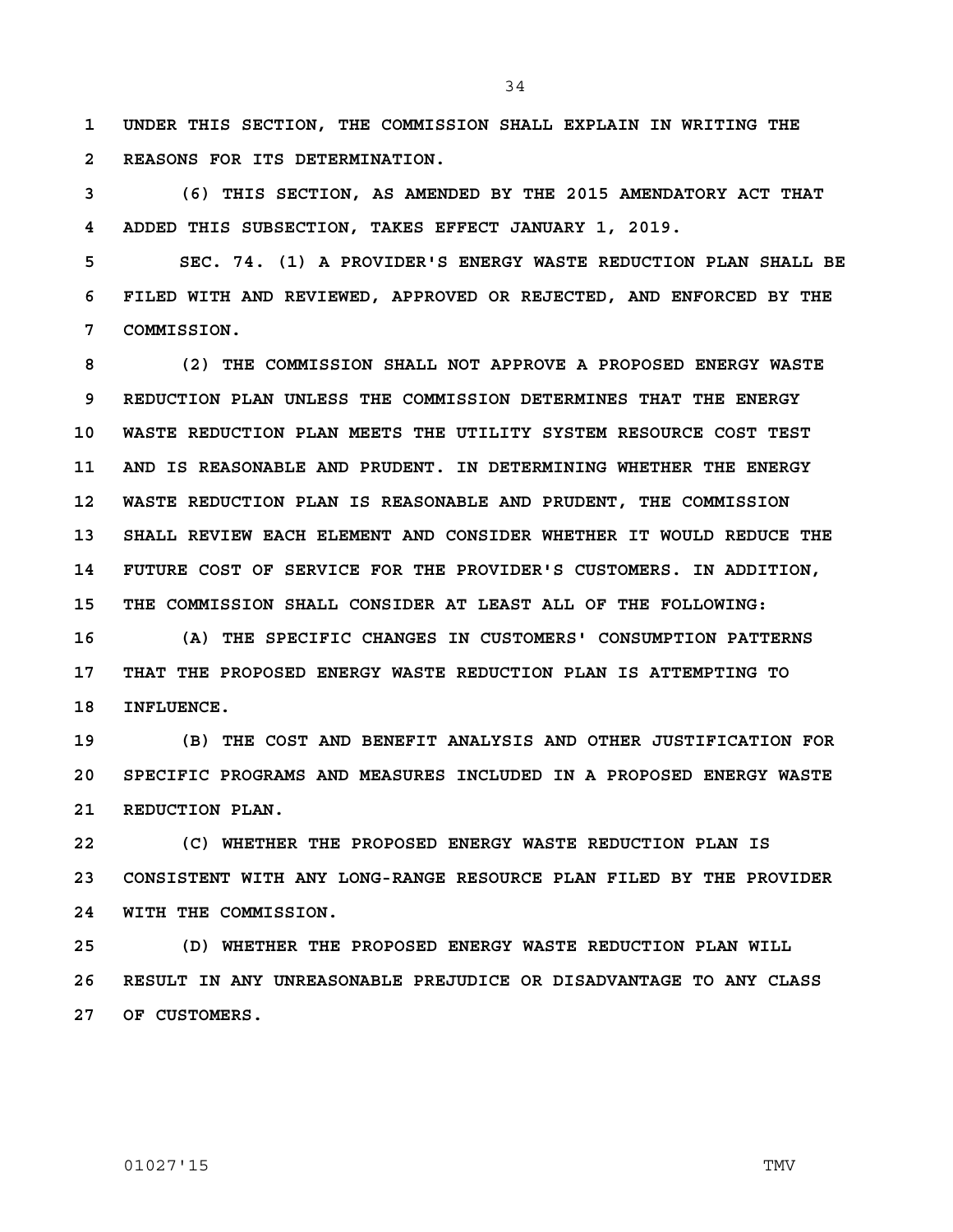**1 (E) THE EXTENT TO WHICH THE ENERGY WASTE REDUCTION PLAN 2 PROVIDES PROGRAMS THAT ARE AVAILABLE, AFFORDABLE, AND USEFUL TO ALL 3 CUSTOMERS.**

**4 (3) EVERY 2 YEARS AFTER INITIAL APPROVAL OF AN ENERGY WASTE 5 REDUCTION PLAN UNDER SUBSECTION (2), THE COMMISSION SHALL REVIEW 6 THE PLAN. THE COMMISSION SHALL CONDUCT A CONTESTED CASE HEARING ON 7 THE PLAN PURSUANT TO THE ADMINISTRATIVE PROCEDURES ACT OF 1969, 8 1969 PA 306, MCL 24.201 TO 24.328. AFTER THE HEARING, THE 9 COMMISSION SHALL APPROVE, WITH ANY CHANGES CONSENTED TO BY THE 10 PROVIDER, OR REJECT THE PLAN AND ANY PROPOSED AMENDMENTS TO THE 11 PLAN.**

**12 (4) IF A PROVIDER PROPOSES TO AMEND ITS PLAN AT A TIME OTHER 13 THAN DURING THE BIENNIAL REVIEW PROCESS UNDER SUBSECTION (3), THE 14 PROVIDER SHALL FILE THE PROPOSED AMENDMENT WITH THE COMMISSION. 15 AFTER THE HEARING AND WITHIN 90 DAYS AFTER THE AMENDMENT IS FILED, 16 THE COMMISSION SHALL APPROVE, WITH ANY CHANGES CONSENTED TO BY THE 17 PROVIDER, OR REJECT THE PLAN AND THE PROPOSED AMENDMENT OR 18 AMENDMENTS TO THE PLAN.**

**19 (5) BY 270 DAYS AFTER THE EFFECTIVE DATE OF THE 2015 20 AMENDATORY ACT THAT ADDED THIS SECTION, AN ELECTRIC PROVIDER SHALL 21 FILE WITH THE COMMISSION A PROPOSED PLAN AMENDMENT UNDER SUBSECTION 22 (3) OR (4) TO REFLECT THE PHASEOUT OF THE ENERGY WASTE REDUCTION 23 STANDARD UNDER SECTION 77.**

**24 (6) IF THE COMMISSION REJECTS A PROPOSED PLAN OR AMENDMENT 25 UNDER THIS SECTION, THE COMMISSION SHALL EXPLAIN IN WRITING THE 26 REASONS FOR ITS DETERMINATION.**

**27 (7) THIS SECTION TAKES EFFECT 90 DAYS AFTER THE EFFECTIVE DATE** 

## 01027'15 TMV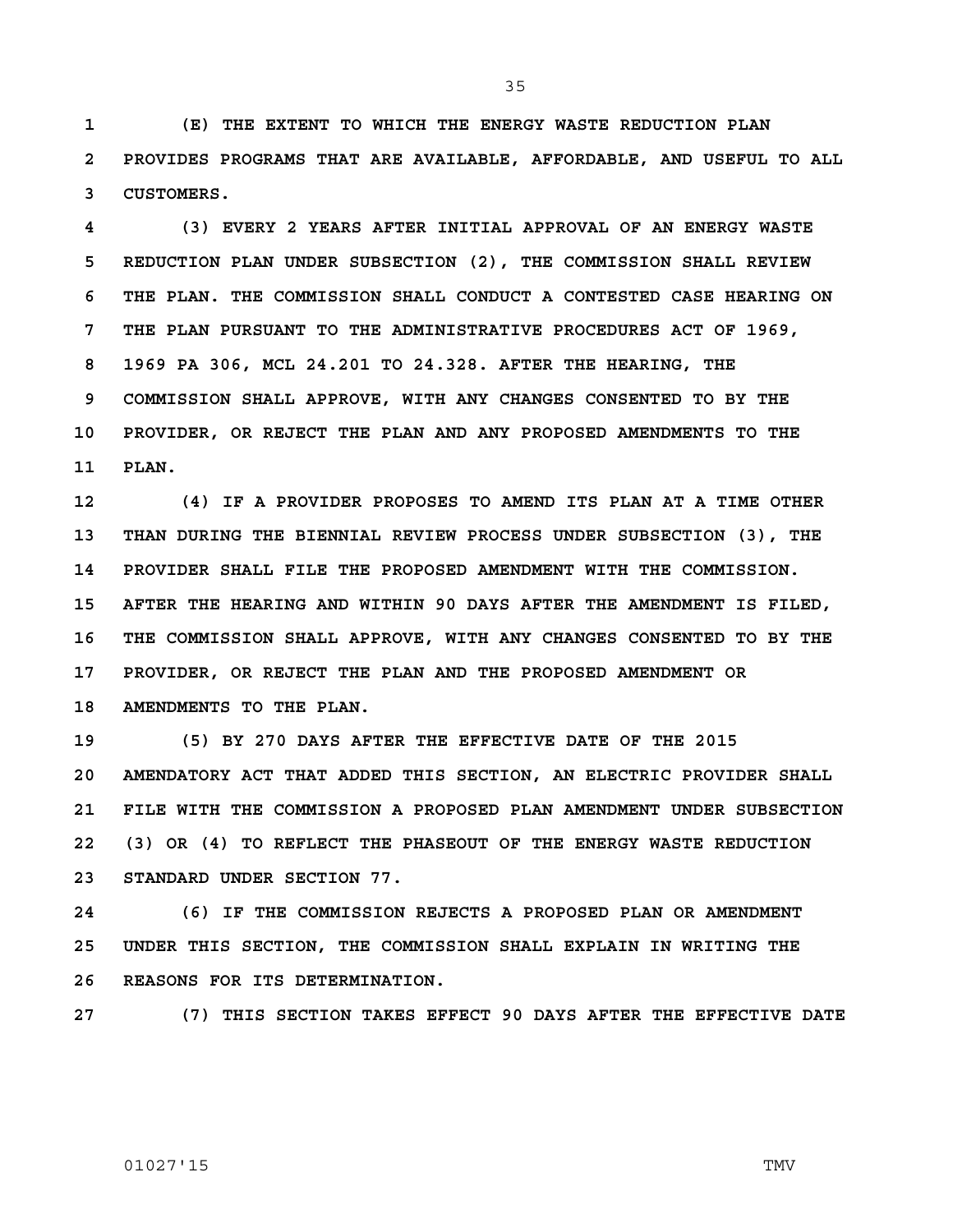**1 OF THE 2015 AMENDATORY ACT THAT ADDED THIS SECTION.**

**2 (8) THIS SECTION IS REPEALED EFFECTIVE JANUARY 1, 2019.** Sec. 75. **(1)** An energy optimization **WASTE REDUCTION** plan of a provider whose rates are regulated by the commission may authorize a commensurate financial incentive for the provider for exceeding the energy optimization **WASTE REDUCTION** performance standard. Payment of any financial incentive authorized in the EO **ENERGY 8 WASTE REDUCTION** plan is subject to the approval of the commission. The total amount of a financial incentive shall not exceed the lesser of the following amounts: (a) 25% of the net cost reductions experienced by the provider's customers as a result of implementation of the energy optimization plan. (b) 15% percent **20%** of the provider's actual energy efficiency **15 WASTE REDUCTION** program expenditures for the year. **16 (2) THIS SECTION AS AMENDED BY THE 2015 AMENDATORY ACT THAT 17 ADDED THIS SUBSECTION TAKES EFFECT 90 DAYS AFTER THE DATE THAT ACT 18 IS ENACTED INTO LAW.** Sec. 77. (1) Except as provided in section 81 and subject to the sales revenue expenditure limits in section 89, an electric provider's energy optimization **WASTE REDUCTION** programs under this subpart shall collectively achieve the following minimum energy savings: (a) Biennial incremental energy savings in 2008-2009 equivalent to 0.3% of total annual retail electricity sales in megawatt hours in 2007. (b) Annual incremental energy savings in 2010 equivalent to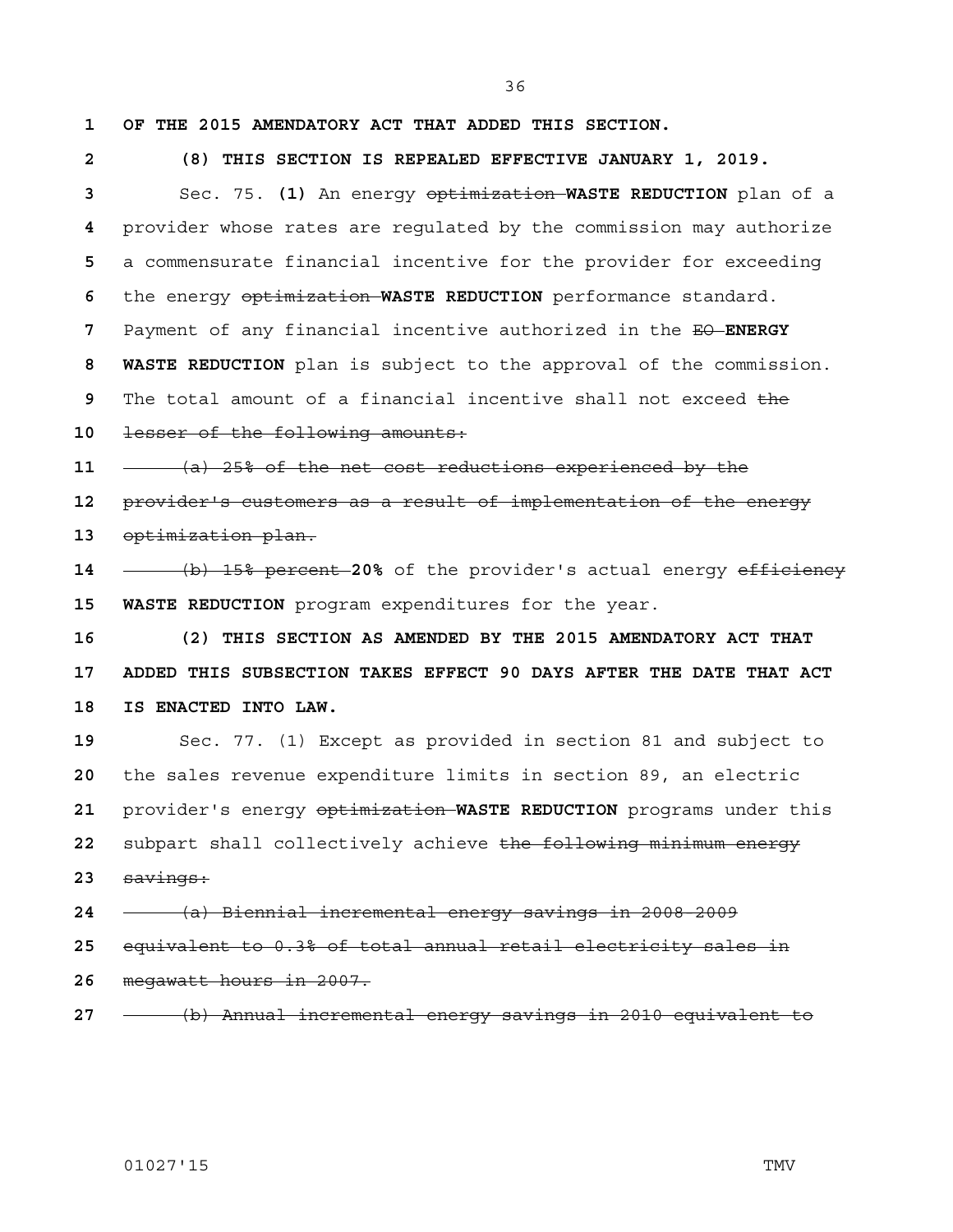0.5% of total annual retail electricity sales in megawatt hours in 2009.

(c) Annual incremental energy savings in 2011 equivalent to 0.75% of total annual retail electricity sales in megawatt hours in 2010.

(d) Annual **ANNUAL** incremental energy savings in 2012, 2013, 2014, and 2015 and, subject to section 97, each year thereafter **8 2016, 2017, AND 2018** equivalent to 1.0% of total annual retail electricity sales in megawatt hours in the preceding year.

(2) If an electric provider uses load management to achieve energy savings under its energy optimization **WASTE REDUCTION** plan, the minimum energy savings required under subsection (1) shall be adjusted by an amount such that the ratio of the minimum energy savings to the sum of maximum expenditures under section 89 and the load management expenditures remains constant.

(3) A natural gas provider shall meet the following minimum energy optimization standards using energy efficiency programs under this subpart:

(a) Biennial incremental energy savings in 2008-2009

equivalent to 0.1% of total annual retail natural gas sales in

decatherms or equivalent MCFs in 2007.

(b) Annual incremental energy savings in 2010 equivalent to

- 0.25% of total annual retail natural gas sales in decatherms or
- equivalent MCFs in 2009.
- (c) Annual incremental energy savings in 2011 equivalent to
- 0.5% of total annual retail natural gas sales in decatherms or
- equivalent MCFs in 2010.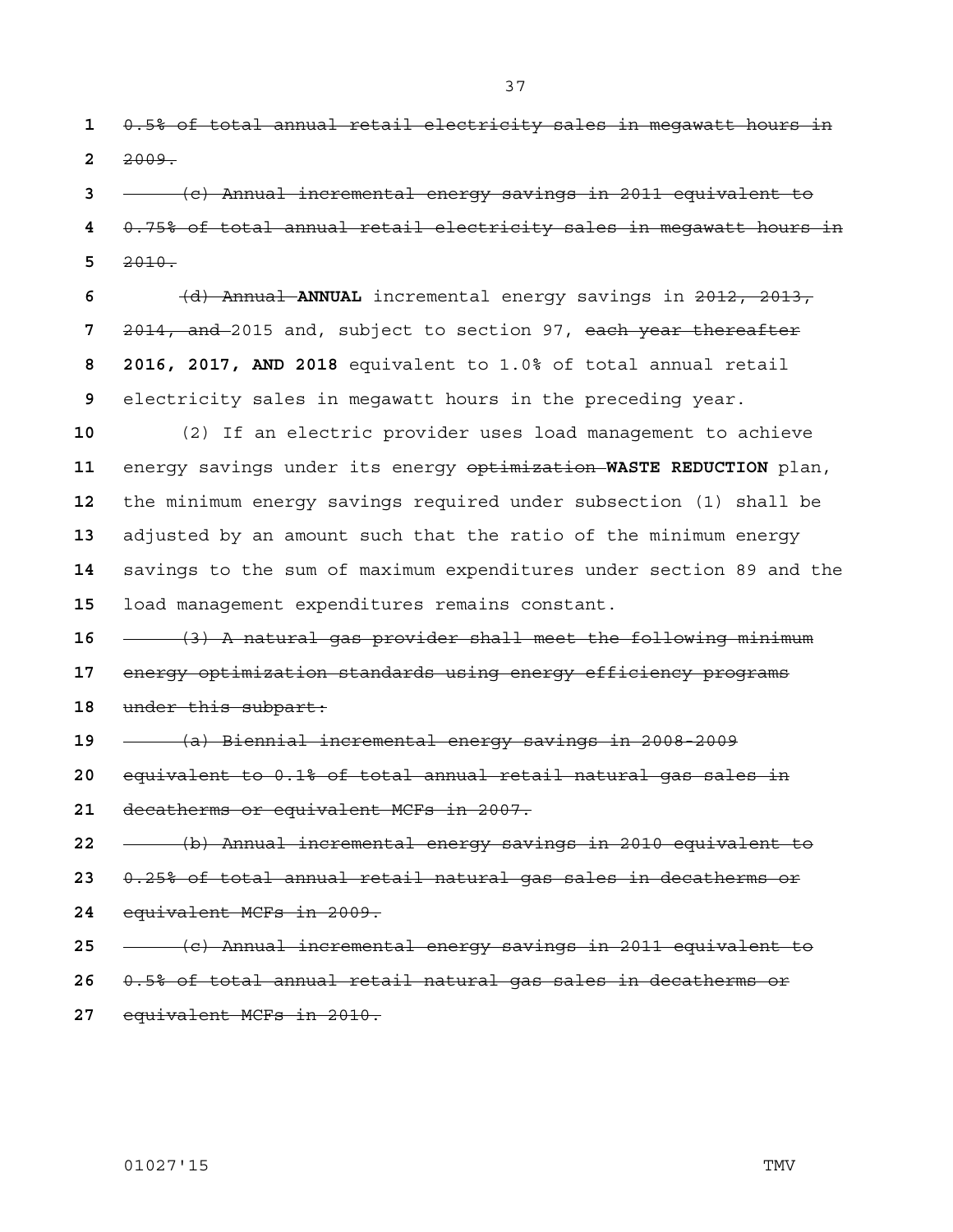**1 (3)** (d) Annual **SUBJECT TO THE SALES REVENUE EXPENDITURE LIMITS 2 IN SECTION 89, A NATURAL GAS PROVIDER'S ENERGY WASTE REDUCTION 3 PROGRAM UNDER THIS SUBPART SHALL ACHIEVE ANNUAL** incremental energy savings in 2012, 2013, 2014, and 2015 and, subject to section 97, each year thereafter equivalent to 0.75% of total annual retail natural gas sales in decatherms or equivalent MCFs in the preceding year.

(4) Incremental energy savings under subsection (1) or (3) for the 2008-2009 biennium or any year thereafter **A YEAR** shall be determined for a provider by adding the energy savings expected to be achieved during a 1-year period by energy optimization **WASTE**  12 REDUCTION measures implemented during the 2008-2009 biennium or any **year thereafter THAT YEAR** under any energy efficiency programs consistent with the provider's energy efficiency **WASTE REDUCTION**  plan. **THE ENERGY SAVINGS EXPECTED TO BE ACHIEVED SHALL BE 16 DETERMINED USING THE 2015 "MICHIGAN ENERGY MEASURES DATABASE" 17 SUPPLIED BY MORGAN MARKETING PARTNERS, SUBJECT TO ANY UPDATES THAT 18 THE COMMISSION APPROVES AS BEING REASONABLE AND CONSISTENT WITH THE 19 PURPOSES OF THIS SUBPART.**

(5) For purposes of calculations under subsection (1) or (3), total annual retail electricity or natural gas sales in a year shall be based on 1 of the following at the option of the provider as specified in its energy optimization **WASTE REDUCTION** plan:

(a) The number of weather-normalized megawatt hours or decatherms or equivalent MCFs sold by the provider to retail customers in this state during the year preceding the biennium or year for which incremental energy savings are being calculated.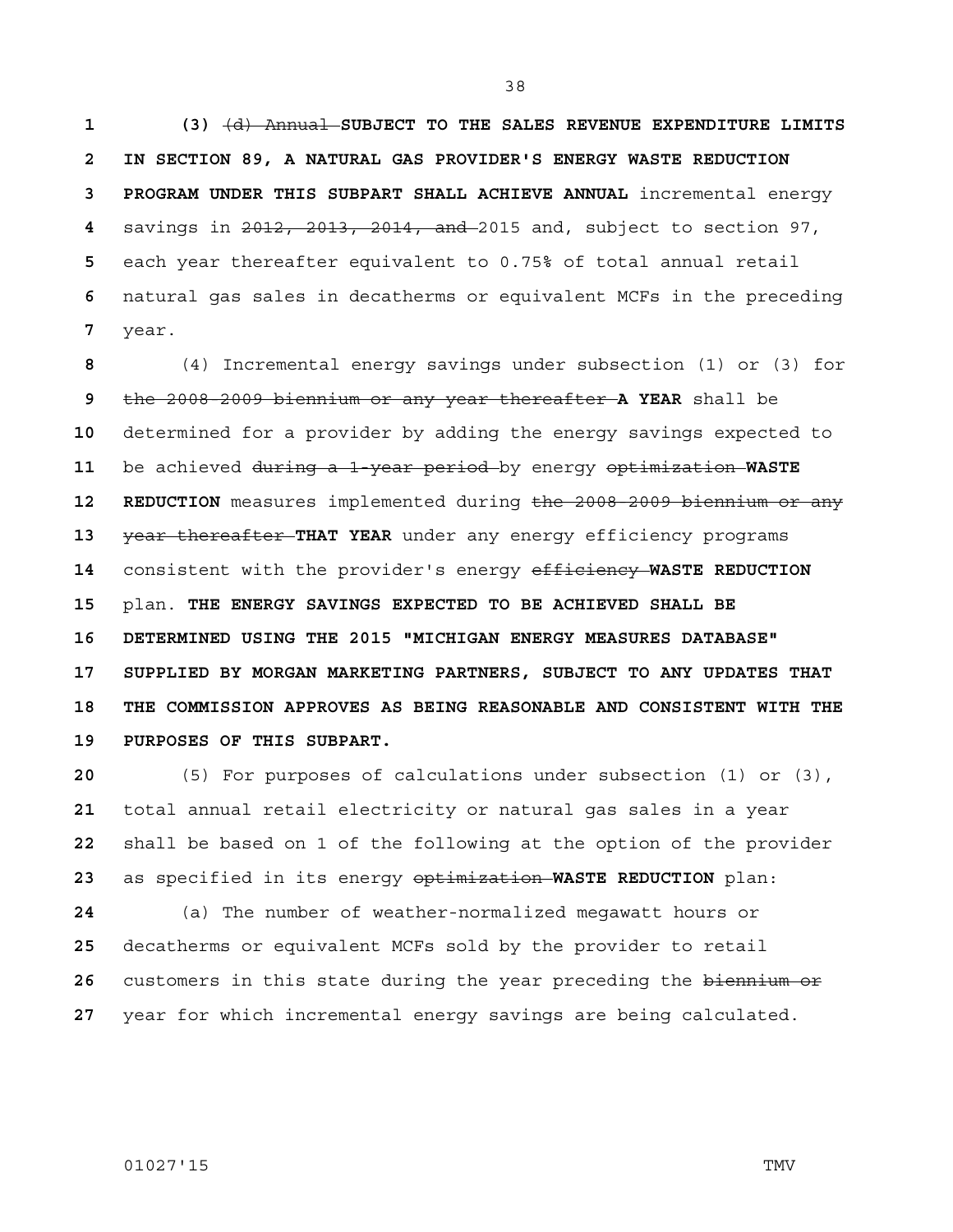(b) The average number of megawatt hours or decatherms or equivalent MCFs sold by the provider during the 3 years preceding the biennium or year for which incremental energy savings are being calculated.

(6) For any year after 2012, an electric provider may substitute renewable energy credits associated with renewable energy generated that year from a renewable energy system constructed after the effective date of this act, advanced cleaner energy credits other than credits from industrial cogeneration using industrial waste energy, load management that reduces overall energy usage, or a combination thereof for energy optimization credits otherwise required to meet the energy optimization performance standard, if the substitution is approved by the commission. The commission shall not approve a substitution unless the commission determines that the substitution is cost-effective and, if the substitution involves advanced cleaner energy credits, that the advanced cleaner energy system provides carbon dioxide emissions benefits. In determining whether the substitution of advanced cleaner energy credits is cost-effective compared to other available energy optimization measures, the commission shall consider the environmental costs related to the advanced cleaner energy system, including the costs of environmental control equipment or greenhouse gas constraints or taxes. The commission's determinations shall be made after a contested case hearing that includes consultation with the department of environmental quality on the issue of carbon dioxide emissions benefits, if relevant, and environmental costs.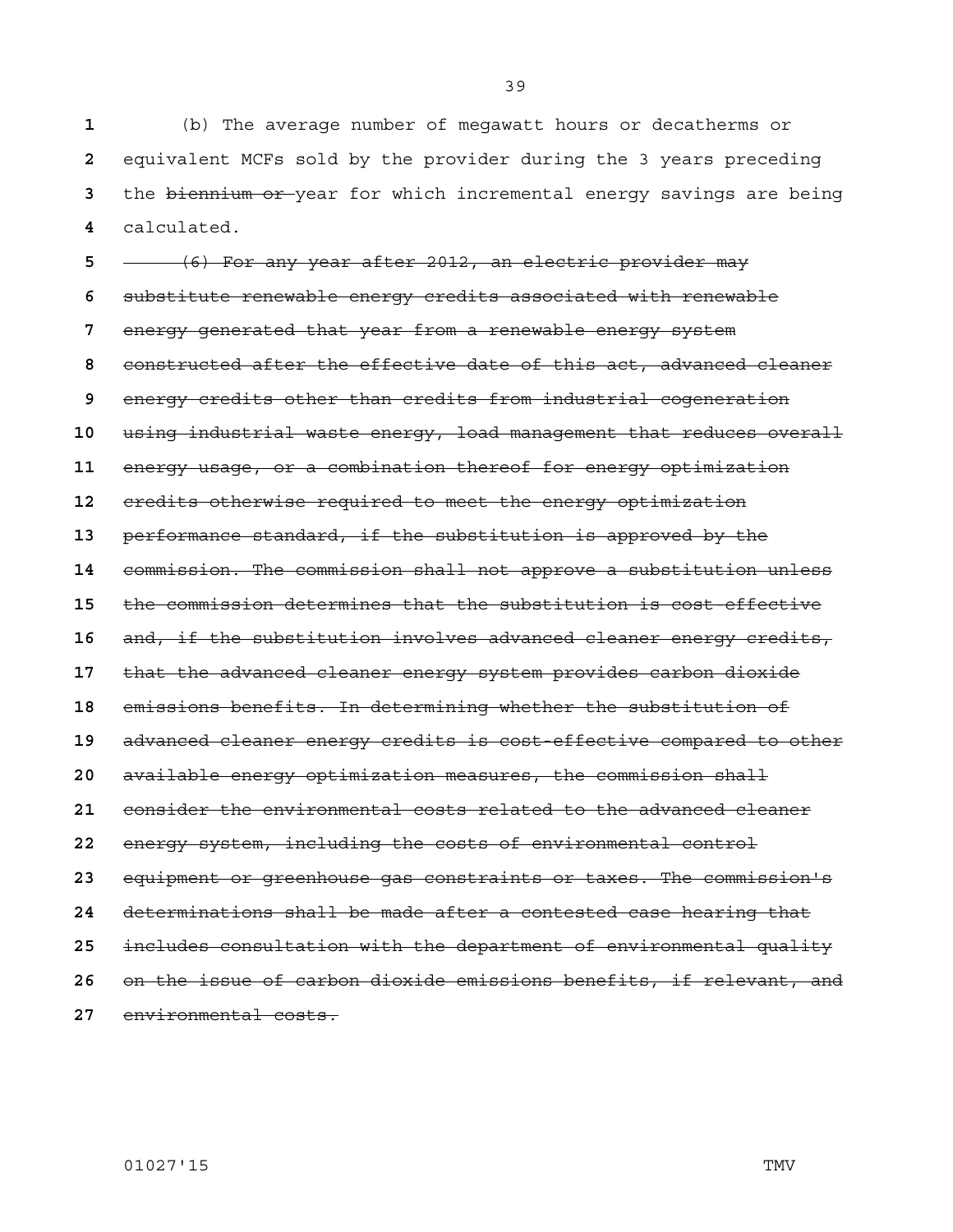1 **- (7)** Renewable energy credits, advanced cleaner energy credits, **2** load management that reduces overall energy usage, or a combination

**3** thereof shall not be used by a provider to meet more than 10% of

**4** the energy optimization standard. Substitutions for energy

**5** optimization credits shall be made at the following rates per

**6** energy optimization credit:

**7** (a) 1 renewable energy credit.

**8** (b) 1 advanced cleaner energy credit from plasma arc

**9** gasification.

**10** (c) 4 advanced cleaner energy credits other than from plasma **11** arc gasification.

**12 (6) THIS SECTION AS AMENDED BY THE 2015 AMENDATORY ACT THAT 13 ADDED THIS SUBSECTION TAKES EFFECT 90 DAYS AFTER THE DATE THAT ACT 14 IS ENACTED INTO LAW.**

**15 (7) THIS SECTION IS REPEALED EFFECTIVE JANUARY 1, 2019.**

**16 SEC. 77A. (1) SUBJECT TO THE SALES REVENUE EXPENDITURE LIMITS 17 IN SECTION 89, A NATURAL GAS PROVIDER'S ENERGY WASTE REDUCTION 18 PROGRAM UNDER THIS SUBPART SHALL ACHIEVE ANNUAL INCREMENTAL ENERGY 19 SAVINGS IN 2019 AND, SUBJECT TO SECTION 97, EACH YEAR THEREAFTER 20 EQUIVALENT TO 0.75% OF TOTAL ANNUAL RETAIL NATURAL GAS SALES IN 21 DECATHERMS OR EQUIVALENT MCFS IN THE PRECEDING YEAR.**

**22 (2) INCREMENTAL ENERGY SAVINGS UNDER SUBSECTION (1) FOR A YEAR 23 SHALL BE DETERMINED FOR A NATURAL GAS PROVIDER BY ADDING THE ENERGY 24 SAVINGS EXPECTED TO BE ACHIEVED BY ENERGY WASTE REDUCTION MEASURES 25 IMPLEMENTED DURING THAT YEAR UNDER ANY ENERGY EFFICIENCY PROGRAMS 26 CONSISTENT WITH THE PROVIDER'S ENERGY WASTE REDUCTION PLAN. THE 27 ENERGY SAVINGS EXPECTED TO BE ACHIEVED SHALL BE DETERMINED USING**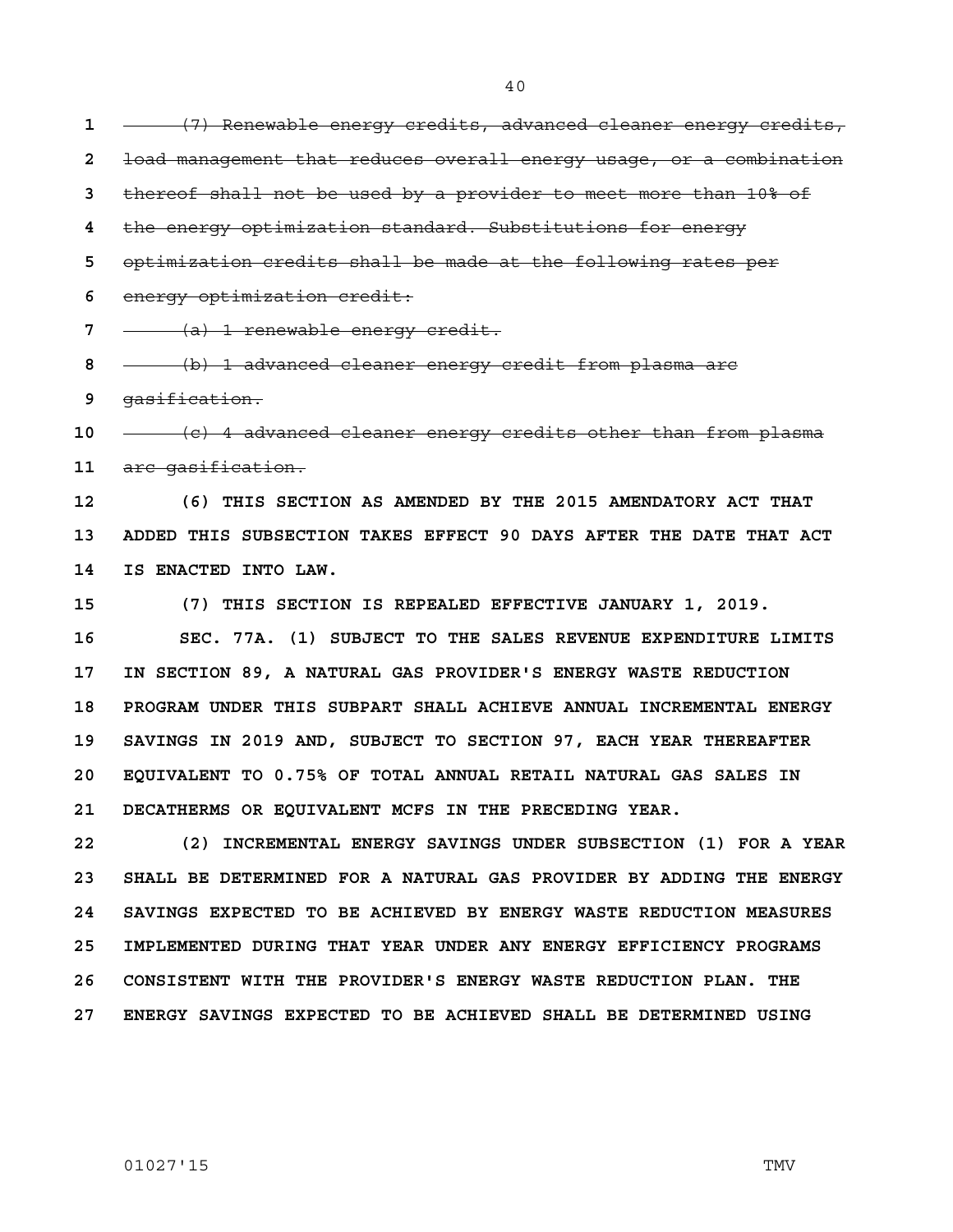**1 THE 2015 "MICHIGAN ENERGY MEASURES DATABASE" SUPPLIED BY MORGAN 2 MARKETING PARTNERS, SUBJECT TO ANY UPDATES THAT THE COMMISSION 3 APPROVES AS BEING REASONABLE AND CONSISTENT WITH THE PURPOSES OF 4 THIS SUBPART.**

**5 (3) FOR PURPOSES OF CALCULATIONS UNDER SUBSECTION (1), TOTAL 6 ANNUAL RETAIL NATURAL GAS SALES IN A YEAR SHALL BE BASED ON 1 OF 7 THE FOLLOWING AT THE OPTION OF THE NATURAL GAS PROVIDER AS 8 SPECIFIED IN ITS ENERGY WASTE REDUCTION PLAN:**

**9 (A) THE NUMBER OF WEATHER-NORMALIZED DECATHERMS OR EQUIVALENT 10 MCFS SOLD BY THE PROVIDER TO RETAIL CUSTOMERS IN THIS STATE DURING 11 THE YEAR PRECEDING THE YEAR FOR WHICH INCREMENTAL ENERGY SAVINGS 12 ARE BEING CALCULATED.**

**13 (B) THE AVERAGE NUMBER OF DECATHERMS OR EQUIVALENT MCFS SOLD 14 BY THE PROVIDER DURING THE 3 YEARS PRECEDING THE YEAR FOR WHICH 15 INCREMENTAL ENERGY SAVINGS ARE BEING CALCULATED.**

**16 (4) THIS SECTION TAKES EFFECT JANUARY 1, 2019.**

**17 SEC. 78. (1) IF OVER A 2-YEAR PERIOD A NATURAL GAS PROVIDER 18 CANNOT ACHIEVE THE ENERGY WASTE REDUCTION STANDARD IN A COST-19 EFFECTIVE MANNER, THE NATURAL GAS PROVIDER MAY PETITION THE 20 COMMISSION TO ESTABLISH ALTERNATIVE ENERGY WASTE REDUCTION 21 STANDARDS.**

**22 (2) A PETITION FILED PURSUANT TO THIS SECTION SHALL:**

**23 (A) IDENTIFY THE EFFORTS TAKEN BY THE NATURAL GAS PROVIDER TO 24 MEET THE ENERGY WASTE REDUCTION STANDARD.**

**25 (B) EXPLAIN WHY THE ENERGY WASTE REDUCTION STANDARD CANNOT 26 REASONABLY AND COST-EFFECTIVELY BE ACHIEVED.**

**27 (C) PROPOSE A REVISED ENERGY WASTE REDUCTION TO BE ACHIEVED BY**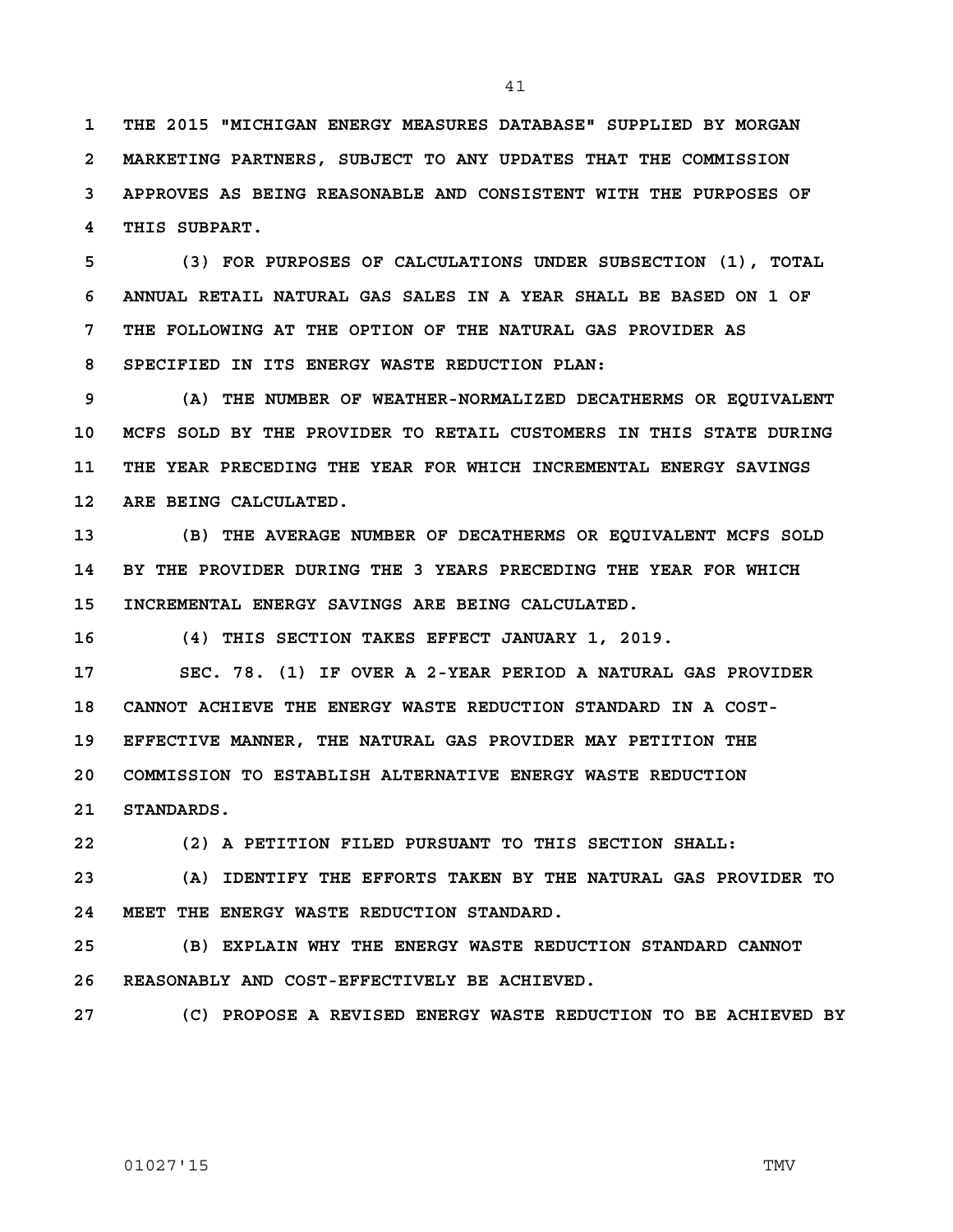**1 THE NATURAL GAS PROVIDER.**

**2 (3) IF, BASED ON A REVIEW OF THE PETITION FILED UNDER THIS 3 SECTION, THE COMMISSION DETERMINES THAT THE NATURAL GAS PROVIDER 4 HAS BEEN UNABLE TO REASONABLY AND COST-EFFECTIVELY ACHIEVE THE 5 ENERGY WASTE REDUCTION STANDARD, THE COMMISSION SHALL REVISE THE 6 ENERGY WASTE REDUCTION STANDARD AS APPLIED TO THE NATURAL GAS 7 PROVIDER TO A LEVEL THAT CAN REASONABLY AND COST-EFFECTIVELY BE 8 ACHIEVED.**

**9 (4) THIS SECTION TAKES EFFECT 90 DAYS AFTER THE DATE THE 2015 10 AMENDATORY ACT THAT ADDED THIS SECTION IS ENACTED INTO LAW. 11** Sec. 81. (1) This section applies to electric providers that **12** meet both of the following requirements:

**13** (a) Serve not more than 200,000 customers in this state.

(b) Had average electric rates for residential customers using 1,000 kilowatt hours per month that are **WERE** less than 75% of the average electric rates for residential customers using 1,000 kilowatt hours per month for all electric utilities in this state, according to the January 1, 2007, "comparison of average rates for MPSC-regulated electric utilities in Michigan" compiled by the commission.

(2) Beginning 2 years after a provider described in subsection (1) begins implementation of its energy optimization **WASTE 23 REDUCTION** plan, the provider may petition the commission to establish alternative energy optimization **WASTE REDUCTION**  standards. The petition shall identify the efforts taken by the provider to meet the electric provider energy optimization **WASTE**  27 REDUCTION standards and demonstrate why the energy optimization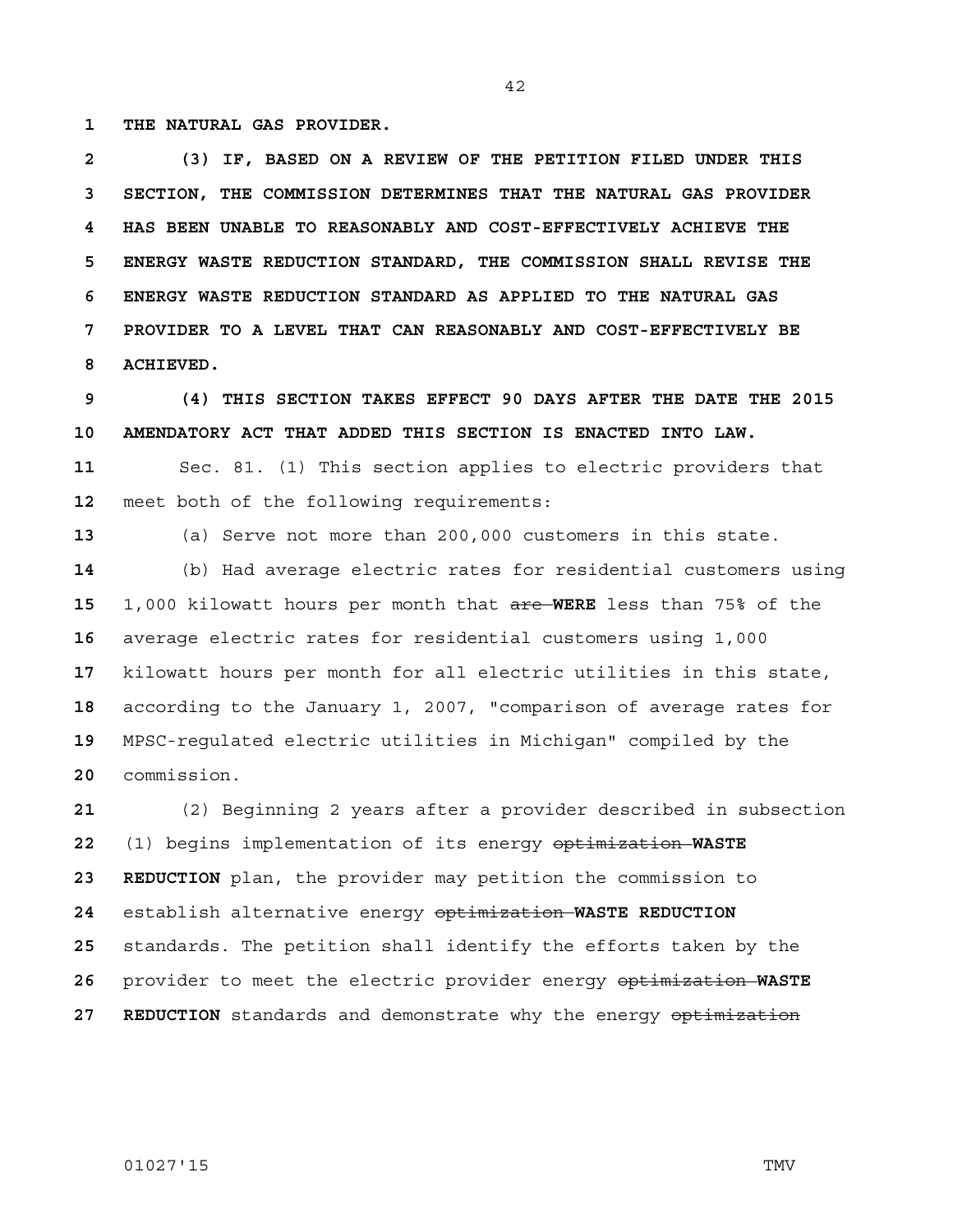**1 WASTE REDUCTION** standards cannot reasonably be met with energy optimization **WASTE REDUCTION** programs that are collectively cost-effective. If the commission finds that the petition meets the requirements of this subsection, the commission shall revise the energy optimization **WASTE REDUCTION** standards as applied to that electric provider to a level that can reasonably be met with energy optimization **WASTE REDUCTION** programs that are collectively cost-effective.

**9 (3) THIS SECTION AS AMENDED BY THE 2015 AMENDATORY ACT THAT 10 ADDED THIS SUBSECTION TAKES EFFECT 90 DAYS AFTER THE DATE THAT ACT 11 IS ENACTED INTO LAW.**

**12 (4) THIS SECTION IS REPEALED EFFECTIVE JANUARY 1, 2019.** Sec. 83. (1) One energy optimization **WASTE REDUCTION** credit 14 shall be granted to  $\frac{1}{x}$  **AN ELECTRIC** provider for each megawatt hour of annual incremental energy savings achieved through energy optimization.**WASTE REDUCTION.**

(2) An energy optimization **WASTE REDUCTION** credit expires as follows:

(a) When used by a provider to comply with its energy optimization **WASTE REDUCTION** performance standard.

(b) When substituted for a renewable energy credit under section 27.

**23 (B)** (c) As provided in subsection (3).

(3) If a provider's incremental energy savings in the 2008- 2009 biennium or any year thereafter exceed the applicable energy optimization **WASTE REDUCTION** standard, the associated energy optimization **WASTE REDUCTION** credits may be carried forward and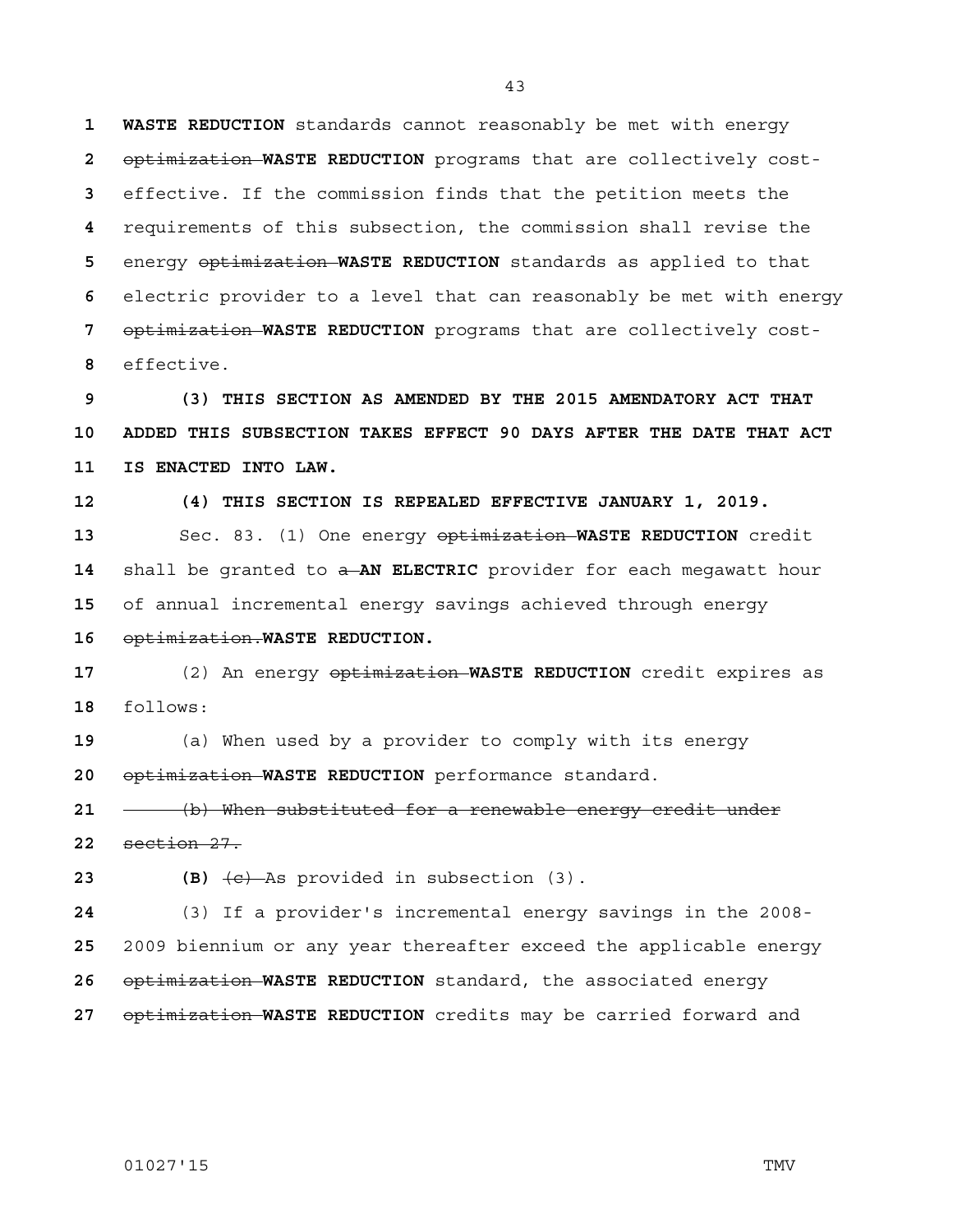applied to the next year's energy optimization **WASTE REDUCTION**  standard. However, all of the following apply:

(a) The number of energy optimization **WASTE REDUCTION** credits carried forward shall not exceed 1/3 of the next year's standard. Any energy optimization **WASTE REDUCTION** credits carried forward to the next year shall expire that year. Any remaining energy optimization credits shall expire at the end of the year in which the incremental energy savings were achieved, unless substituted, by an electric provider, for renewable energy credits under section 27.

(b) Energy optimization **WASTE REDUCTION** credits shall not be carried forward if, for its performance during the same biennium or year, the provider accepts a financial incentive under section 75. The excess energy optimization **WASTE REDUCTION** credits shall expire at the end of the year in which the incremental energy savings were achieved**.** , unless substituted, by an electric provider, for renewable energy credits under section 27.

**18 (4) THIS SECTION AS AMENDED BY THE 2015 AMENDATORY ACT THAT 19 ADDED THIS SUBSECTION TAKES EFFECT 90 DAYS AFTER THE DATE THAT ACT 20 IS ENACTED INTO LAW.**

**21 (5) THIS SECTION IS REPEALED EFFECTIVE JANUARY 1, 2019.**

Sec. 85. (1) An energy optimization **WASTE REDUCTION** credit is not transferable to another entity.

(2) The commission, in the 2011 report under section 97, shall make recommendations concerning a program for transferability of energy optimization credits.

**27 (2) THIS SECTION AS AMENDED BY THE 2015 AMENDATORY ACT THAT**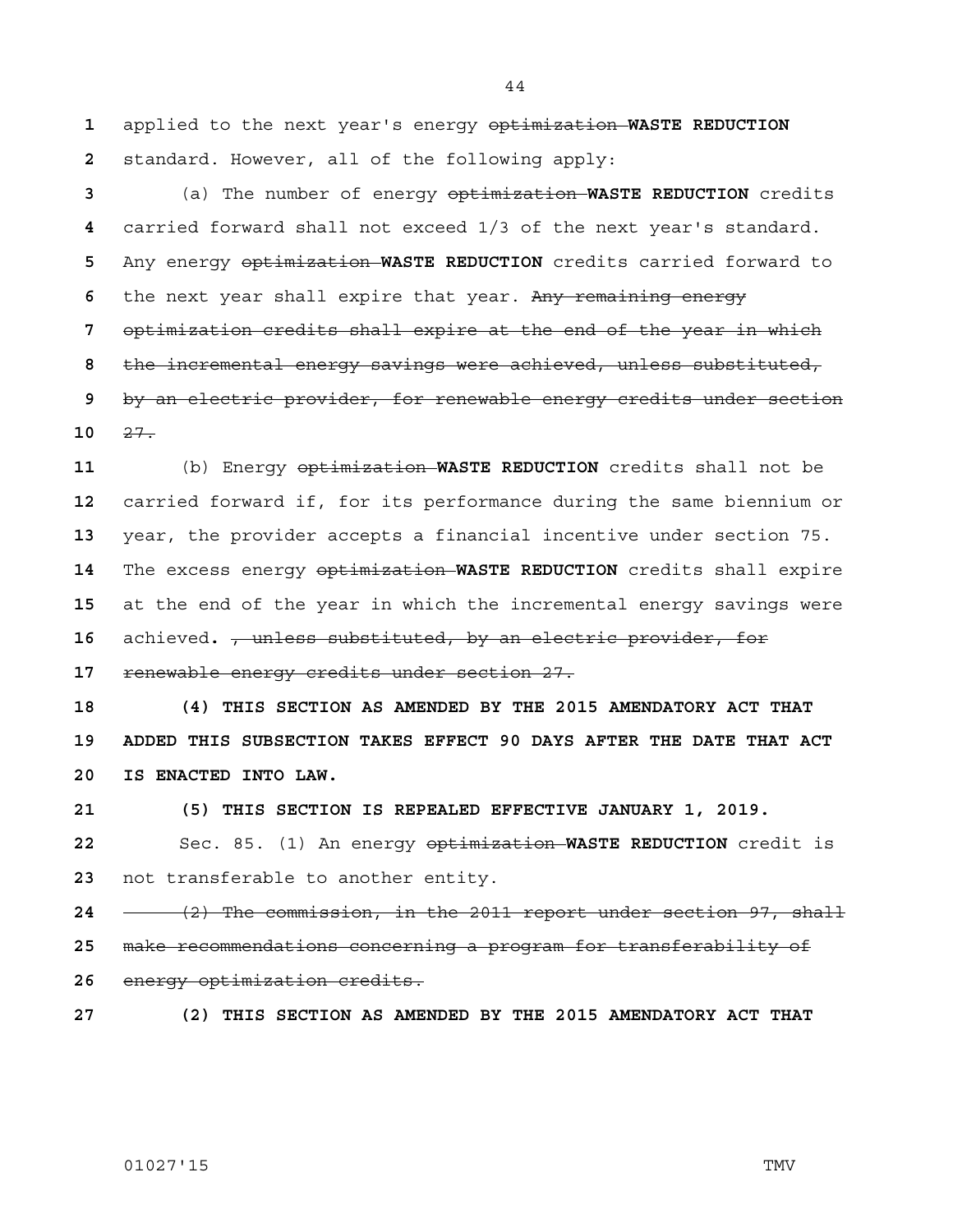**1 ADDED THIS SUBSECTION TAKES EFFECT 90 DAYS AFTER THE DATE THAT ACT 2 IS ENACTED INTO LAW.**

## **3 (3) THIS SECTION IS REPEALED EFFECTIVE JANUARY 1, 2019.**

Sec. 87. **(1)** The commission shall establish an energy optimization **WASTE REDUCTION** credit certification and tracking program. The certification and tracking program may be contracted to and performed by a third party through a system of competitive bidding. The program shall include all of the following:

(a) A determination of the date after which energy optimization **WASTE REDUCTION** must be achieved to be eligible for an energy optimization **WASTE REDUCTION** credit.

(b) A method for ensuring that each energy optimization credit substituted for a renewable energy credit under section 27 or

carried forward under section 83 is properly accounted for.

**15** (B)  $\left(\text{e}\right)$  -If the system is established by the commission, allowance for issuance and use of energy optimization **WASTE 17 REDUCTION** credits in electronic form.

**18 (2) THIS SECTION AS AMENDED BY THE 2015 AMENDATORY ACT THAT 19 ADDED THIS SUBSECTION TAKES EFFECT 90 DAYS AFTER THE DATE THAT ACT 20 IS ENACTED INTO LAW.**

**21 (3) THIS SECTION IS REPEALED EFFECTIVE JANUARY 1, 2019.**

Sec. 89. (1) The commission shall allow a provider whose rates are regulated by the commission to recover the actual costs of implementing its approved energy optimization **WASTE REDUCTION** plan. However, costs exceeding the overall funding levels specified in the energy optimization **WASTE REDUCTION** plan are not recoverable unless those costs are reasonable and prudent and meet the utility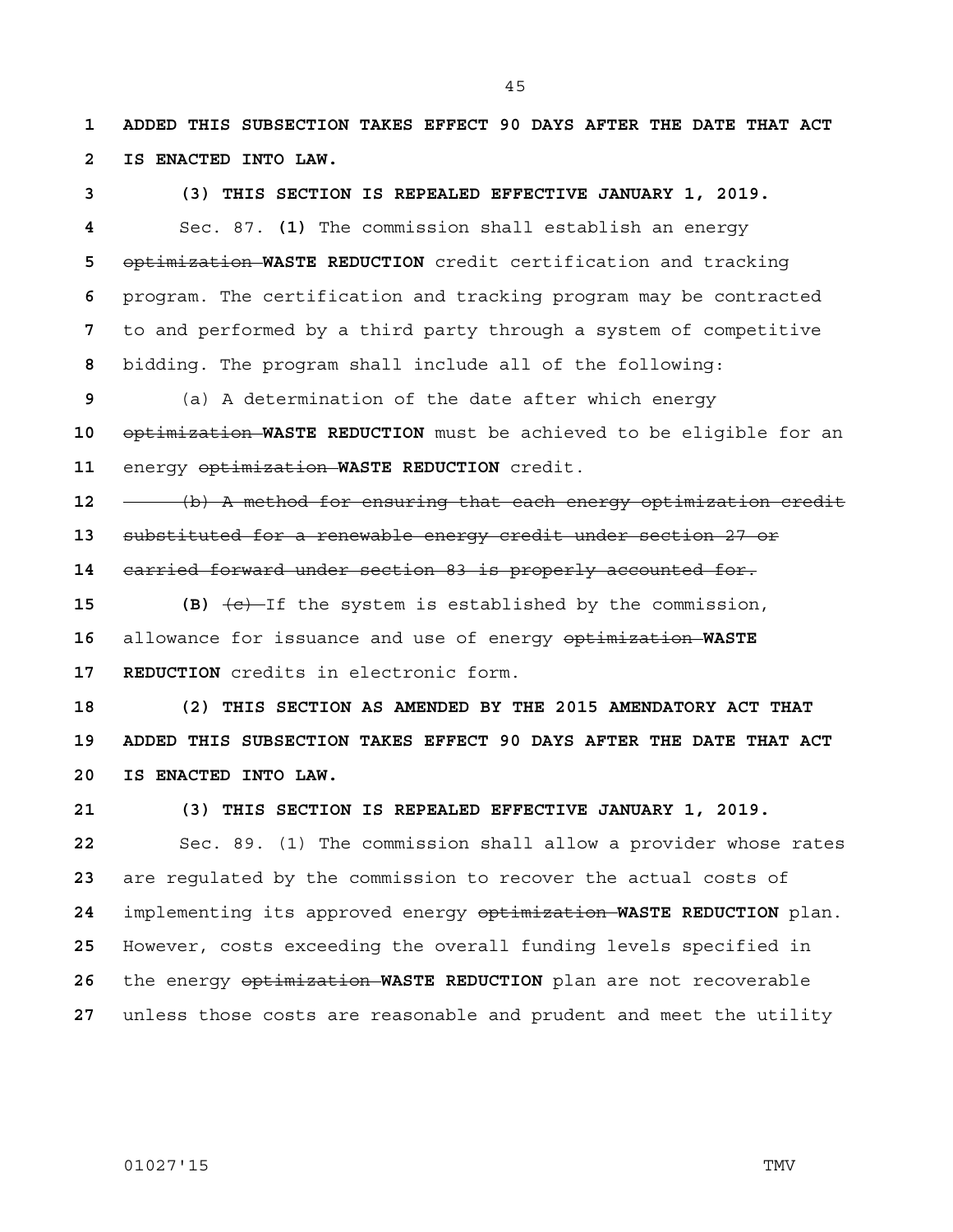system resource cost test. Furthermore, costs for load management undertaken pursuant to an energy optimization **WASTE REDUCTION** plan are not recoverable as energy optimization **WASTE REDUCTION** program costs under this section, but may be recovered as described in section 95.

(2) Under subsection (1), costs shall be recovered from all natural gas customers and from residential electric customers by volumetric charges , from all other metered electric customers by per-meter charges, and from unmetered electric customers by an appropriate charge, applied to utility bills as an itemized charge.**OR FIXED, PER-METER CHARGES. FIXED, PER-METER CHARGES UNDER 12 THIS SUBSECTION MAY VARY BY RATE CLASS. CHARGES UNDER THIS 13 SUBSECTION SHALL NOT BE ITEMIZED ON UTILITY BILLS.**

(3) For the electric primary customer rate class customers of electric providers and customers of natural gas providers with an aggregate annual natural gas billing demand of more than 100,000 decatherms or equivalent MCFs for all sites in the natural gas utility's service territory, the cost recovery under subsection (1) shall not exceed 1.7% of total retail sales revenue for that customer class. For electric secondary customers and for residential customers, the cost recovery shall not exceed 2.2% of total retail sales revenue for those customer classes.

(4) Upon petition by a provider whose rates are regulated by the commission, the commission shall authorize the provider to capitalize all energy efficiency and energy conservation equipment, materials, and installation costs with an expected economic life greater than 1 year incurred in implementing its energy

01027'15 TMV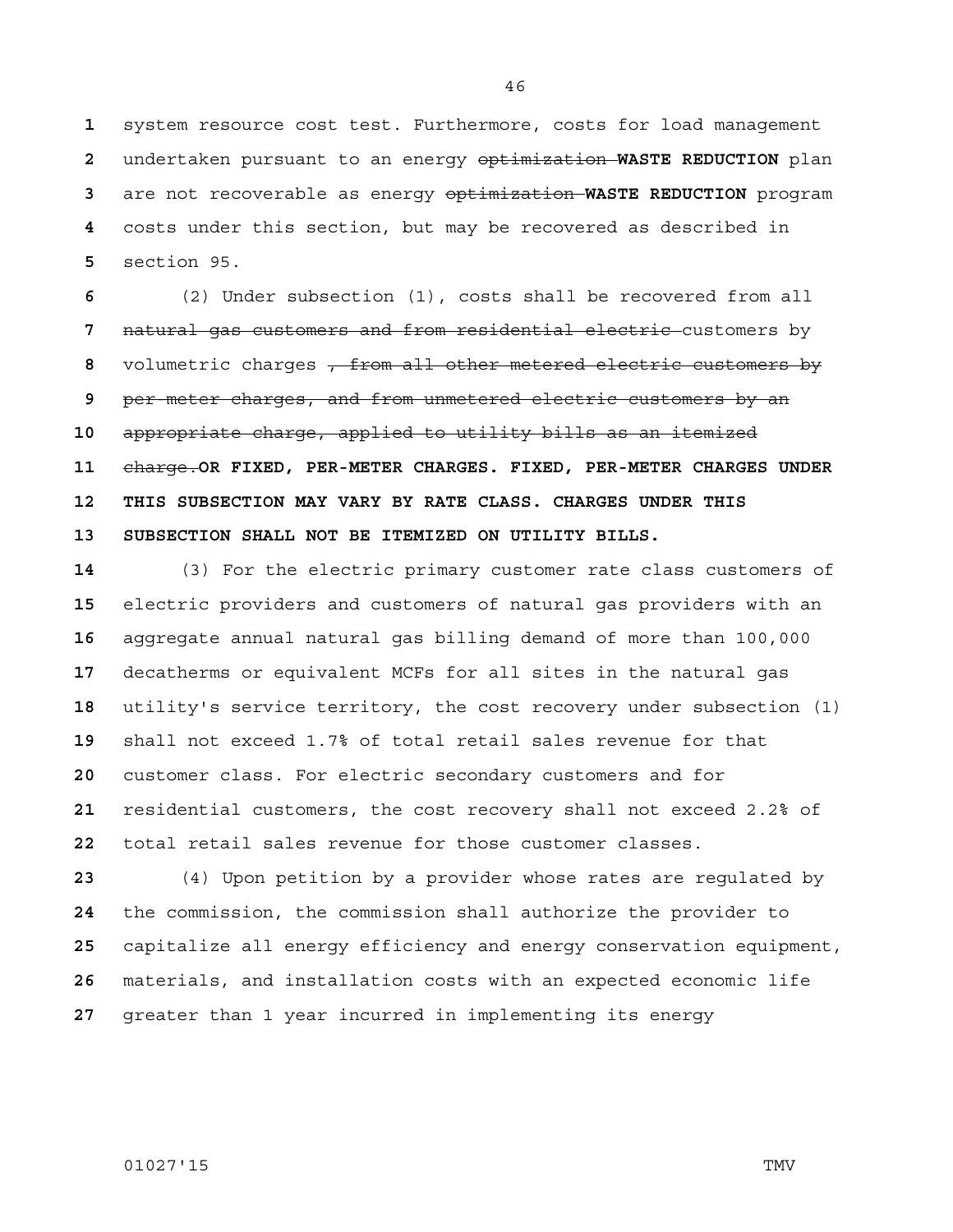optimization **WASTE REDUCTION** plan, including such costs paid to third parties, such as customer rebates and customer incentives. The provider shall also propose depreciation treatment with respect to its capitalized costs in its energy optimization **WASTE REDUCTION**  plan, and the commission shall order reasonable depreciation treatment related to these capitalized costs. A provider shall not capitalize payments made to an independent energy optimization **8 WASTE REDUCTION** program administrator under section 91.

(5) The established funding level for low income residential programs shall be provided from each customer rate class in proportion to that customer rate class's funding of the provider's total energy optimization **WASTE REDUCTION** programs. Charges shall be applied to distribution customers regardless of the source of their electricity or natural gas supply.

(6) The commission shall authorize a natural gas provider that spends a minimum of 0.5% of total natural gas retail sales revenues, including natural gas commodity costs, in a year on commission-approved energy optimization **WASTE REDUCTION** programs to implement a symmetrical revenue decoupling true-up mechanism that adjusts for sales volumes that are above or below the projected levels that were used to determine the revenue requirement authorized in the natural gas provider's most recent rate case. In determining the symmetrical revenue decoupling true-up mechanism utilized for each provider, the commission shall give deference to the proposed mechanism submitted by the provider. The commission may approve an alternative mechanism if the commission determines that the alternative mechanism is reasonable and prudent. The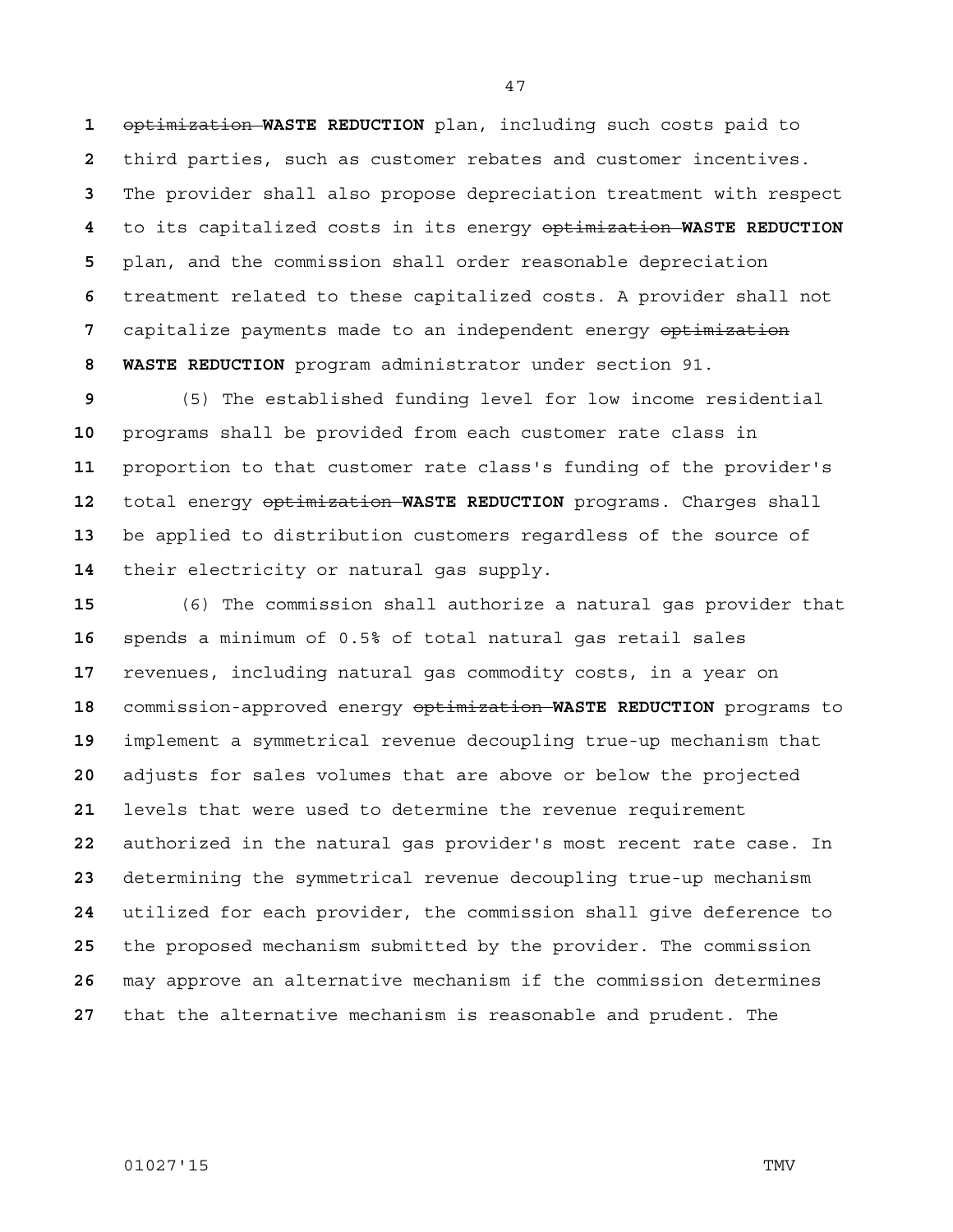commission shall authorize the natural gas provider to decouple rates regardless of whether the natural gas provider's energy optimization **WASTE REDUCTION** programs are administered by the provider or an independent energy optimization **WASTE REDUCTION**  program administrator under section 91.

(7) A **TO COMPLY WITH THE ENERGY WASTE REDUCTION STANDARD IN 7 ANY YEAR, A** natural gas provider or an electric provider shall not spend more than the following percentage **2.0%** of total utility retail sales revenues, including electricity or natural gas commodity costs, in any year to comply with the energy optimization

**11** performance standard without specific approval from the

**12** commission:**FOR THE SECOND YEAR PRECEDING.**

**13** (a) In 2009, 0.75% of total retail sales revenues for 2007.

**14** (b) In 2010, 1.0% of total retail sales revenues for 2008.

**15** (c) In 2011, 1.5% of total retail sales revenues for 2009.

**16** (d) In 2012 and each year thereafter, 2.0% of total retail

**17** sales revenues for the 2 years preceding.

**18 (8) THIS SECTION AS AMENDED BY THE 2015 AMENDATORY ACT THAT 19 ADDED THIS SUBSECTION TAKES EFFECT 90 DAYS AFTER THE DATE THAT ACT 20 IS ENACTED INTO LAW.**

**21 (9) THIS SECTION IS REPEALED EFFECTIVE JANUARY 1, 2019.**

**22 SEC. 89A. (1) THE COMMISSION SHALL ALLOW A NATURAL GAS 23 PROVIDER WHOSE RATES ARE REGULATED BY THE COMMISSION TO RECOVER THE 24 ACTUAL COSTS OF IMPLEMENTING ITS APPROVED ENERGY WASTE REDUCTION 25 PLAN. HOWEVER, COSTS EXCEEDING THE OVERALL FUNDING LEVELS SPECIFIED 26 IN THE ENERGY WASTE REDUCTION PLAN ARE NOT RECOVERABLE UNLESS THOSE 27 COSTS ARE REASONABLE AND PRUDENT AND MEET THE UTILITY SYSTEM**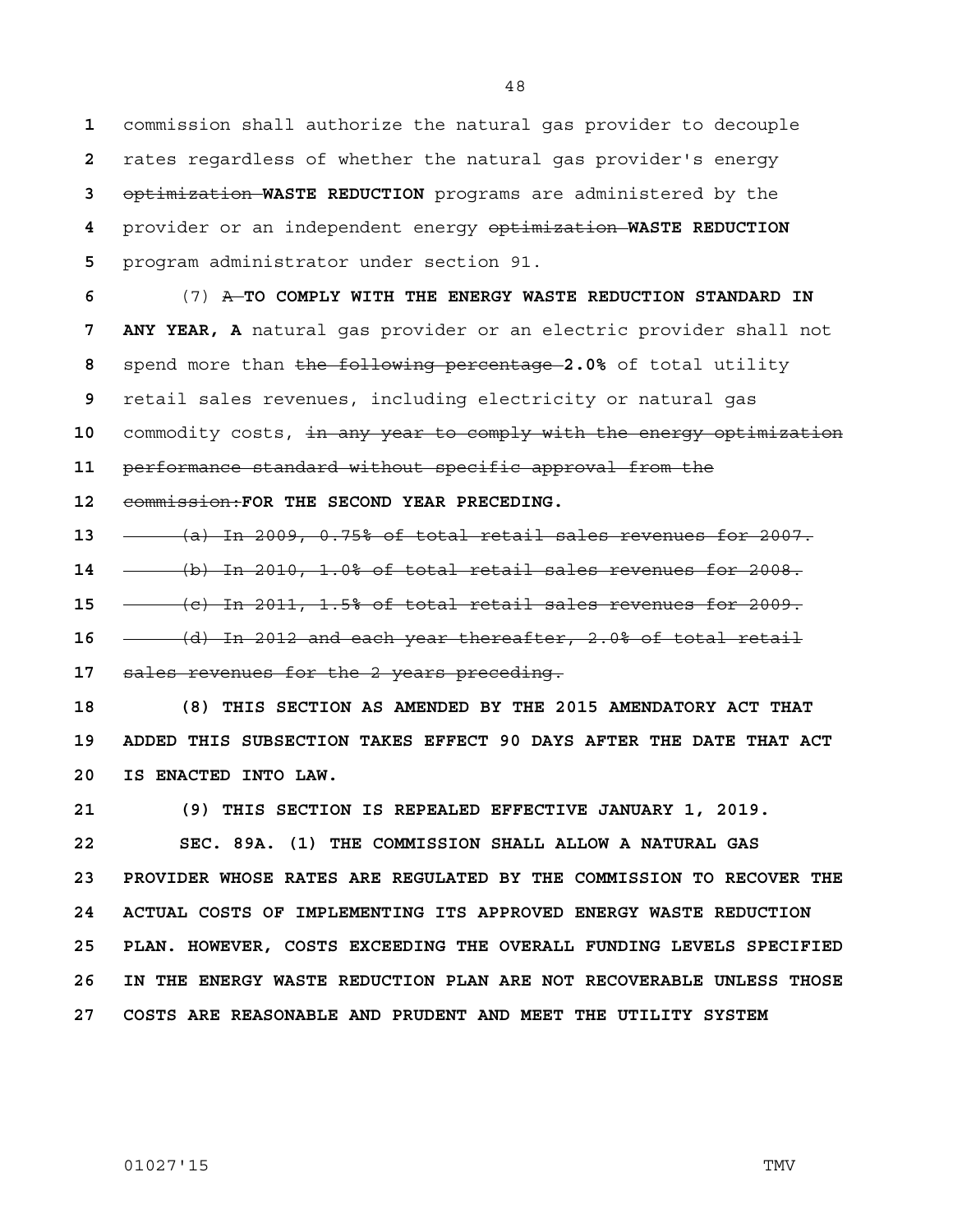**1 RESOURCE COST TEST.** 

**2 (2) UNDER SUBSECTION (1), COSTS SHALL BE RECOVERED FROM ALL 3 NATURAL GAS CUSTOMERS BY VOLUMETRIC CHARGES OR FIXED, PER-METER 4 CHARGES AS SPECIFIED IN THE ENERGY WASTE REDUCTION PLAN. FIXED, 5 PER-METER CHARGES UNDER THIS SUBSECTION MAY VARY BY RATE CLASS. 6 CHARGES UNDER THIS SUBSECTION SHALL NOT BE ITEMIZED ON UTILITY 7 BILLS.**

**8 (3) FOR CUSTOMERS OF NATURAL GAS PROVIDERS WITH AN AGGREGATE 9 ANNUAL NATURAL GAS BILLING DEMAND OF MORE THAN 100,000 DECATHERMS 10 OR EQUIVALENT MCFS FOR ALL SITES IN THE NATURAL GAS UTILITY'S 11 SERVICE TERRITORY, THE COST RECOVERY UNDER SUBSECTION (1) SHALL NOT 12 EXCEED 1.7% OF TOTAL RETAIL SALES REVENUE FOR THAT CUSTOMER CLASS. 13 FOR RESIDENTIAL CUSTOMERS, THE COST RECOVERY SHALL NOT EXCEED 2.2% 14 OF TOTAL RETAIL SALES REVENUE FOR THAT CUSTOMER CLASS.**

**15 (4) UPON PETITION BY A NATURAL GAS PROVIDER WHOSE RATES ARE 16 REGULATED BY THE COMMISSION, THE COMMISSION SHALL AUTHORIZE THE 17 PROVIDER TO CAPITALIZE ALL ENERGY EFFICIENCY AND ENERGY 18 CONSERVATION EQUIPMENT, MATERIALS, AND INSTALLATION COSTS WITH AN 19 EXPECTED ECONOMIC LIFE GREATER THAN 1 YEAR INCURRED IN IMPLEMENTING 20 ITS ENERGY WASTE REDUCTION PLAN, INCLUDING SUCH COSTS PAID TO THIRD 21 PARTIES, SUCH AS CUSTOMER REBATES AND CUSTOMER INCENTIVES. THE 22 PROVIDER SHALL ALSO PROPOSE DEPRECIATION TREATMENT WITH RESPECT TO 23 ITS CAPITALIZED COSTS IN ITS ENERGY WASTE REDUCTION PLAN, AND THE 24 COMMISSION SHALL ORDER REASONABLE DEPRECIATION TREATMENT RELATED TO 25 THESE CAPITALIZED COSTS. A NATURAL GAS PROVIDER SHALL NOT 26 CAPITALIZE PAYMENTS MADE TO AN INDEPENDENT ENERGY WASTE REDUCTION 27 PROGRAM ADMINISTRATOR UNDER SECTION 91A.**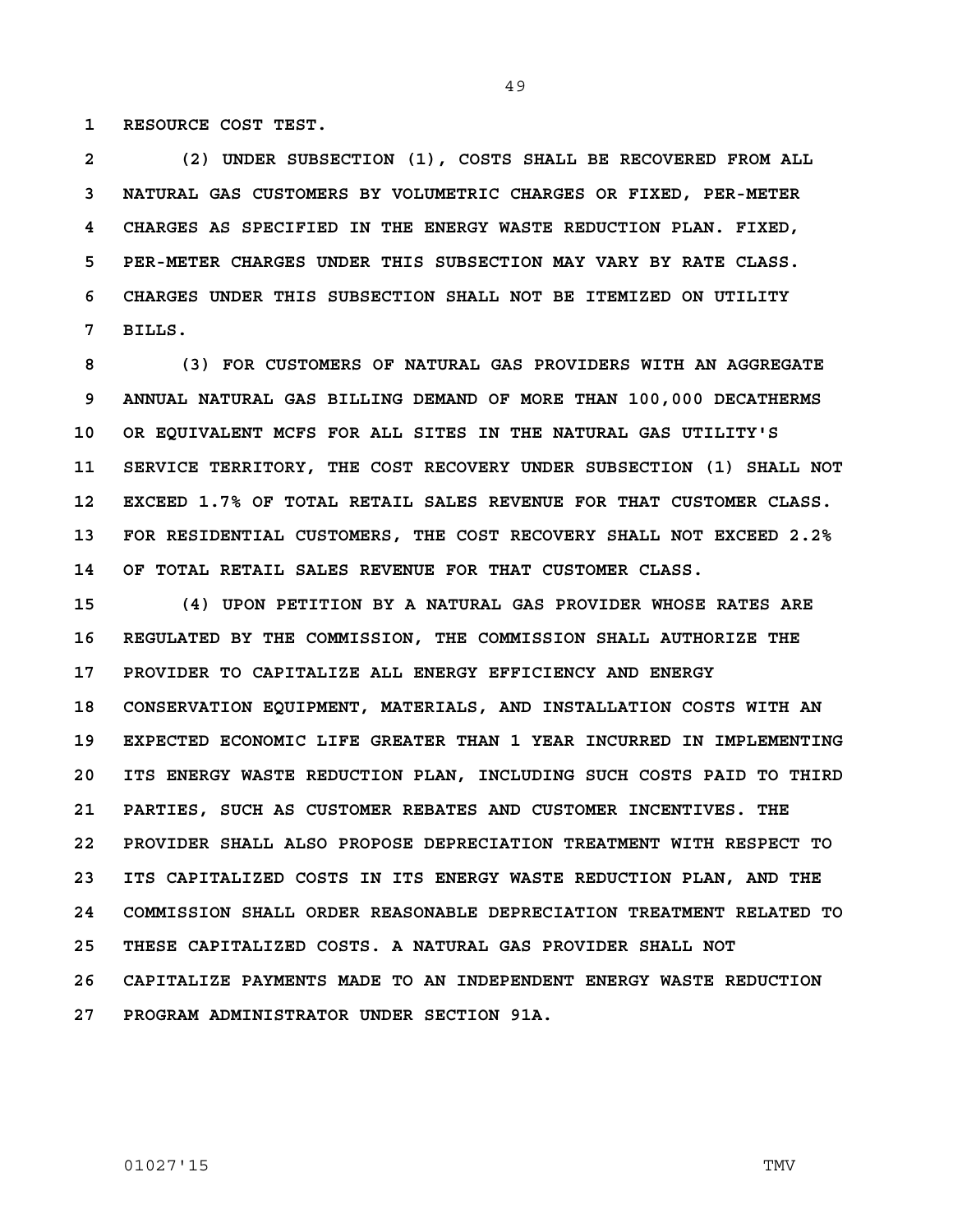**1 (5) THE ESTABLISHED FUNDING LEVEL FOR LOW-INCOME RESIDENTIAL 2 PROGRAMS SHALL BE PROVIDED FROM EACH CUSTOMER RATE CLASS IN 3 PROPORTION TO THAT CUSTOMER RATE CLASS'S FUNDING OF THE NATURAL GAS 4 PROVIDER'S TOTAL ENERGY WASTE REDUCTION PROGRAMS. CHARGES SHALL BE 5 APPLIED TO DISTRIBUTION CUSTOMERS REGARDLESS OF THE SOURCE OF THEIR 6 NATURAL GAS SUPPLY.**

**7 (6) THE COMMISSION SHALL AUTHORIZE A NATURAL GAS PROVIDER THAT 8 SPENDS A MINIMUM OF 0.5% OF TOTAL NATURAL GAS RETAIL SALES 9 REVENUES, INCLUDING NATURAL GAS COMMODITY COSTS, IN A YEAR ON 10 COMMISSION-APPROVED ENERGY WASTE REDUCTION PROGRAMS TO IMPLEMENT A 11 SYMMETRICAL REVENUE DECOUPLING TRUE-UP MECHANISM THAT ADJUSTS FOR 12 SALES VOLUMES THAT ARE ABOVE OR BELOW THE PROJECTED LEVELS THAT 13 WERE USED TO DETERMINE THE REVENUE REQUIREMENT AUTHORIZED IN THE 14 NATURAL GAS PROVIDER'S MOST RECENT RATE CASE. IN DETERMINING THE 15 SYMMETRICAL REVENUE DECOUPLING TRUE-UP MECHANISM UTILIZED FOR EACH 16 NATURAL GAS PROVIDER, THE COMMISSION SHALL GIVE DEFERENCE TO THE 17 PROPOSED MECHANISM SUBMITTED BY THE NATURAL GAS PROVIDER. THE 18 COMMISSION MAY APPROVE AN ALTERNATIVE MECHANISM IF THE COMMISSION 19 DETERMINES THAT THE ALTERNATIVE MECHANISM IS REASONABLE AND 20 PRUDENT. THE COMMISSION SHALL AUTHORIZE THE NATURAL GAS PROVIDER TO 21 DECOUPLE RATES REGARDLESS OF WHETHER THE NATURAL GAS PROVIDER'S 22 ENERGY WASTE REDUCTION PROGRAMS ARE ADMINISTERED BY THE PROVIDER OR 23 AN INDEPENDENT ENERGY WASTE REDUCTION PROGRAM ADMINISTRATOR UNDER 24 SECTION 91A.**

**25 (7) A NATURAL GAS PROVIDER SHALL NOT SPEND IN ANY YEAR MORE 26 THAN 2.0% OF TOTAL UTILITY RETAIL SALES REVENUES, INCLUDING NATURAL 27 GAS COMMODITY COSTS, FOR THE SECOND YEAR PRECEDING TO COMPLY WITH** 

## 01027'15 TMV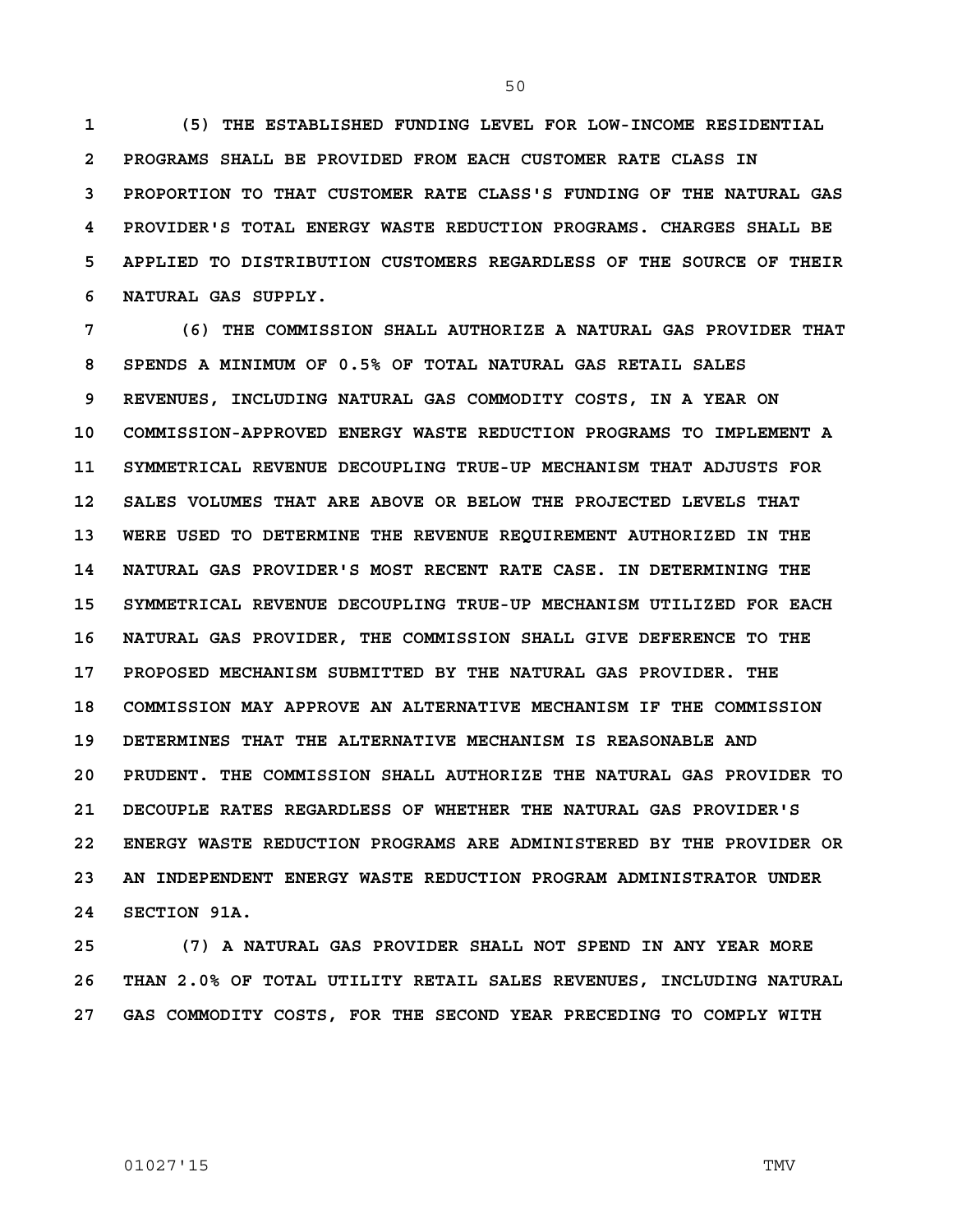51

**1 THE ENERGY WASTE REDUCTION PERFORMANCE STANDARD WITHOUT SPECIFIC 2 APPROVAL FROM THE COMMISSION.**

**3 (8) THIS SECTION TAKES EFFECT JANUARY 1, 2019.**

Sec. 91. (1) Except for section 89(6), sections 71 to 89 do not apply to a provider that pays the following percentage of total utility sales revenues, including electricity or natural gas commodity costs, each year to an independent energy optimization **8 WASTE REDUCTION** program administrator selected by the commission: (a) In 2009, 0.75% of total retail sales revenues for 2007. (b) In 2010, 1.0% of total retail sales revenues for 2008. (c) In 2011, 1.5% of total retail sales revenues for 2009. (d) In 2012 and each year thereafter, 2.0% of total retail sales revenues for the 2 years preceding.

**14 (A) FOR A NATURAL GAS PROVIDER, 2.0% OF TOTAL RETAIL SALES 15 REVENUES FOR THE SECOND YEAR PRECEDING.**

**16 (B) FOR AN ELECTRIC PROVIDER, AS FOLLOWS:**

**17 (***i***) FOR EACH YEAR THROUGH 2016, 2.0% OF TOTAL RETAIL SALES 18 REVENUES FOR 2014.**

**19 (***ii***) FOR 2017, 1.0% OF TOTAL RETAIL SALES REVENUES FOR 2015.**

**20 (***iii***) FOR 2018, 1.0% OF TOTAL RETAIL SALES REVENUES FOR 2016.**

(2) An alternative compliance payment received from a provider by the energy optimization **WASTE REDUCTION** program administrator under subsection (1) shall be used to administer energy efficiency programs for the provider. Money unspent in a year shall be carried forward to be spent in the subsequent year.

**26** (3) The commission shall allow a provider to recover an **27** alternative compliance payment under subsection (1). This cost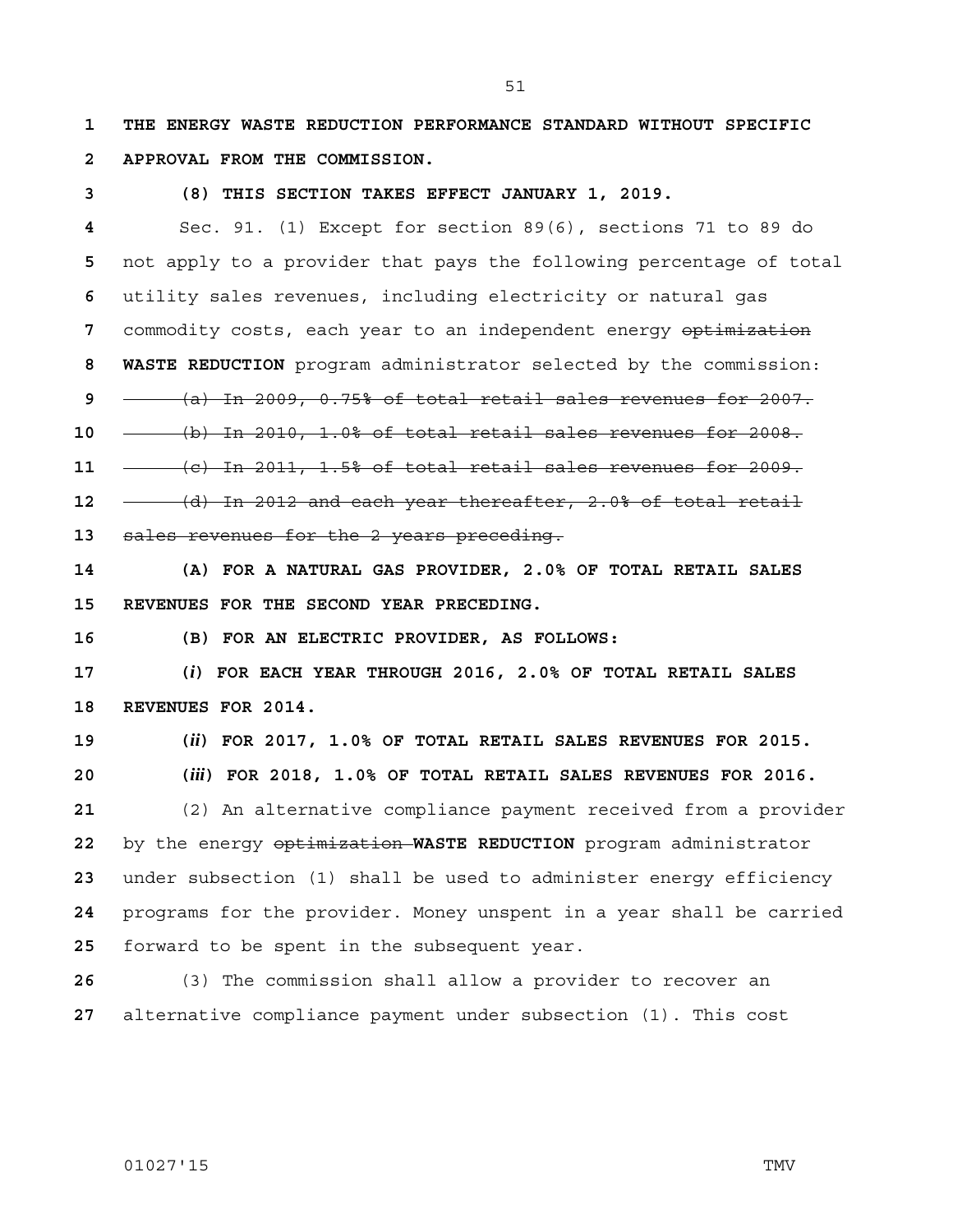1 shall be recovered from residential customers by volumetric charges , from all other metered customers by per-meter charges, and from unmetered customers by an appropriate charge, applied to **OR FIXED, 4 PER-METER CHARGES. FIXED, PER-METER CHARGES UNDER THIS SUBSECTION 5 MAY VARY BY RATE CLASS. CHARGES UNDER THIS SUBSECTION SHALL NOT BE 6 ITEMIZED ON** utility bills.

(4) An alternative compliance payment under subsection (1) shall only be used to fund energy optimization **WASTE REDUCTION**  programs for that provider's customers. To the extent feasible, charges collected from a particular customer rate class and paid to the energy optimization **WASTE REDUCTION** program administrator under subsection (1) shall be devoted to energy optimization **WASTE 13 REDUCTION** programs and services for that rate class.

(5) Money paid to the energy optimization **WASTE REDUCTION**  program administrator under subsection (1) and not spent by the administrator that year shall remain available for expenditure the following year, subject to the requirements of subsection (4).

(6) The commission shall select a qualified nonprofit organization to serve as an energy optimization **WASTE REDUCTION**  program administrator under this section, through a competitive bid process.

(7) The commission shall arrange for a biennial independent audit of the energy optimization **WASTE REDUCTION** program administrator.

**25 (8) THIS SECTION AS AMENDED BY THE 2015 AMENDATORY ACT THAT 26 ADDED THIS SUBSECTION TAKES EFFECT 90 DAYS AFTER THE DATE THAT ACT 27 IS ENACTED INTO LAW.**

## 01027'15 TMV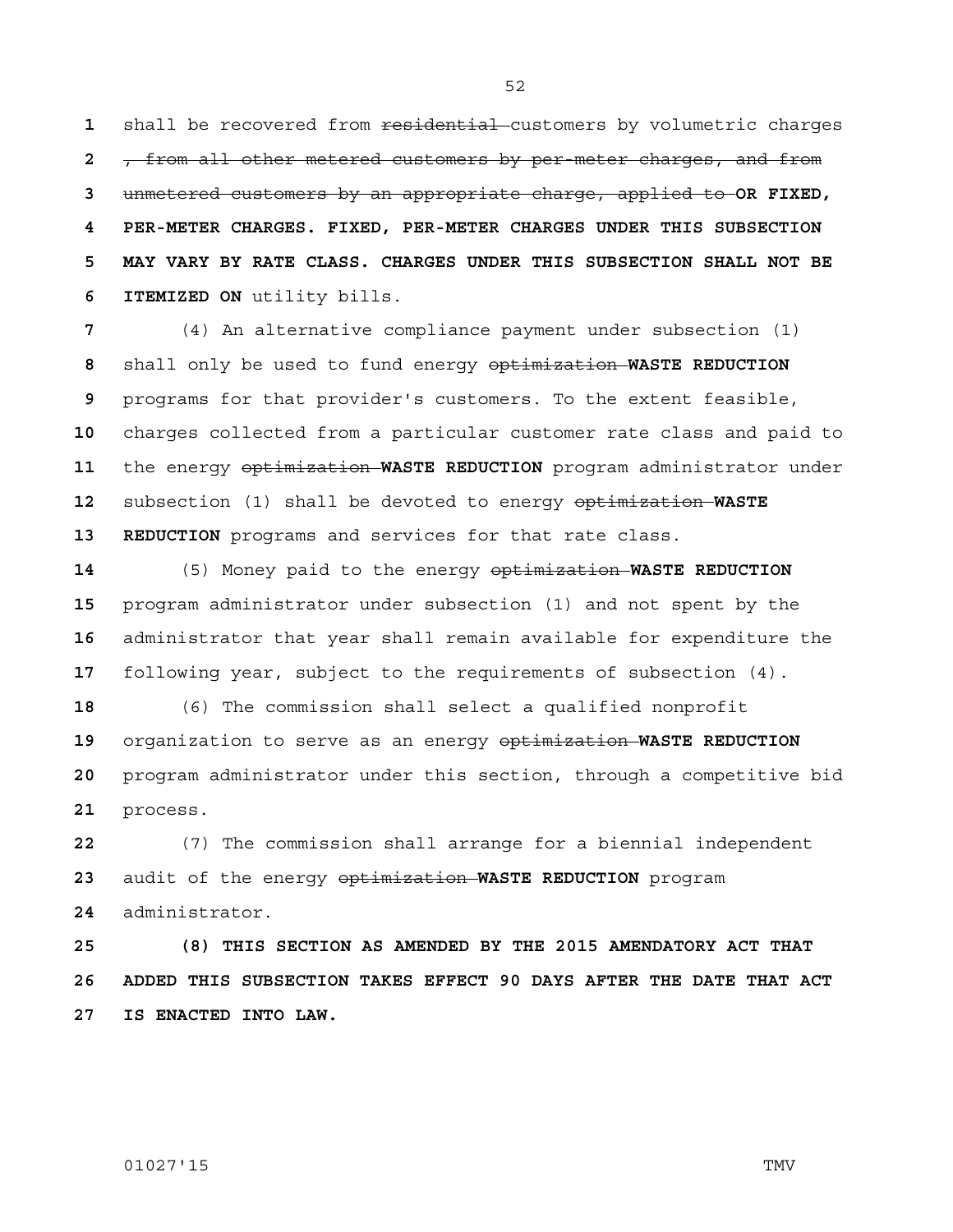53

**1 (9) THIS SECTION IS REPEALED EFFECTIVE JANUARY 1, 2019.**

**2 SEC. 91A. (1) EXCEPT FOR SECTION 89A(6), SECTIONS 71 TO 89A DO 3 NOT APPLY TO A NATURAL GAS PROVIDER THAT EACH YEAR PAYS 2.0% OF 4 TOTAL UTILITY SALES REVENUES, INCLUDING ELECTRICITY OR NATURAL GAS 5 COMMODITY COSTS, FOR THE SECOND YEAR PRECEDING TO AN INDEPENDENT 6 ENERGY WASTE REDUCTION PROGRAM ADMINISTRATOR SELECTED BY THE 7 COMMISSION.** 

**8 (2) AN ALTERNATIVE COMPLIANCE PAYMENT RECEIVED FROM A NATURAL 9 GAS PROVIDER BY THE ENERGY WASTE REDUCTION PROGRAM ADMINISTRATOR 10 UNDER SUBSECTION (1) SHALL BE USED TO ADMINISTER ENERGY WASTE 11 REDUCTION PROGRAMS FOR THE PROVIDER. MONEY UNSPENT IN A YEAR SHALL 12 BE CARRIED FORWARD TO BE SPENT IN THE SUBSEQUENT YEAR.**

**13 (3) THE COMMISSION SHALL ALLOW A NATURAL GAS PROVIDER TO 14 RECOVER AN ALTERNATIVE COMPLIANCE PAYMENT UNDER SUBSECTION (1). 15 THIS COST SHALL BE RECOVERED FROM CUSTOMERS BY VOLUMETRIC CHARGES 16 OR FIXED, PER-METER CHARGES. FIXED, PER-METER CHARGES UNDER THIS 17 SUBSECTION MAY VARY BY RATE CLASS. CHARGES UNDER THIS SUBSECTION 18 SHALL NOT BE ITEMIZED ON UTILITY BILLS.**

**19 (4) AN ALTERNATIVE COMPLIANCE PAYMENT UNDER SUBSECTION (1) 20 SHALL ONLY BE USED TO FUND ENERGY WASTE REDUCTION PROGRAMS FOR THAT 21 PROVIDER'S CUSTOMERS. TO THE EXTENT FEASIBLE, CHARGES COLLECTED 22 FROM A PARTICULAR CUSTOMER RATE CLASS AND PAID TO THE ENERGY WASTE 23 REDUCTION PROGRAM ADMINISTRATOR UNDER SUBSECTION (1) SHALL BE 24 DEVOTED TO ENERGY WASTE REDUCTION PROGRAMS AND SERVICES FOR THAT 25 RATE CLASS.**

**26 (5) MONEY PAID TO THE ENERGY WASTE REDUCTION PROGRAM 27 ADMINISTRATOR UNDER SUBSECTION (1) AND NOT SPENT BY THE**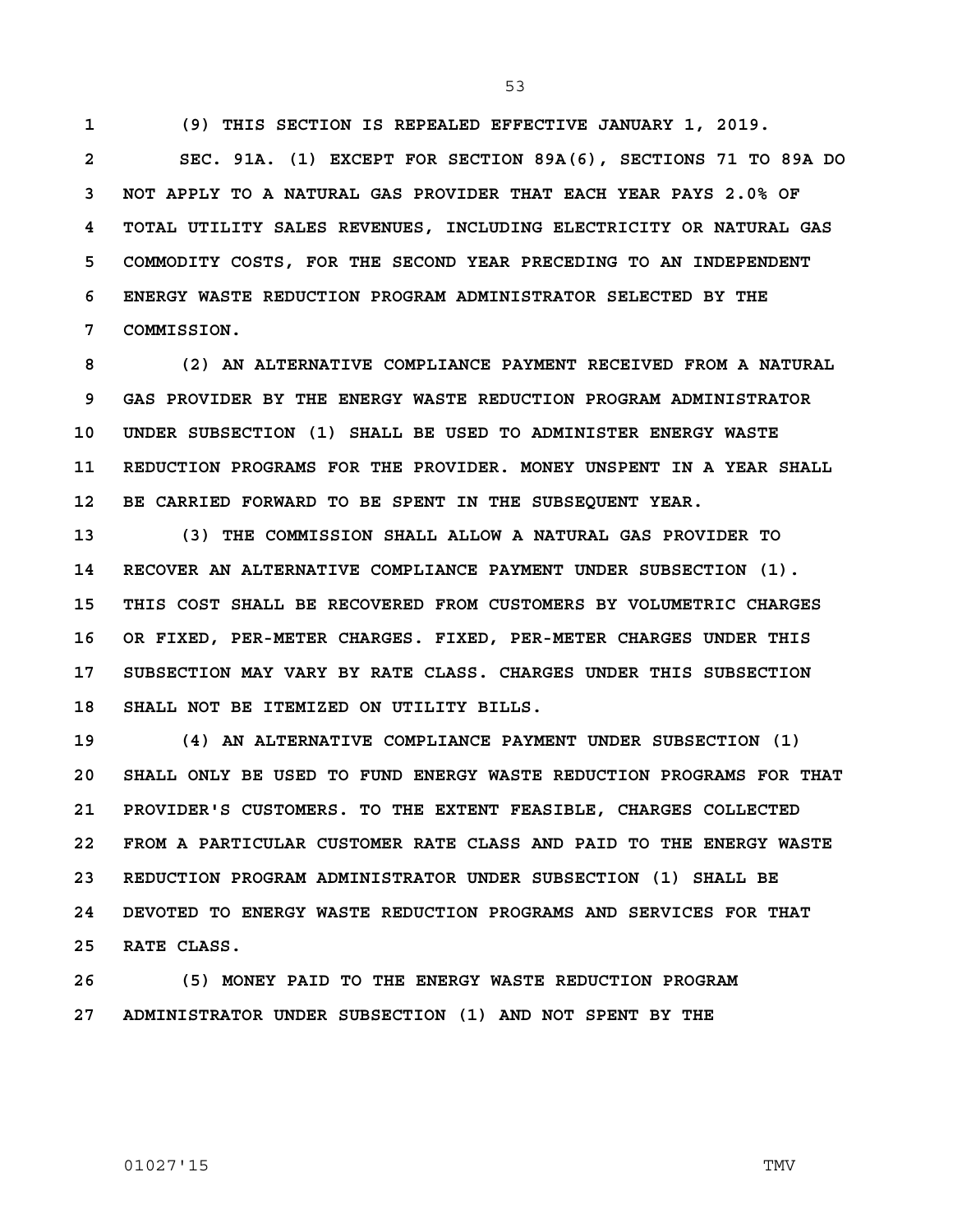**1 ADMINISTRATOR THAT YEAR SHALL REMAIN AVAILABLE FOR EXPENDITURE THE 2 FOLLOWING YEAR, SUBJECT TO SUBSECTION (4).**

**3 (6) THE COMMISSION SHALL SELECT A QUALIFIED NONPROFIT 4 ORGANIZATION TO SERVE AS AN ENERGY WASTE REDUCTION PROGRAM 5 ADMINISTRATOR UNDER THIS SECTION THROUGH A COMPETITIVE BID PROCESS.**

**6 (7) THE COMMISSION SHALL ARRANGE FOR A BIENNIAL INDEPENDENT 7 AUDIT OF THE ENERGY WASTE REDUCTION PROGRAM ADMINISTRATOR.**

**8 (8) THIS SECTION TAKES EFFECT JANUARY 1, 2019.**

Sec. 93. (1) An eligible electric customer is exempt from charges the customer would otherwise incur as an electric customer under section 89 or 91 if the customer files with its electric provider and implements a self-directed energy optimization **WASTE 13 REDUCTION** plan as provided in this section.

(2) Subject to subsection (3), an electric customer is not eligible under subsection (1) unless it is a commercial or industrial electric customer and meets all of the following requirements:

(a) In 2009 or 2010, the customer must have had an annual peak

demand in the preceding year of at least 2 megawatts at each site

to be covered by the self-directed plan or 10 megawatts in the

aggregate at all sites to be covered by the plan.

(b) In 2011, 2012, or 2013, the customer or customers must

have had an annual peak demand in the preceding year of at least 1

megawatt at each site to be covered by the self-directed plan or 5

megawatts in the aggregate at all sites to be covered by the plan.

(c) In 2014 or any year thereafter, the customer or customers

must have had an annual peak demand in the preceding year of at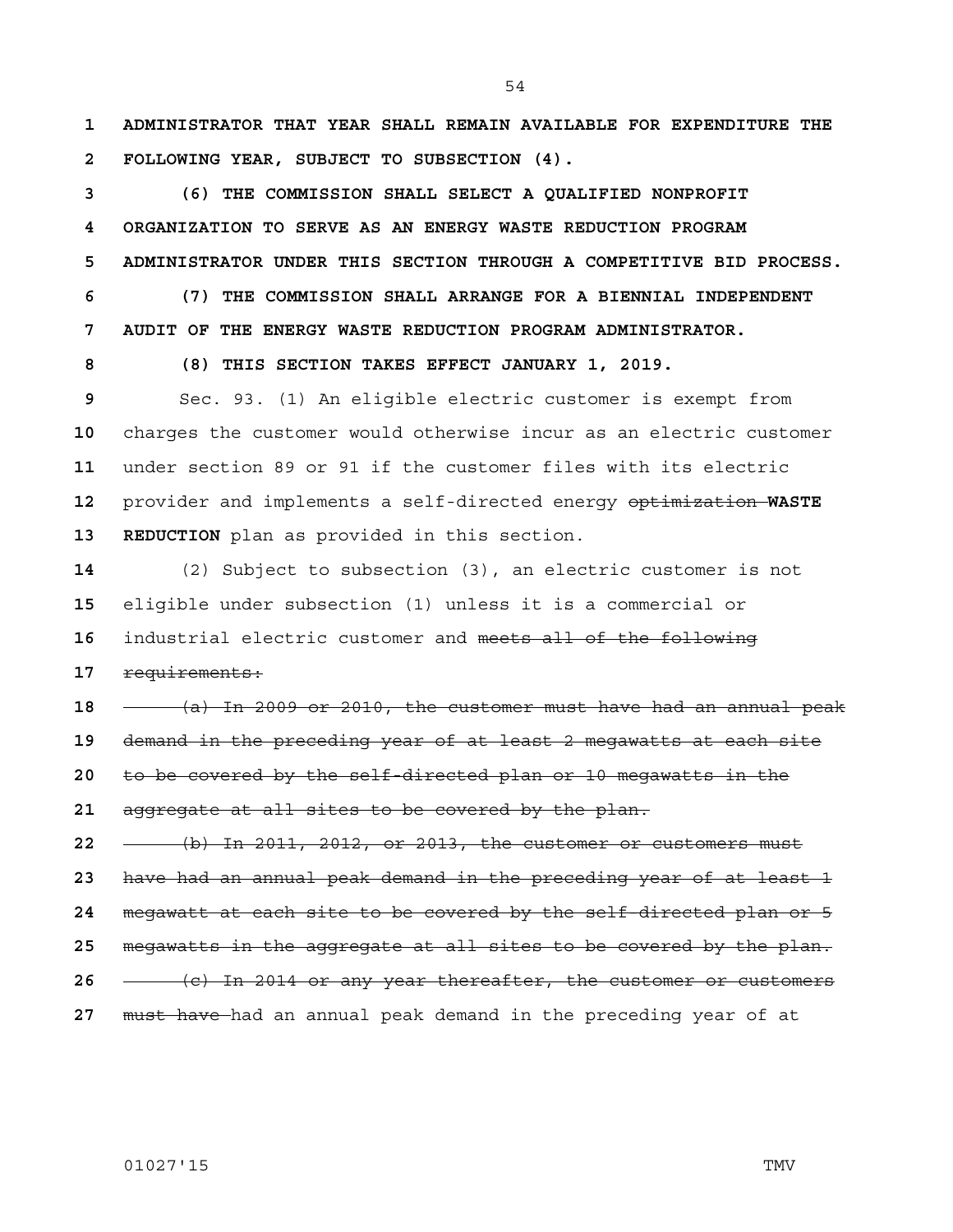least 1 megawatt in the aggregate at all sites to be covered by the self-directed plan.

(3) The eligibility requirements of subsection (2) do not apply to a commercial or industrial customer that installs or modifies an electric energy efficiency improvement under a property assessed clean energy program pursuant to the property assessed clean energy act**, 2010 PA 270, MCL 460.931 TO 460.949**.

(4) The commission shall by order establish the rates, terms, and conditions of service for customers related to this subpart.

(5) The commission shall by order do all of the following:

(a) Require a customer to utilize the services of an energy optimization **WASTE REDUCTION** service company to develop and implement a self-directed plan. This subdivision does not apply to a customer that had an annual peak demand in the preceding year of at least 2 megawatts at each site to be covered by the self-directed plan or 10 megawatts in the aggregate at all sites to be covered by the self-directed plan.

(b) Provide a mechanism to recover from customers under subdivision (a) the costs for provider level review and evaluation.

 **120** (c) Provide a mechanism to cover the costs of the low income **21 LOW-INCOME** energy optimization **WASTE REDUCTION** program under section 89.

(6) All of the following apply to a self-directed energy optimization **WASTE REDUCTION** plan under subsection (1):

(a) The self-directed plan shall be a multiyear plan for an ongoing energy optimization **WASTE REDUCTION** program.

(b) The self-directed plan shall provide for aggregate energy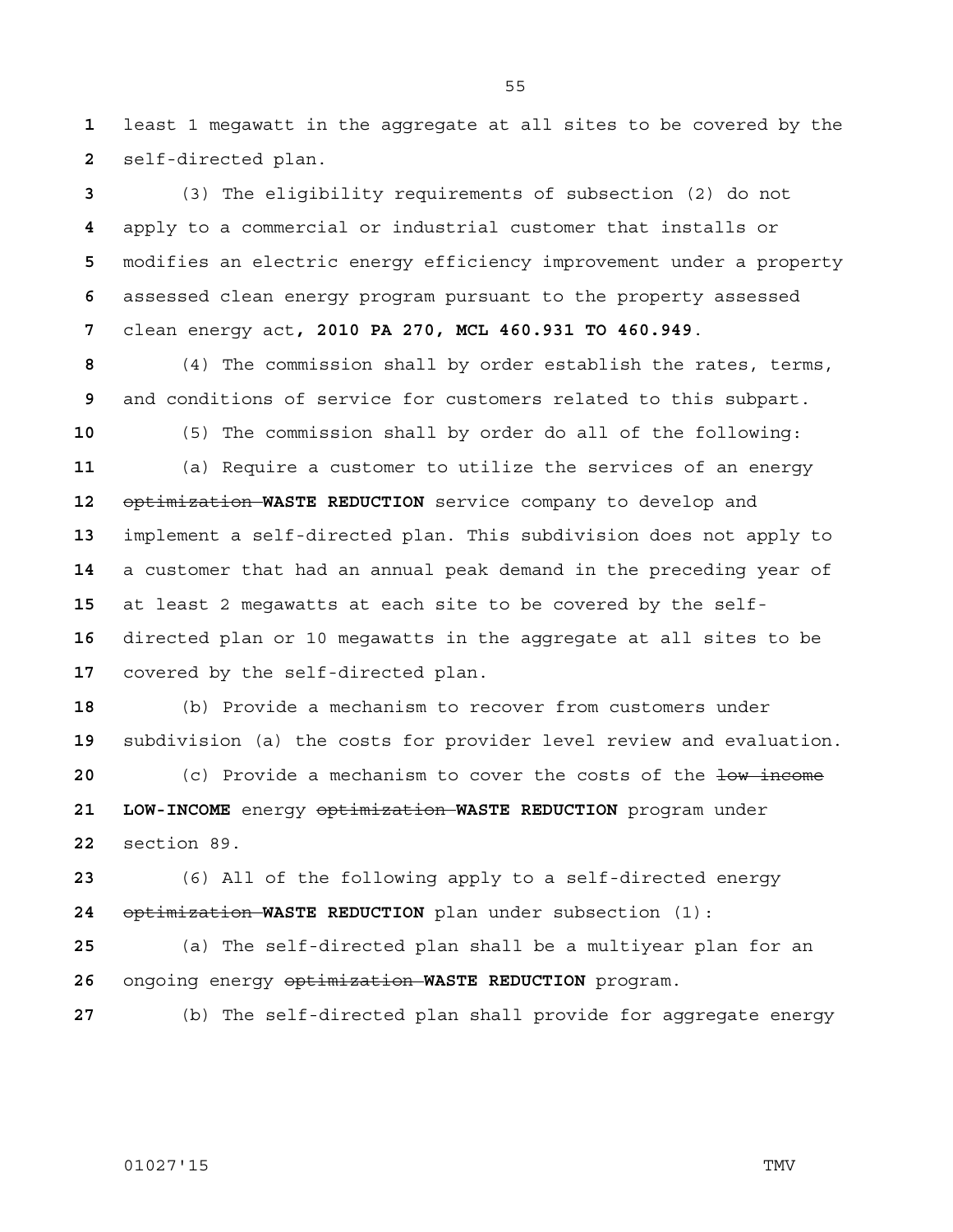savings that each year meet or exceed the energy optimization **WASTE 2 REDUCTION** standards based on the electricity purchases in the previous year for the site or sites covered by the self-directed plan.

(c) Under the self-directed plan, energy optimization **WASTE 6 REDUCTION** shall be calculated based on annual electricity usage. Annual electricity usage shall be normalized so that none of the following are included in the calculation of the percentage of incremental energy savings:

(*i*) Changes in electricity usage because of changes in business activity levels not attributable to energy

### optimization.**WASTE REDUCTION.**

(*ii*) Changes in electricity usage because of the installation, operation, or testing of pollution control equipment.

(d) The self-directed plan shall specify whether electricity usage will be weather-normalized or based on the average number of megawatt hours of electricity sold by the electric provider annually during the previous 3 years to retail customers in this state. Once the self-directed plan is submitted to the provider, this option shall not be changed.

(e) The self-directed plan shall outline how the customer intends to achieve the incremental energy savings specified in the self-directed plan.

(7) A self-directed energy optimization **WASTE REDUCTION** plan shall be incorporated into the relevant electric provider's energy optimization **WASTE REDUCTION** plan. The self-directed plan and information submitted by the customer under subsection (10) are

# 01027'15 TMV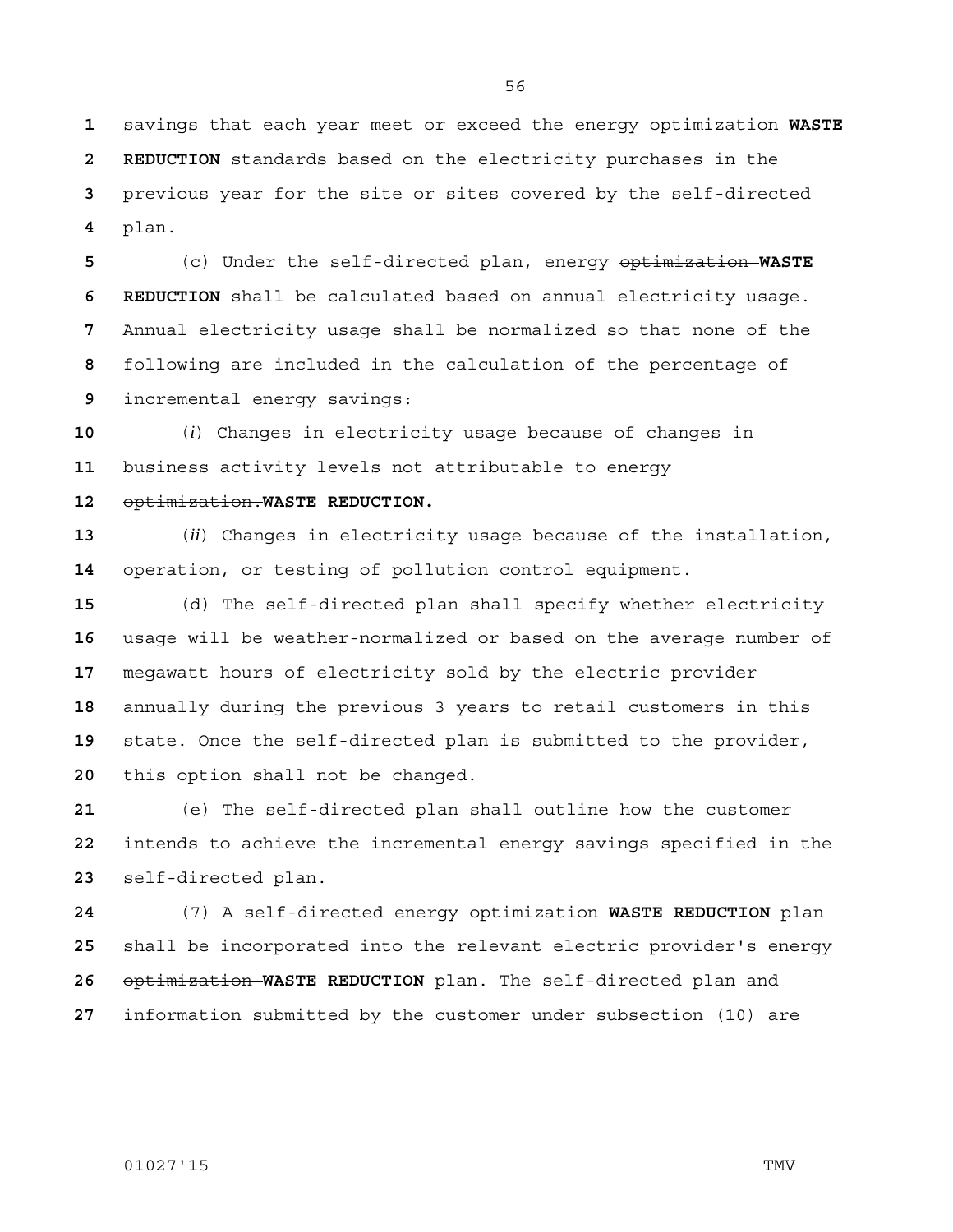confidential and exempt from disclosure under the freedom of information act, 1976 PA 442, MCL 15.231 to 15.246. Projected energy savings from measures implemented under a self-directed plan shall be attributed to the relevant provider's energy optimization **5 WASTE REDUCTION** programs for the purposes of determining annual incremental energy savings achieved by the provider under section 77 or 81, as applicable.

(8) Once a customer begins to implement a self-directed plan at a site covered by the self-directed plan, that site is exempt from energy optimization **WASTE REDUCTION** program charges under section 89 or 91 and is not eligible to participate in the relevant electric provider's energy optimization **WASTE REDUCTION** programs.

(9) A customer implementing a self-directed energy optimization **WASTE REDUCTION** plan under this section shall annually submit to the customer's electric provider a brief report documenting the energy efficiency measures taken under the self-directed plan during the previous year, and the corresponding energy savings that will result. The report shall provide sufficient information for the provider and the commission to monitor progress toward the goals in the self-directed plan and to develop reliable estimates of the energy savings that are being achieved from self-directed plans. The customer report shall indicate the level of incremental energy savings achieved for the year covered by the report and whether that level of incremental energy savings meets the goal set forth in the customer's self-directed plan. If a customer submitting a report under this subsection wishes to amend its self-directed plan, the customer

01027'15 TMV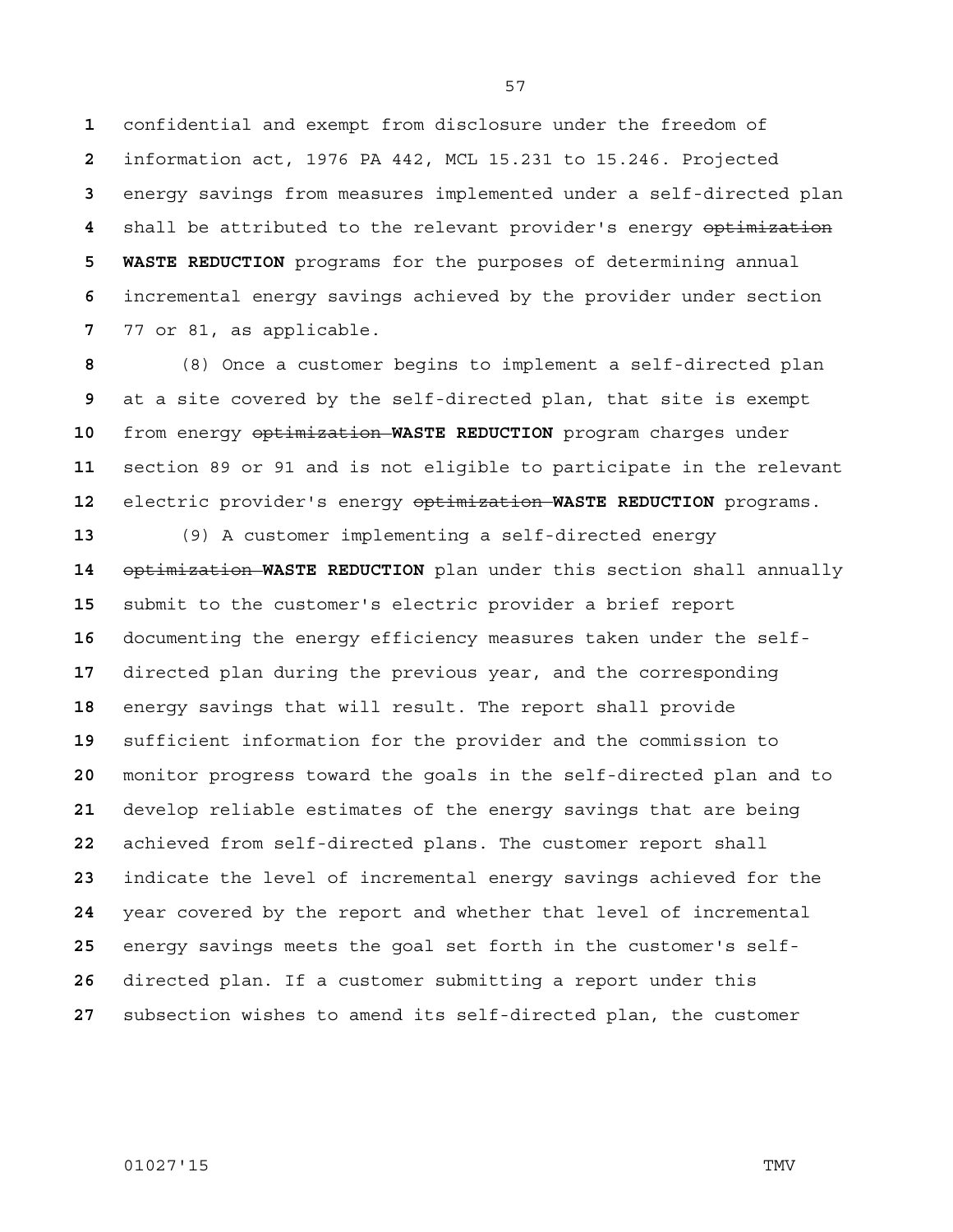shall submit with the report an amended self-directed plan. A report under this subsection shall be accompanied by an affidavit from a knowledgeable official of the customer that the information in the report is true and correct to the best of the official's knowledge and belief. If the customer has retained an independent energy optimization **WASTE REDUCTION** service company, the requirements of this subsection shall be met by the energy optimization **WASTE REDUCTION** service company.

(10) An electric provider shall provide an annual report to the commission that identifies customers implementing self-directed energy optimization **WASTE REDUCTION** plans and summarizes the results achieved cumulatively under those self-directed plans. The commission may request additional information from the electric provider. If the commission has sufficient reason to believe the information is inaccurate or incomplete, it may request additional information from the customer to ensure accuracy of the report.

(11) If the commission determines after a contested case hearing that the minimum energy optimization **WASTE REDUCTION** goals under subsection (6)(b) have not been achieved at the sites covered by a self-directed plan, in aggregate, the commission shall order the customer or customers collectively to pay to this state an amount calculated as follows:

(a) Determine the proportion of the shortfall in achieving the minimum energy optimization **WASTE REDUCTION** goals under subsection (6)(b).

(b) Multiply the figure under subdivision (a) by the energy optimization **WASTE REDUCTION** charges from which the customer or

## 01027'15 TMV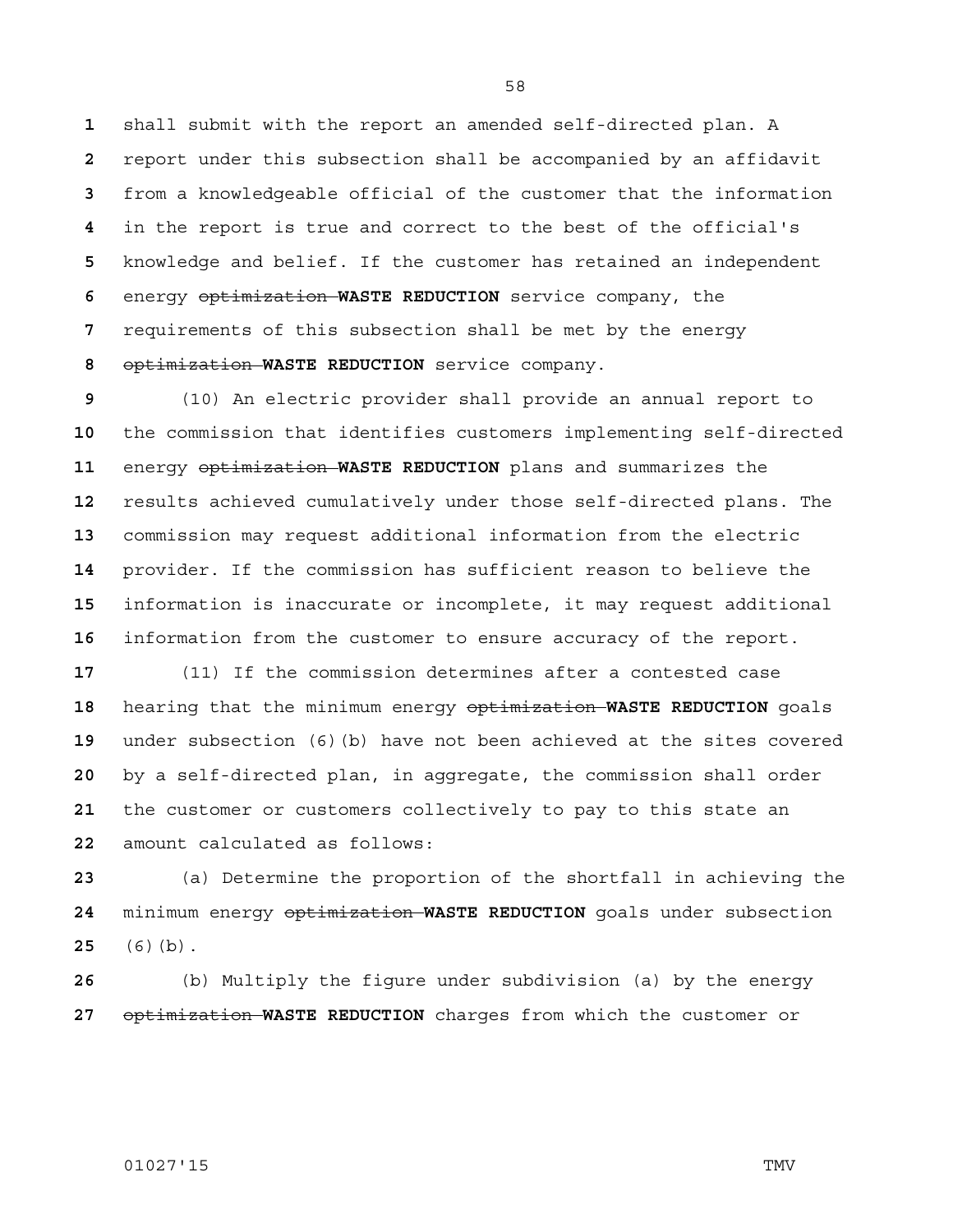customers collectively were exempt under subsection (1).

(c) Multiply the product under subdivision (b) by a number not less than 1 or greater than 2, as determined by the commission based on the reasons for failure to meet the minimum energy optimization **WASTE REDUCTION** goals.

(12) If a customer has submitted a self-directed plan to an electric provider, the customer, the customer's energy optimization **8 WASTE REDUCTION** service company, if applicable, or the electric provider shall provide a copy of the self-directed plan to the commission upon request.

(13) By September 1, 2010, following a public hearing, the commission shall establish an approval process for energy optimization **WASTE REDUCTION** service companies. The approval process shall ensure that energy optimization **WASTE REDUCTION**  service companies have the expertise, resources, and business practices to reliably provide energy optimization **WASTE REDUCTION**  services that meet the requirements of this section. The commission may adopt by reference the past or current standards of a national or regional certification or licensing program for energy optimization **WASTE REDUCTION** service companies. However, the approval process shall also provide an opportunity for energy optimization **WASTE REDUCTION** service companies that are not recognized by such a program to be approved by posting a bond in an amount determined by the commission and meeting any other requirements adopted by the commission for the purposes of this subsection. The approval process for energy optimization **WASTE 27 REDUCTION** service companies shall require adherence to a code of

## 01027'15 TMV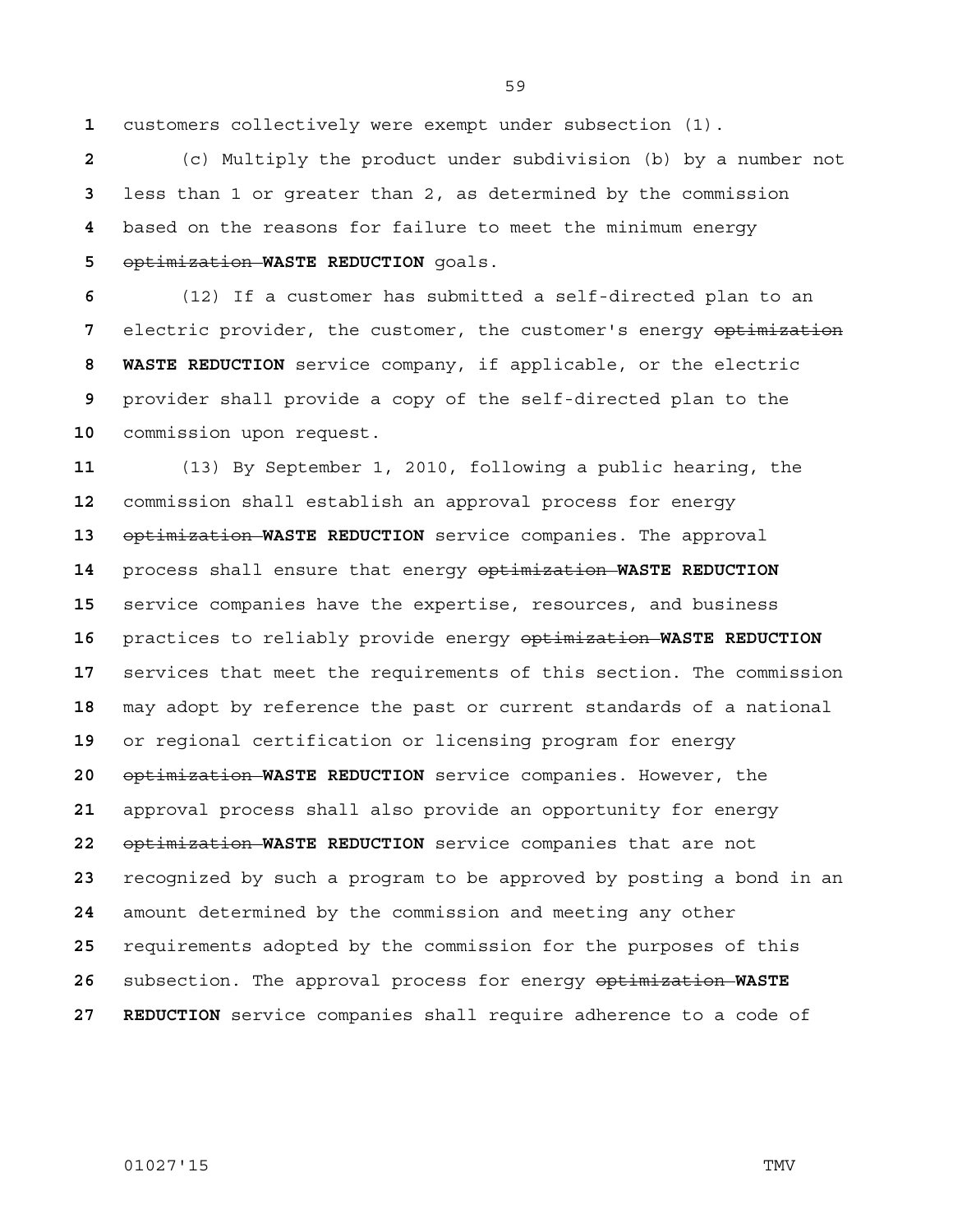**1** conduct governing the relationship between energy optimization **2 WASTE REDUCTION** service companies and electric providers.

(14) The department of energy, labor, and economic growth **4 LICENSING AND REGULATORY AFFAIRS** shall maintain on the department's website a list of energy optimization **WASTE REDUCTION** service companies approved under subsection (13).

**7 (15) THIS SECTION AS AMENDED BY THE 2015 AMENDATORY ACT THAT 8 ADDED THIS SUBSECTION TAKES EFFECT 90 DAYS AFTER THE DATE THAT ACT 9 IS ENACTED INTO LAW.**

**10 (16) THIS SECTION IS REPEALED EFFECTIVE JANUARY 1, 2019.** 11 Sec. 95. (1) The commission shall do all of the following: **12** (a) Promote load management in appropriate circumstances**, 13 INCLUDING ENCOURAGING THE ESTABLISHMENT OF LOAD MANAGEMENT PROGRAMS 14 IN WHICH AN ELECTRIC PROVIDER MAY REMOTELY SHUT DOWN AIR 15 CONDITIONING OR OTHER ENERGY INTENSIVE SYSTEMS OF PARTICIPATING 16 CUSTOMERS**. **ELECTRIC PROVIDER PARTICIPATION AND CUSTOMER ENROLLMENT 17 IN SUCH PROGRAMS SHALL BE VOLUNTARY. THE PROGRAMS MAY PROVIDE 18 INCENTIVES FOR CUSTOMER PARTICIPATION AND SHALL INCLUDE CUSTOMER 19 PROTECTION PROVISIONS AS REQUIRED BY THE COMMISSION.**

**20** (b) Actively pursue increasing public awareness of load **21** management techniques.

**22** (c) Engage in regional load management efforts to reduce the **23** annual demand for energy whenever possible.

**24** (d) Work with residential, commercial, and industrial **25** customers to reduce annual demand and conserve energy through load **26** management techniques and other activities it considers

**27** appropriate. The commission shall file a report with the

01027'15 TMV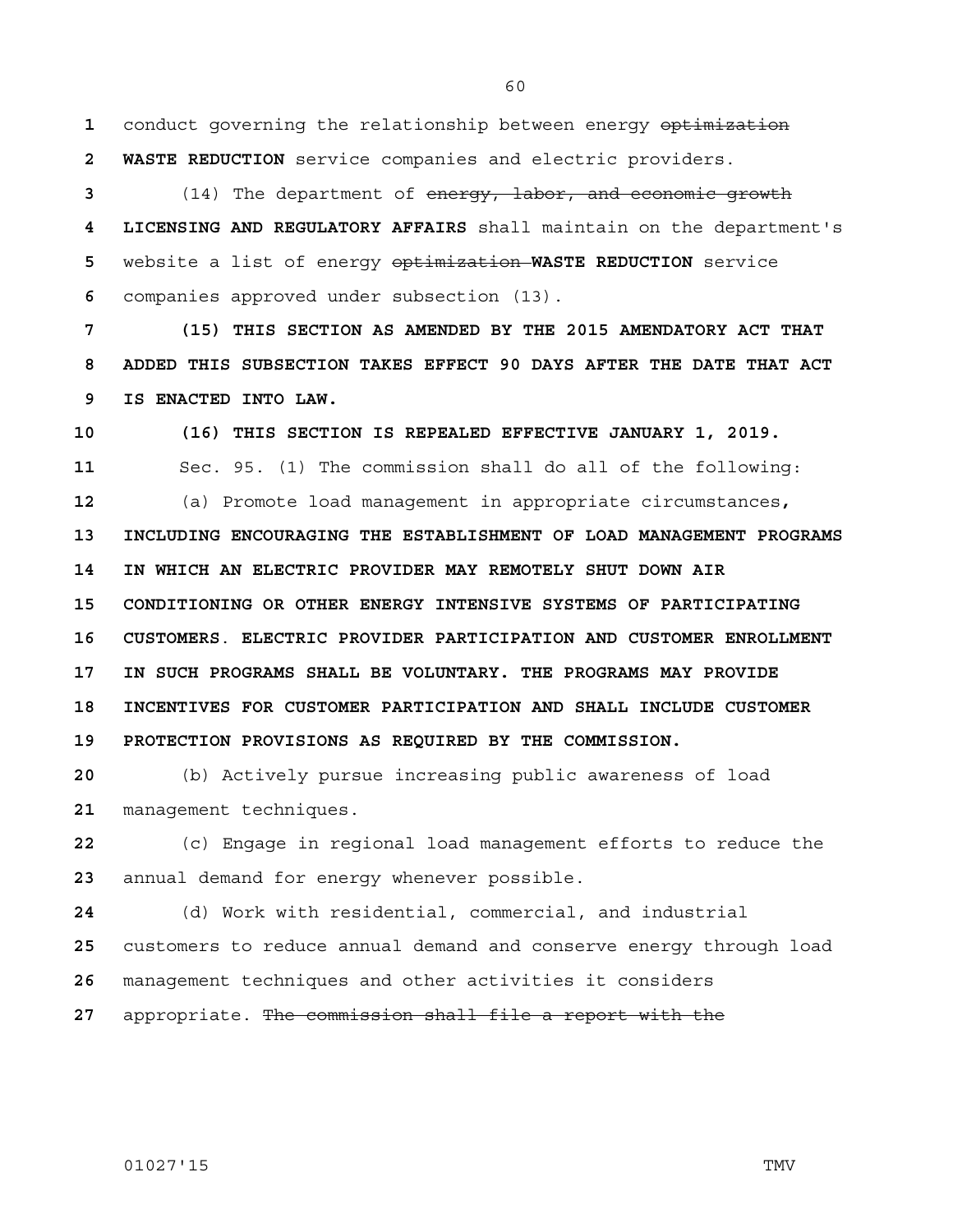legislature by December 31, 2010 on the effort to reduce peak

demand. The report shall also include any recommendations for

| 3  | legislative action concerning load management that the commission   |
|----|---------------------------------------------------------------------|
| 4  | considers necessary.                                                |
| 5  | (2) The commission may allow a provider whose rates are             |
| 6  | requlated by the commission to recover costs for load management    |
| 7  | undertaken pursuant to an energy optimization plan-through base     |
| 8  | rates as part of a proceeding under section 6 of 1939 PA 3, MCL     |
| 9  | 460.6, if the costs are reasonable and prudent and meet the utility |
| 10 | systems resource cost test.                                         |
| 11 | (3) The commission shall do all of the following:                   |
| 12 | (a) Promote energy efficiency and energy conservation.              |
| 13 | (b) Actively pursue increasing public awareness of energy           |
| 14 | conservation and energy efficiency.                                 |
| 15 | (c) Actively engage in energy conservation and energy               |
| 16 | efficiency efforts with providers.                                  |
| 17 | (d) Engage in regional efforts to reduce demand for energy          |
| 18 | through energy conservation and energy efficiency.                  |
| 19 | (e) By November 30, 2009, and each year thereafter, submit to       |
| 20 | the standing committees of the senate and house of representatives  |
| 21 | with primary responsibility for energy and environmental issues a   |
| 22 | report on the effort to implement energy conservation and energy    |
| 23 | efficiency programs or measures. The report may include any         |
| 24 | recommendations of the commission for energy conservation           |
| 25 | legislation.                                                        |
| 26 | (3) $(4)$ -This subpart does not limit the authority of the         |

commission, following an integrated resource plan proceeding and as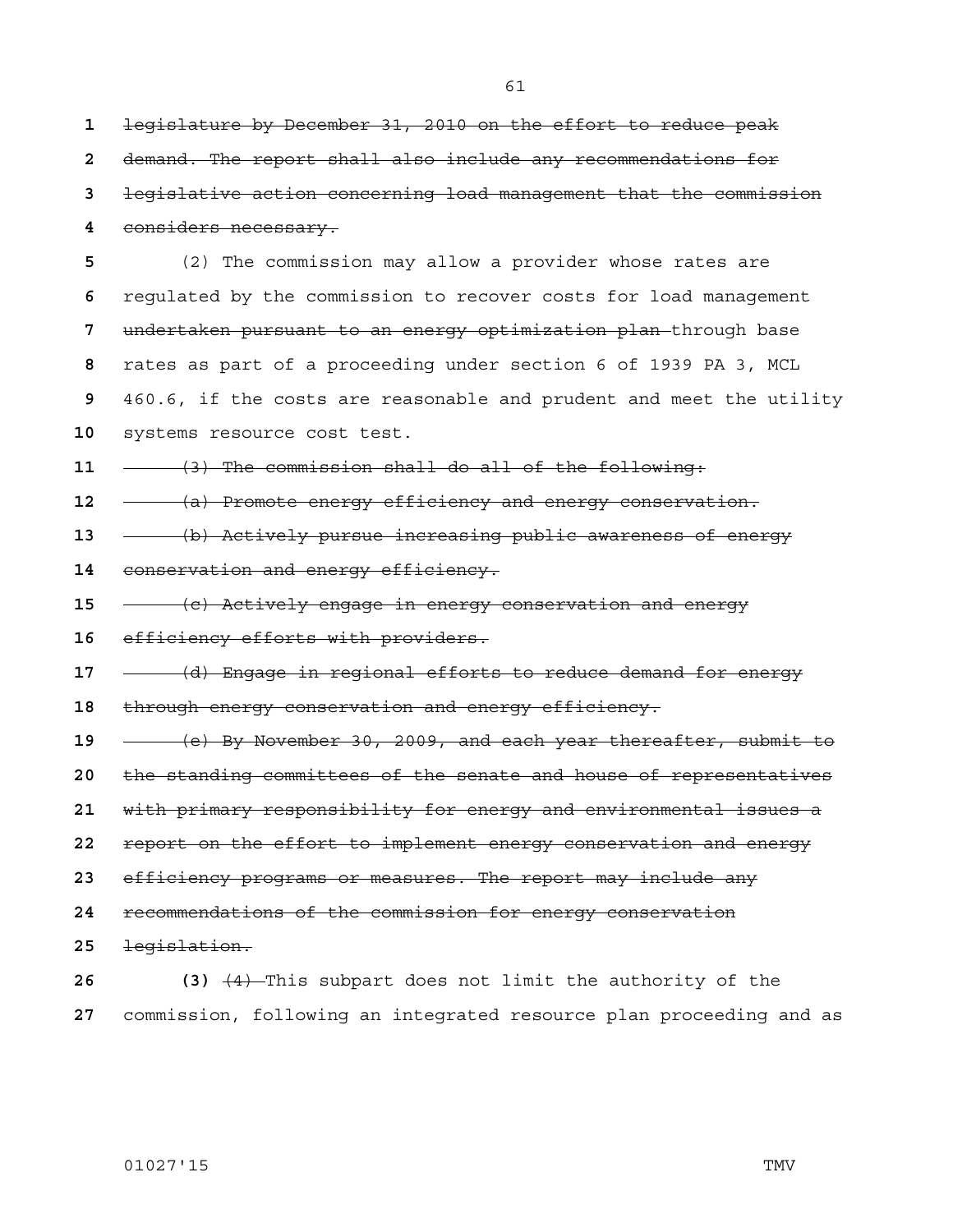part of a rate-making process, to allow a provider whose rates are regulated by the commission to recover for additional prudent energy efficiency and energy conservation measures not included in the provider's energy optimization **WASTE REDUCTION** plan if the provider has met the requirements of the energy optimization **WASTE 6 REDUCTION** program.

**7 (4) THIS SECTION AS AMENDED BY THE 2015 AMENDATORY ACT THAT 8 ADDED THIS SUBSECTION TAKES EFFECT 90 DAYS AFTER THE DATE THAT ACT 9 IS ENACTED INTO LAW.**

Sec. 97. (1) By a time determined by the commission, each provider shall submit to the commission an annual report that provides information relating to the actions taken by the provider to comply with the energy optimization **WASTE REDUCTION** standards. By that same time, a municipally-owned electric utility shall submit a copy of the report to the governing body of the municipally-owned electric utility, and a cooperative electric utility shall submit a copy of the report to its board of directors.

(2) An annual report under subsection (1) shall include all of the following information:

(a) The number of energy optimization **WASTE REDUCTION** credits that the provider generated during the reporting period.

(b) Expenditures made in the past year and anticipated future expenditures to comply with this subpart.

(c) Any other information that the commission determines necessary.

(3) Concurrent with the submission of each report under

## 01027'15 TMV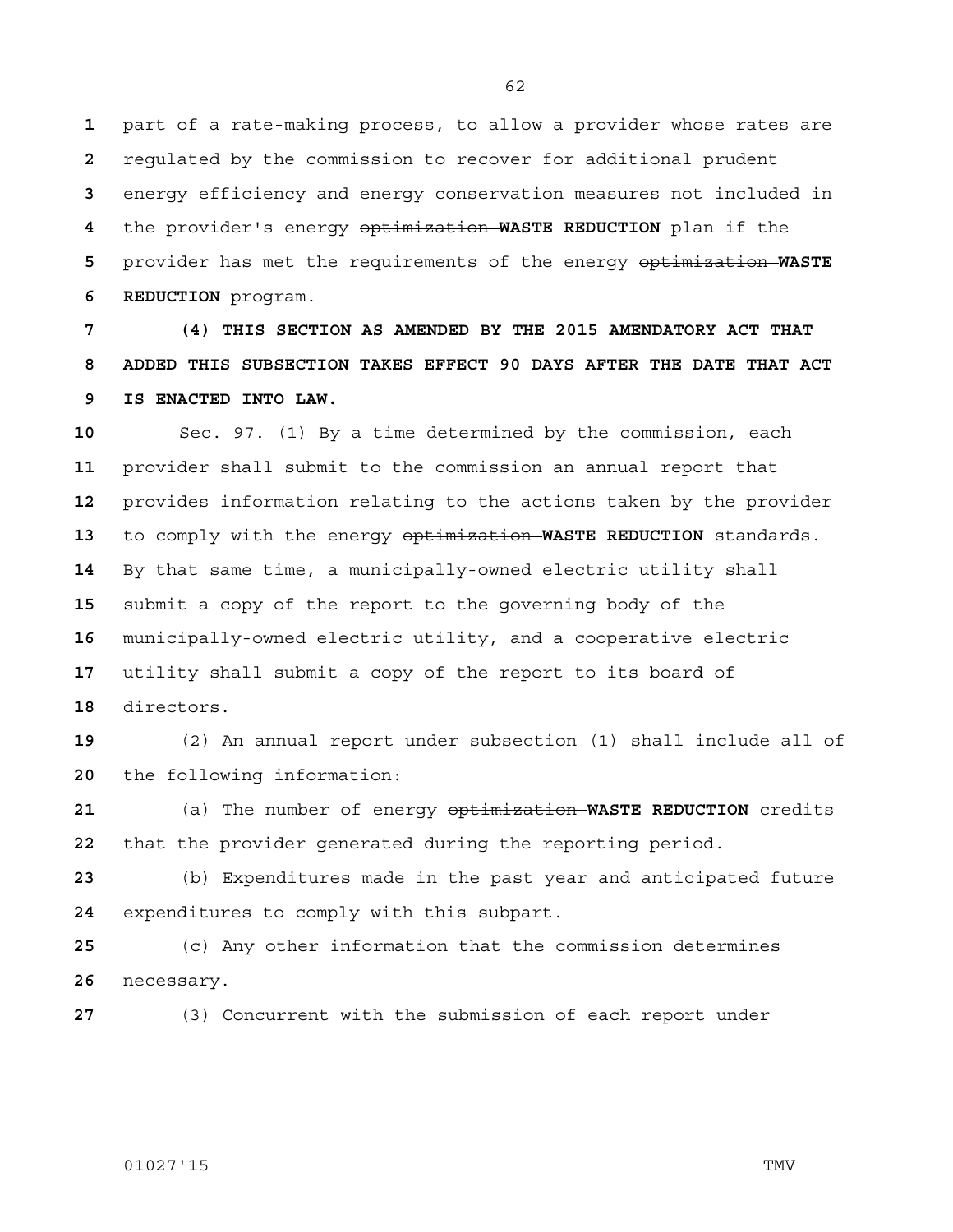subsection (1), a municipally-owned electric utility shall submit a summary of the report to its customers in their bills with a bill insert and to its governing body. Concurrent with the submission of each report under subsection (1), a cooperative electric utility shall submit a summary of the report to its members in a periodical issued by an association of rural electric cooperatives and to its board of directors. A municipally-owned electric utility or cooperative electric provider shall make a copy of the report available at its office and shall post a copy of the report on its website. A summary under this section shall indicate that a copy of the report is available at the office or website.

(4) Not later than 1 year after the effective date of this act, the commission shall submit a report on the potential rate impacts on all classes of customers if the electric providers whose rates are regulated by the commission decouple rates. The report shall be submitted to the standing committees of the senate and house of representatives with primary responsibility for energy and environmental issues. The commission's report shall review whether decoupling would be cost-effective and would reduce the overall consumption of fossil fuels in this state.

(5) By October 1, 2010, the commission shall submit to the committees described in subsection (4) any recommendations for legislative action to increase energy conservation and energy efficiency based on reports under subsection (1), the energy optimization plans approved under section 89, and the commission's own investigation. By March 1, 2013, the commission shall submit to those committees a report on the progress of electric providers in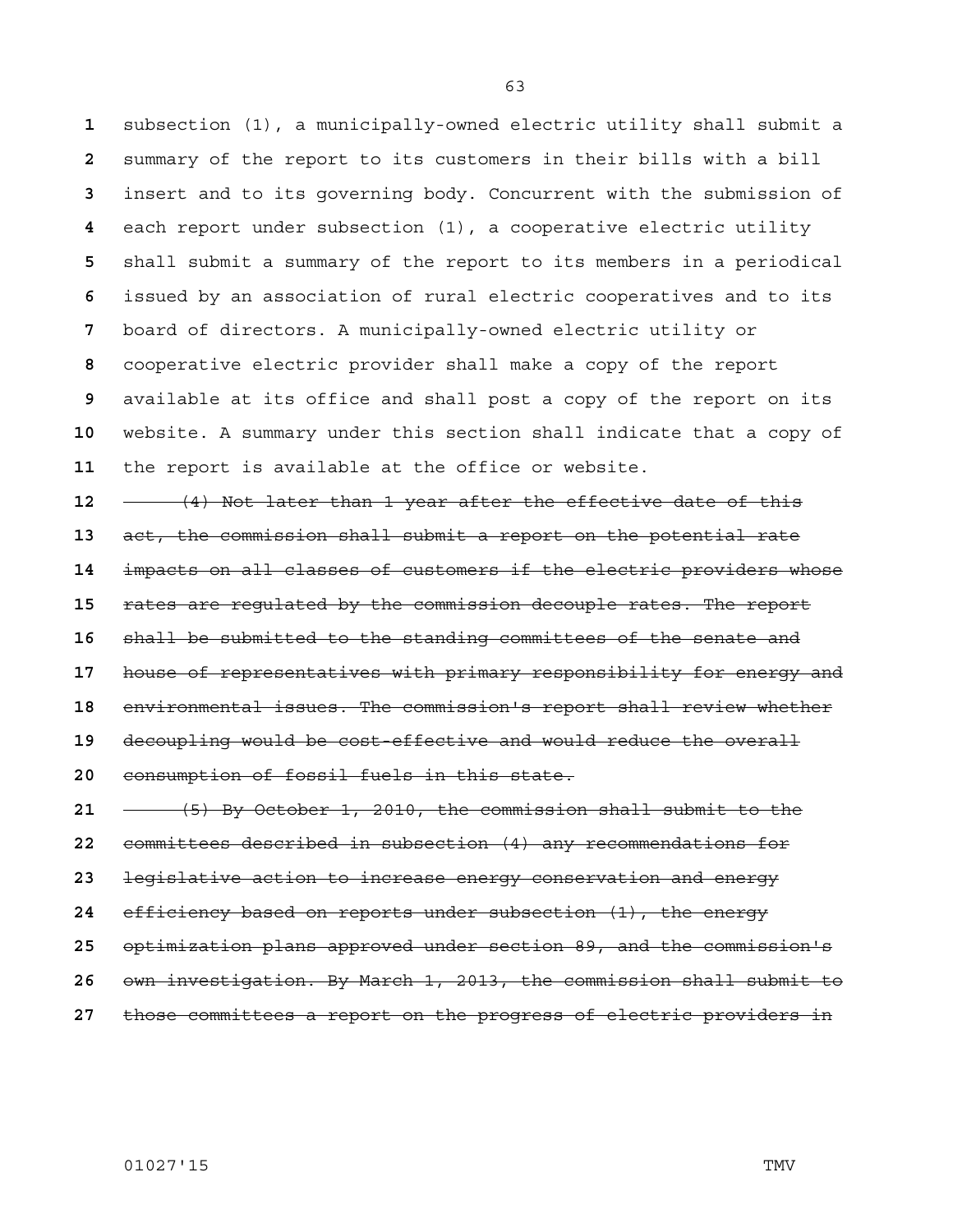achieving reductions in energy use. The commission may use an independent evaluator to review the submissions by electric providers.

**4 (4)** (6) By February 15, 2011 and each year thereafter and by September 30, 2015, the **THE** commission shall submit to the **STANDING**  committees described in subsection (4) **OF THE SENATE AND HOUSE OF 7 REPRESENTATIVES WITH PRIMARY RESPONSIBILITY FOR ENERGY ISSUES** a report that evaluates and determines whether this subpart and subpart A have each **HAS** been cost-effective and makes recommendations to the legislature. The report shall **MAY** be combined with any concurrent report by the commission under section 51.**THE ANNUAL REPORT UNDER SECTION 5A OF 1939 PA 3, MCL 460.5A.** (7) The report required by September 30, 2015 under subsection (6) shall also review the opportunities for additional cost-effective energy optimization programs and make any recommendations the commission may have for legislation providing for the continuation, expansion, or reduction of energy optimization standards. That report shall also include the commission's determinations of all of the following: (a) The percentage of total energy savings required by the energy optimization standards that have actually been achieved by each electric provider and by all electric providers cumulatively. (b) The percentage of total energy savings required by the energy optimization standards that have actually been achieved by each natural gas provider and by all natural gas providers cumulatively.

(c) For each provider, whether that provider's program under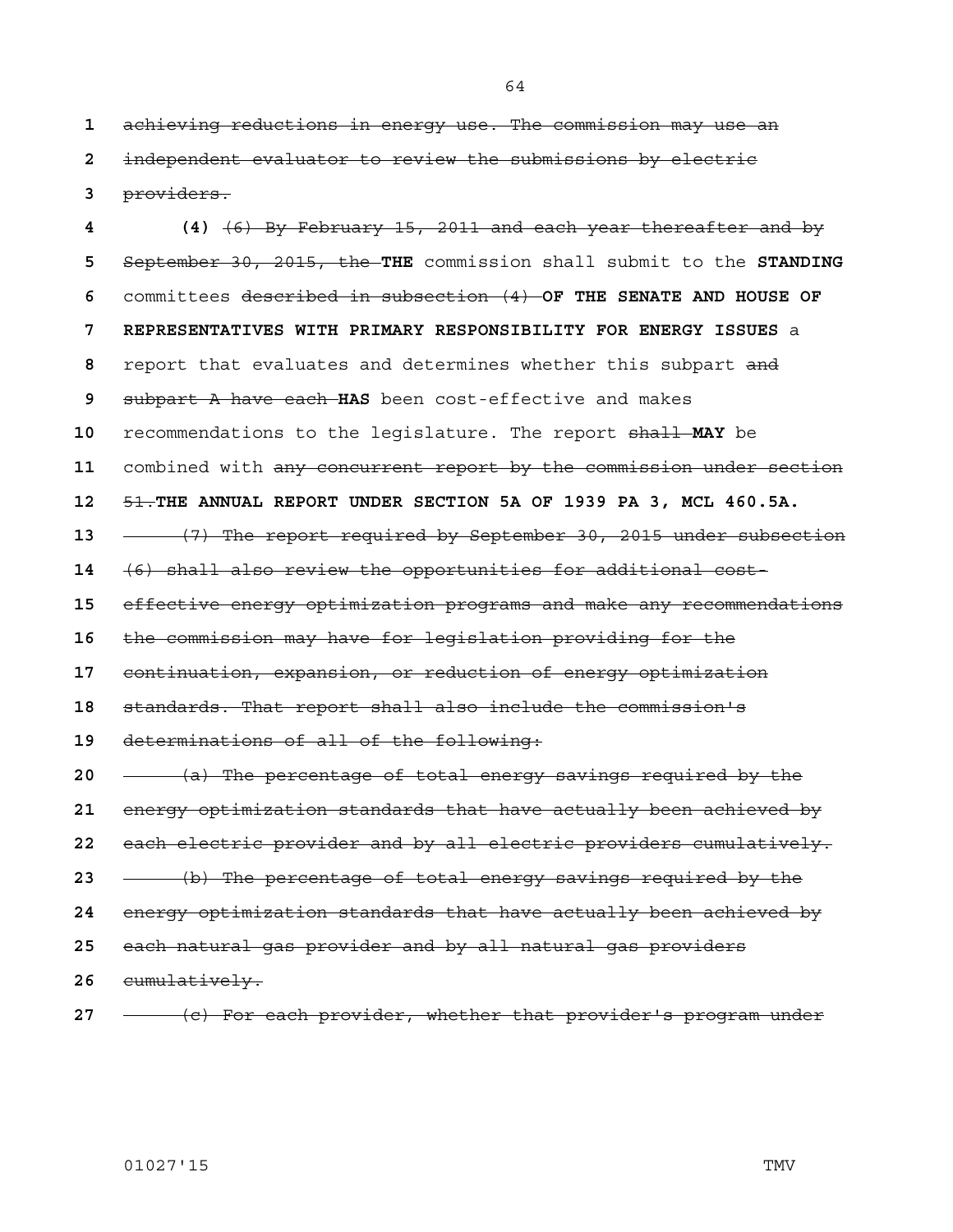**1** this subpart has been cost-effective.

2 (5)  $(8)$  If the commission determines in its report required by September 30, 2015 under subsection (6) or determines subsequently that a provider's energy optimization **WASTE REDUCTION** program under this subpart has not been cost-effective, the provider's program is suspended beginning 180 days after the date of the report or subsequent determination. If a provider's energy optimization **WASTE 8 REDUCTION** program is suspended under this subsection, both of the following apply:

(a) The provider shall maintain cumulative incremental energy savings in megawatt hours or decatherms or equivalent MCFs in subsequent years at the level actually achieved during the year preceding the year in which the commission's determination is made.

**14** (b) The provider shall not impose energy optimization **WASTE 15 REDUCTION** charges in subsequent years except to the extent **16** necessary to recover unrecovered energy optimization **WASTE 17 REDUCTION** expenses incurred under this subpart before suspension of **18** the provider's program.

**19 (6) THIS SECTION IS REPEALED EFFECTIVE JANUARY 1, 2019.**

**20 SEC. 98. (1) BY A TIME DETERMINED BY THE COMMISSION, EACH 21 NATURAL GAS PROVIDER SHALL SUBMIT TO THE COMMISSION AN ANNUAL 22 REPORT THAT PROVIDES INFORMATION RELATING TO THE ACTIONS TAKEN BY 23 THE PROVIDER TO COMPLY WITH THE ENERGY WASTE REDUCTION STANDARDS.** 

**24 (2) AN ANNUAL REPORT UNDER SUBSECTION (1) SHALL INCLUDE ALL OF 25 THE FOLLOWING INFORMATION:**

**26 (A) THE AMOUNT OF ENERGY WASTE REDUCTION ACHIEVED DURING THE 27 REPORTING PERIOD.**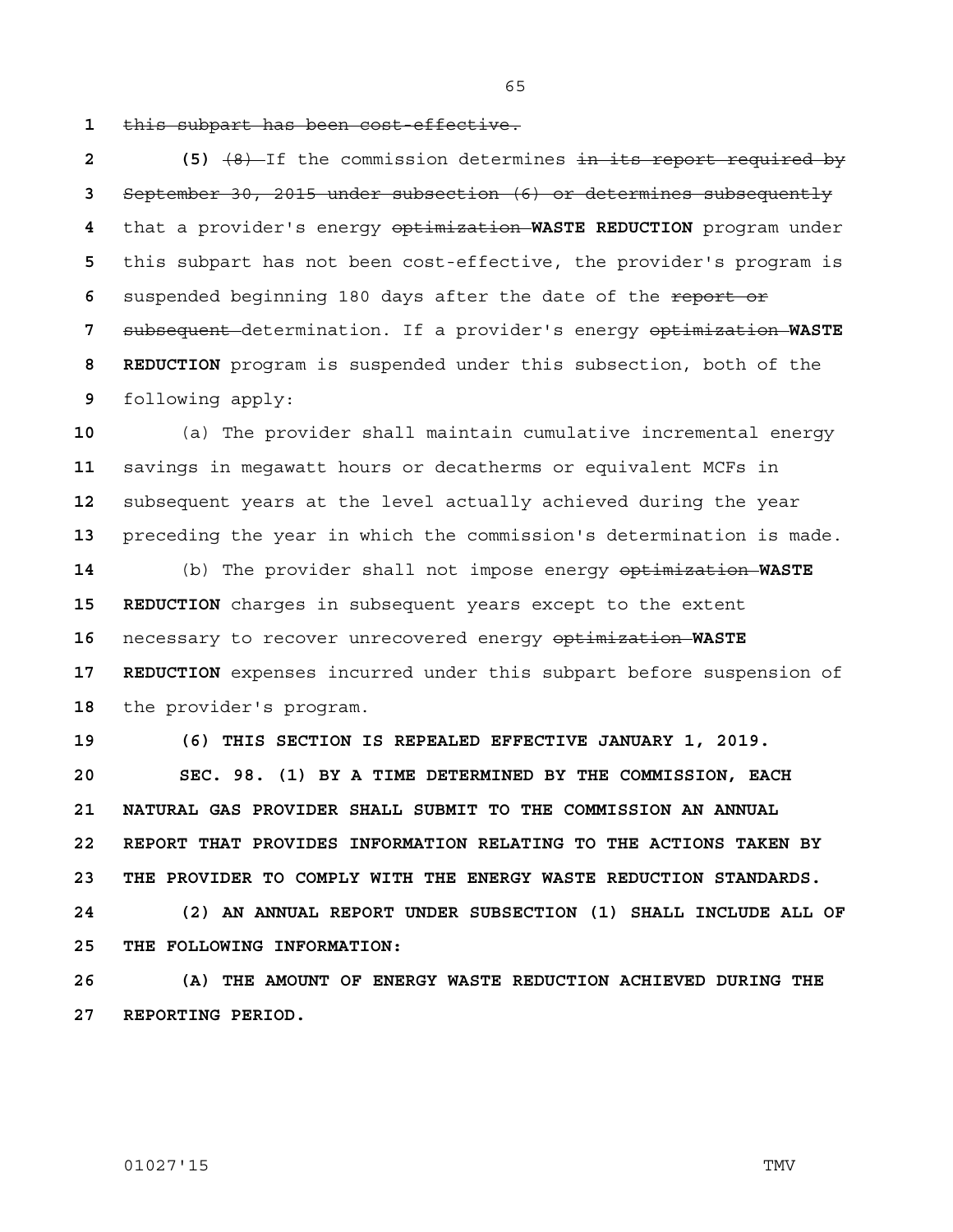**1 (B) EXPENDITURES MADE IN THE PAST YEAR AND ANTICIPATED FUTURE 2 EXPENDITURES TO COMPLY WITH THIS SUBPART.**

**3 (C) ANY OTHER INFORMATION THAT THE COMMISSION DETERMINES 4 NECESSARY.**

**5 (3) THE COMMISSION SHALL SUBMIT TO THE STANDING COMMITTEES OF 6 THE SENATE AND HOUSE OF REPRESENTATIVES WITH PRIMARY RESPONSIBILITY 7 FOR ENERGY AND ENVIRONMENTAL ISSUES A REPORT THAT EVALUATES AND 8 DETERMINES WHETHER THIS SUBPART HAS BEEN COST-EFFECTIVE AND MAKES 9 RECOMMENDATIONS TO THE LEGISLATURE. THE REPORT SHALL BE COMBINED 10 WITH THE ANNUAL REPORT UNDER SECTION 5A OF 1939 PA 3, MCL 460.5A.**

**11 (4) IF THE COMMISSION DETERMINES THAT A NATURAL GAS PROVIDER'S 12 ENERGY WASTE REDUCTION PROGRAM UNDER THIS SUBPART HAS NOT BEEN 13 COST-EFFECTIVE, THE NATURAL GAS PROVIDER'S PROGRAM IS SUSPENDED 14 BEGINNING 180 DAYS AFTER THE DATE OF THE SUBSEQUENT DETERMINATION. 15 IF A PROVIDER'S ENERGY WASTE REDUCTION PROGRAM IS SUSPENDED UNDER 16 THIS SUBSECTION, BOTH OF THE FOLLOWING APPLY:**

**17 (A) THE NATURAL GAS PROVIDER SHALL MAINTAIN CUMULATIVE 18 INCREMENTAL ENERGY SAVINGS IN DECATHERMS OR EQUIVALENT MCFS IN 19 SUBSEQUENT YEARS AT THE LEVEL ACTUALLY ACHIEVED DURING THE YEAR 20 PRECEDING THE YEAR IN WHICH THE COMMISSION'S DETERMINATION IS MADE.**

**21 (B) THE NATURAL GAS PROVIDER SHALL NOT IMPOSE ENERGY WASTE 22 REDUCTION CHARGES IN SUBSEQUENT YEARS EXCEPT TO THE EXTENT 23 NECESSARY TO RECOVER UNRECOVERED ENERGY WASTE REDUCTION EXPENSES 24 INCURRED UNDER THIS SUBPART BEFORE SUSPENSION OF THE PROVIDER'S 25 PROGRAM.**

**26 (5) THIS SECTION TAKES EFFECT JANUARY 1, 2019.**

**27 SEC. 99. (1) THE ATTORNEY GENERAL OR ANY CUSTOMER OF A**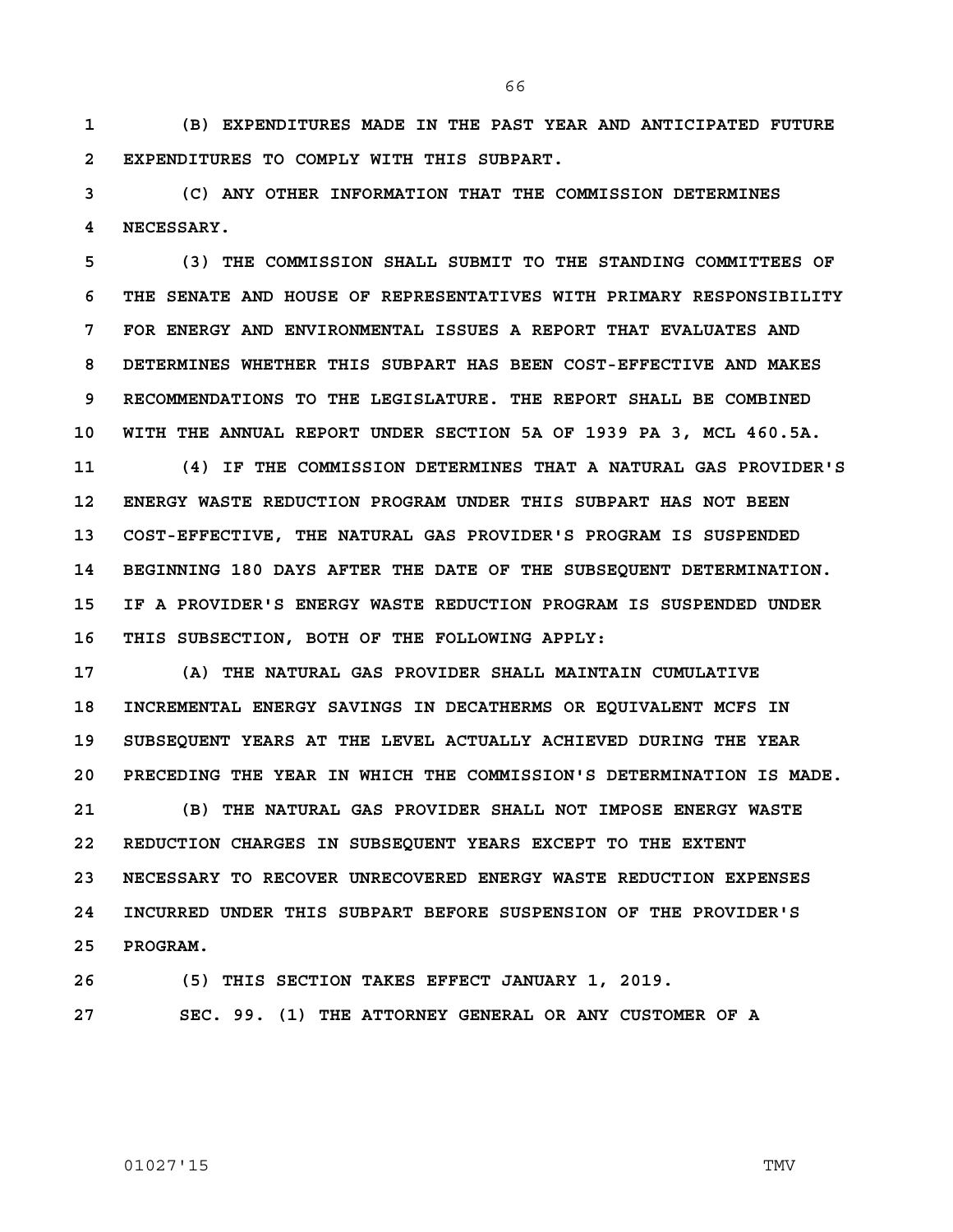**1 COOPERATIVE ELECTRIC UTILITY THAT HAS ELECTED TO BECOME MEMBER-2 REGULATED UNDER THE ELECTRIC COOPERATIVE MEMBER-REGULATION ACT, 3 2008 PA 167, MCL 460.31 TO 460.39, MAY COMMENCE A CIVIL ACTION FOR 4 INJUNCTIVE RELIEF AGAINST SUCH A COOPERATIVE ELECTRIC UTILITY IF 5 THE ELECTRIC PROVIDER FAILS TO MEET THE APPLICABLE REQUIREMENTS OF 6 THIS SUBPART OR AN ORDER ISSUED OR RULE PROMULGATED UNDER THIS 7 SUBPART.**

**8 (2) AN ACTION UNDER SUBSECTION (1) SHALL BE COMMENCED IN THE 9 CIRCUIT COURT FOR THE CIRCUIT IN WHICH THE PRINCIPAL OFFICE OF THE 10 COOPERATIVE ELECTRIC UTILITY THAT HAS ELECTED TO BECOME MEMBER-11 REGULATED IS LOCATED. AN ACTION SHALL NOT BE FILED UNDER SUBSECTION 12 (1) UNLESS THE PROSPECTIVE PLAINTIFF HAS GIVEN THE PROSPECTIVE 13 DEFENDANT AND THE COMMISSION AT LEAST 60 DAYS' WRITTEN NOTICE OF 14 THE PROSPECTIVE PLAINTIFF'S INTENT TO SUE, THE BASIS FOR THE SUIT, 15 AND THE RELIEF SOUGHT. WITHIN 30 DAYS AFTER THE PROSPECTIVE 16 DEFENDANT RECEIVES WRITTEN NOTICE OF THE PROSPECTIVE PLAINTIFF'S 17 INTENT TO SUE, THE PROSPECTIVE DEFENDANT AND PLAINTIFF SHALL MEET 18 AND MAKE A GOOD FAITH ATTEMPT TO DETERMINE IF THERE IS A CREDIBLE 19 BASIS FOR THE ACTION. IF BOTH PARTIES AGREE THAT THERE IS A 20 CREDIBLE BASIS FOR THE ACTION, THE PROSPECTIVE DEFENDANT SHALL TAKE 21 ALL REASONABLE AND PRUDENT STEPS NECESSARY TO COMPLY WITH THE 22 APPLICABLE REQUIREMENTS OF THIS SUBPART WITHIN 90 DAYS OF THE 23 MEETING.**

**24 (3) IN ISSUING A FINAL ORDER IN AN ACTION BROUGHT UNDER 25 SUBSECTION (1), THE COURT MAY AWARD COSTS OF LITIGATION, INCLUDING 26 REASONABLE ATTORNEY AND EXPERT WITNESS FEES, TO THE PREVAILING OR 27 SUBSTANTIALLY PREVAILING PARTY.**

01027'15 TMV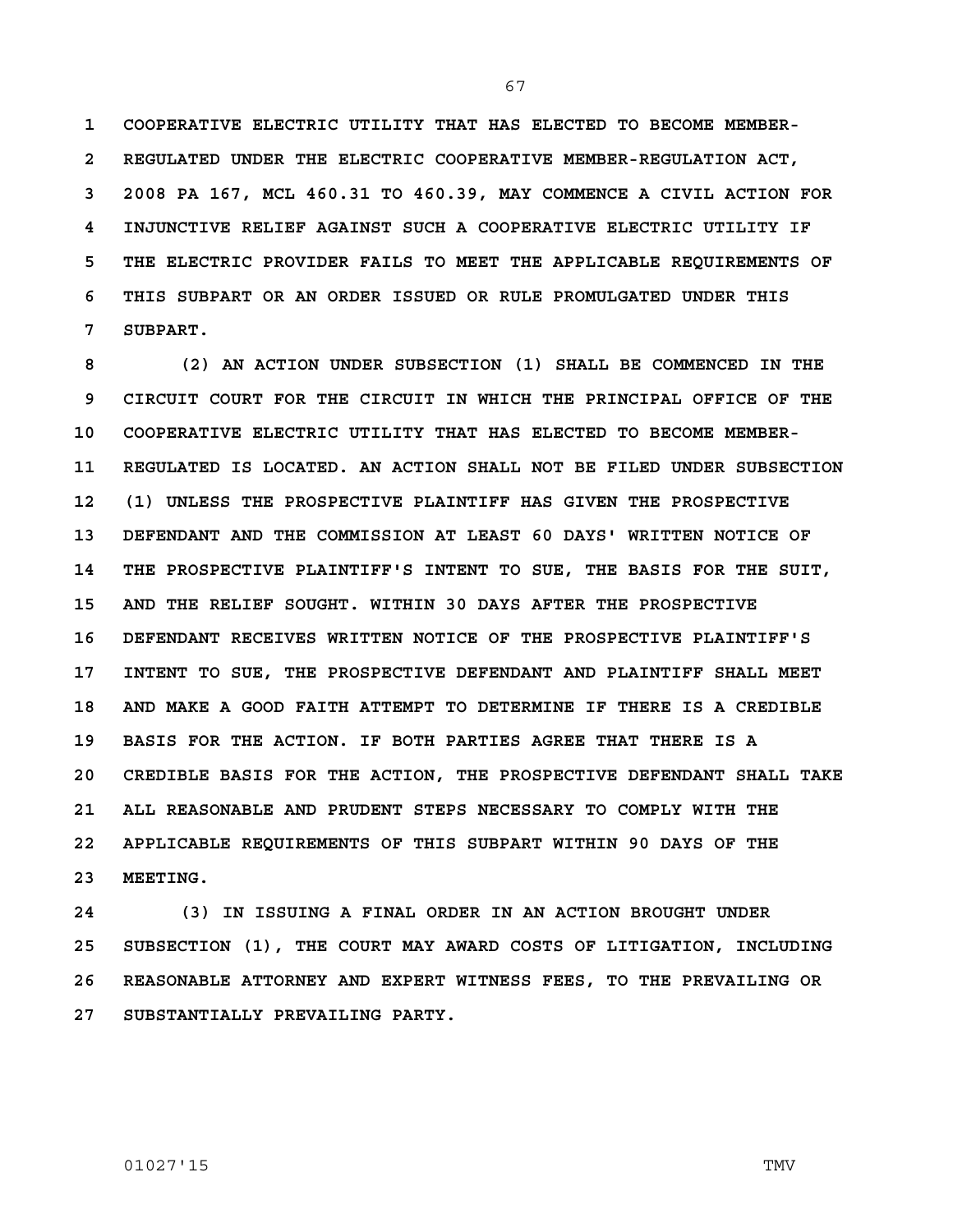**1 (4) UPON RECEIPT OF A COMPLAINT BY ANY CUSTOMER OF A 2 MUNICIPALLY-OWNED ELECTRIC UTILITY OR UPON THE COMMISSION'S OWN 3 MOTION, THE COMMISSION MAY REVIEW ALLEGATIONS THAT THE MUNICIPALLY-4 OWNED ELECTRIC UTILITY HAS VIOLATED THIS SUBPART OR AN ORDER ISSUED 5 OR RULE PROMULGATED UNDER THIS SUBPART. IF THE COMMISSION FINDS, 6 AFTER NOTICE AND HEARING, THAT A MUNICIPALLY-OWNED ELECTRIC UTILITY 7 HAS VIOLATED THIS SUBPART OR AN ORDER ISSUED OR RULE PROMULGATED 8 UNDER THIS SUBPART, THE COMMISSION SHALL ADVISE THE ATTORNEY 9 GENERAL. THE ATTORNEY GENERAL MAY COMMENCE A CIVIL ACTION FOR 10 INJUNCTIVE RELIEF AGAINST THE MUNICIPALLY-OWNED ELECTRIC UTILITY IN 11 THE CIRCUIT COURT FOR THE CIRCUIT IN WHICH THE PRINCIPAL OFFICE OF 12 THE MUNICIPALLY-OWNED ELECTRIC UTILITY IS LOCATED.**

**13 (5) IN ISSUING A FINAL ORDER IN AN ACTION BROUGHT UNDER 14 SUBSECTION (4), THE COURT MAY AWARD COSTS OF LITIGATION, INCLUDING 15 REASONABLE ATTORNEY AND EXPERT WITNESS FEES, TO THE PREVAILING OR 16 SUBSTANTIALLY PREVAILING PARTY.**

**17 (6) THIS SECTION TAKES EFFECT 90 DAYS AFTER THE DATE THE 2015 18 AMENDATORY ACT THAT ADDED THIS SECTION IS ENACTED INTO LAW. 19 (7) THIS SECTION IS REPEALED EFFECTIVE JANUARY 1, 2019.**

**20 SUBPART <del>C.</del>D.** 

**21** MISCELLANEOUS

**22** Sec. 113. **(1)** Notwithstanding any other provision of this 23 part, electricity or natural gas used in the installation,

**24** operation, or testing of any pollution control equipment is exempt **25** from the requirements of, and calculations of compliance required **26** under, this part.

**27 (2) THIS SECTION, AS AMENDED BY THE 2015 AMENDATORY ACT THAT**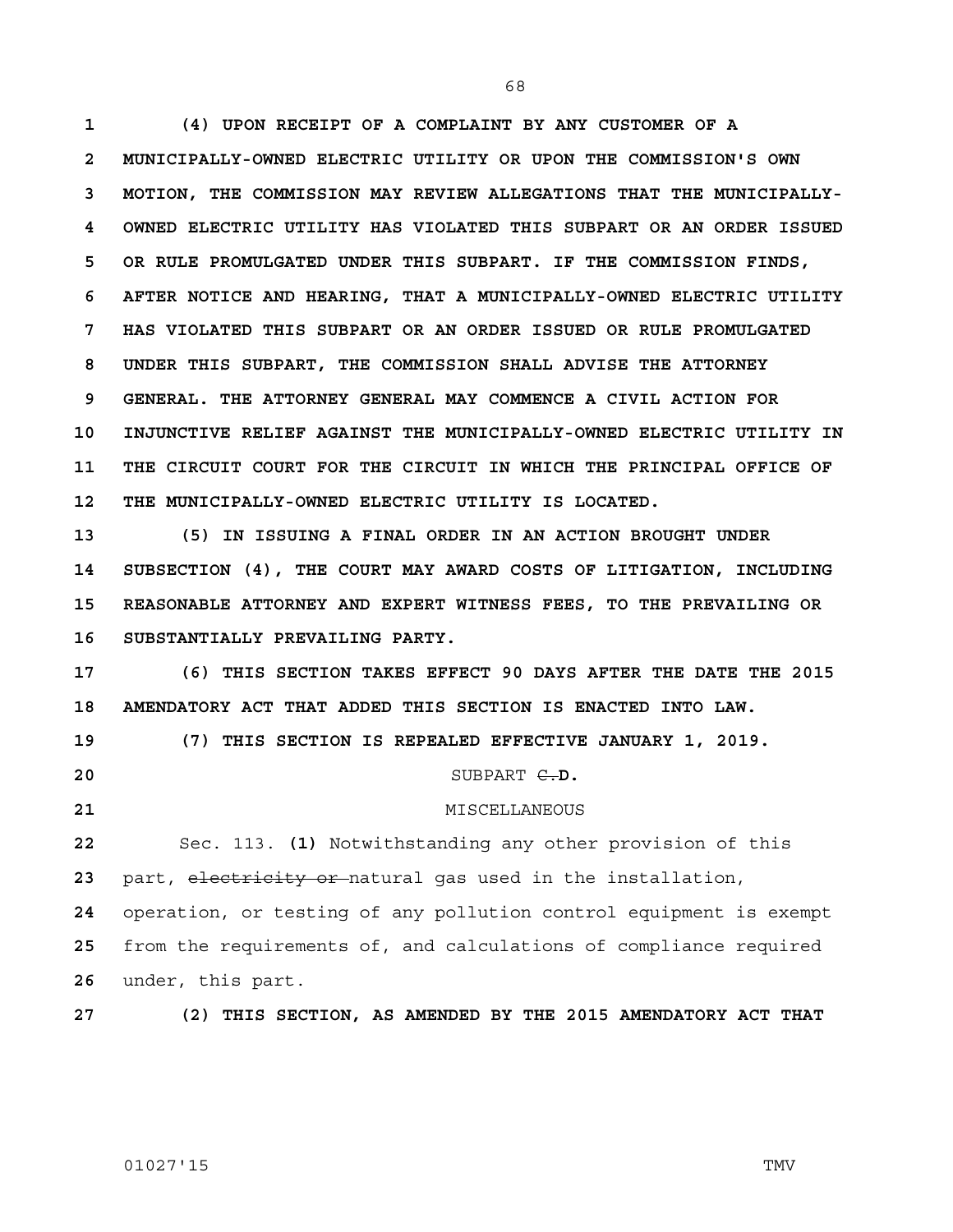**1 ADDED THIS SUBSECTION, TAKES EFFECT JANUARY 1, 2019.** PART 5. **3 DISTRIBUTED GENERATION AND** NET METERING Sec. 173. (1) The commission shall establish a statewide net metering **DISTRIBUTED GENERATION** program by order issued not later than 180 **90** days after the effective date of this act. No later than 180 days after the effective date of this act, the commission shall promulgate rules regarding any time limits on the submission of net metering applications or inspections of net metering equipment and any other matters the commission considers necessary to implement this part. **THE 2015 AMENDATORY ACT THAT AMENDED THIS 12 SECTION. THE COMMISSION MAY PROMULGATE RULES THE COMMISSION 13 CONSIDERS NECESSARY TO IMPLEMENT THIS PROGRAM.** Any rules adopted regarding time limits for approval of parallel operation shall recognize reliability and safety complications including those arising from equipment saturation, use of multiple technologies, and proximity to synchronous motor loads. The program shall apply to all electric utilities and alternative electric suppliers in this state. 20 (2) Except as otherwise provided under this part, eustomers A

**21 CUSTOMER** of any class are **IS** eligible to interconnect **AN** eligible electric generators **GENERATOR** with the customer's local electric utility and operate the generators **ELIGIBLE ELECTRIC GENERATOR** in parallel with the distribution system. The program shall be designed for a period of not less than 10 years and limit each 26 customer to generation capacity designed to meet only the customer's electric needs. **UP TO 110% OF THE CUSTOMER'S AVERAGE**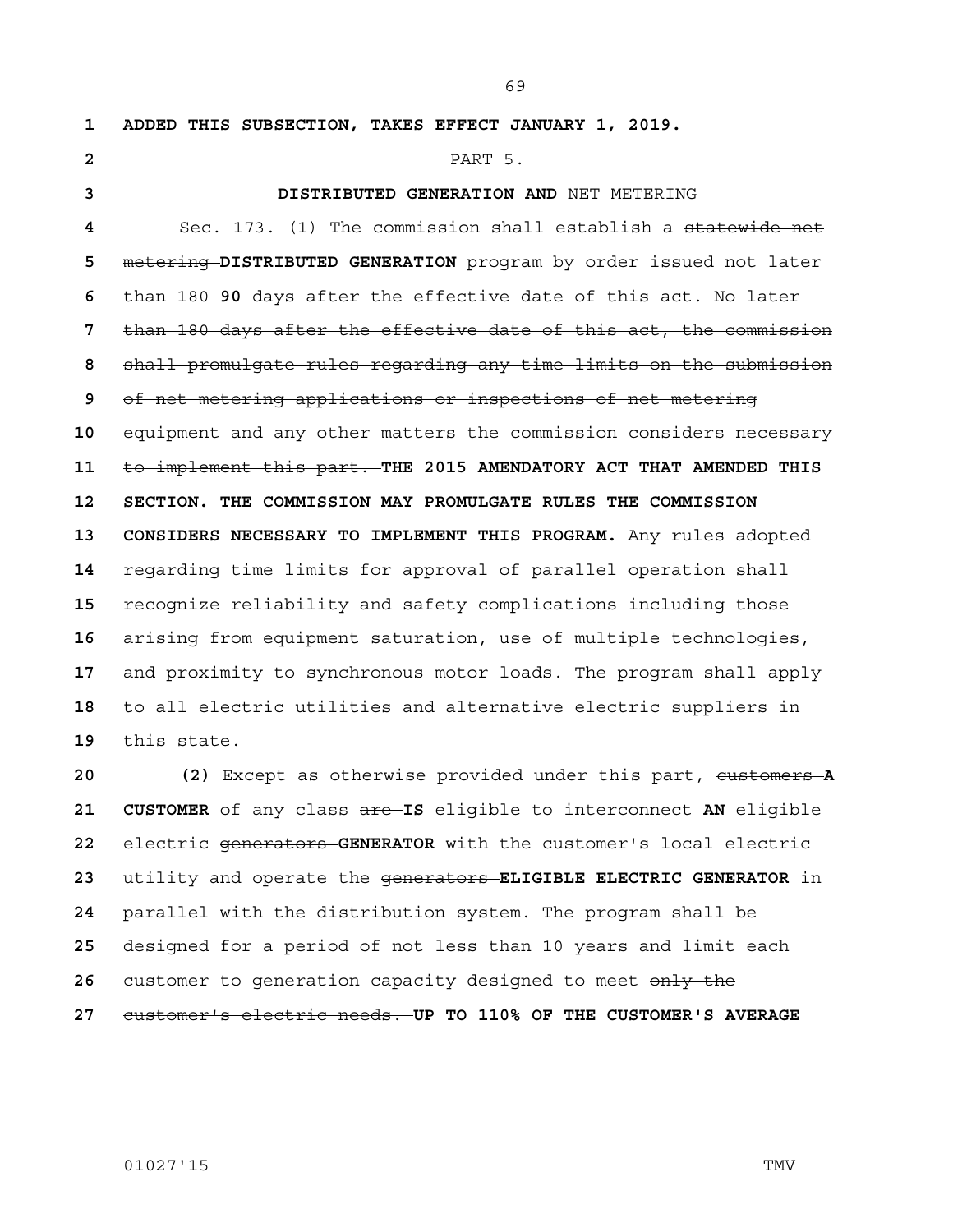**1 ANNUAL ELECTRICITY CONSUMPTION.** The commission may waive the **2** application, interconnection, and installation requirements of this **3** part for customers participating in the net metering program under **4** the commission's March 29, 2005 order in case no. U-14346 **OR THE 5 DISTRIBUTED GENERATION PROGRAM UNDER THIS PART**.

**6 (3)** (2) An electric utility or alternative electric supplier is not required to allow for net metering **DISTRIBUTED GENERATION**  that is greater than 1% **10%** of its **AVERAGE** in-state peak load for the preceding **5** calendar year. **YEARS.** The **ELECTRIC** utility or **10 ALTERNATIVE ELECTRIC** supplier shall notify the commission if its **net metering DISTRIBUTED GENERATION** program reaches the  $1\frac{2}{3}$ **requirement 10% LIMIT** under this subsection. The  $14 - 10$ % limit under this subsection shall be allocated as follows:

**14** (a) No more than  $0.5%$  5% for customers with a system AN **15 ELIGIBLE ELECTRIC GENERATOR** capable of generating 20 kilowatts or **16** less.

**17** (b) No more than 0.25% **2.5%** for customers with a system **AN 18 ELIGIBLE ELECTRIC GENERATOR** capable of generating more than 20 **19** kilowatts but not more than 150 kilowatts.

**20 120** (c) No more than  $\theta$ ,  $25\%$  -2.5% for customers with a system AN **21 ELIGIBLE ELECTRIC GENERATOR** capable of generating more than 150 **22** kilowatts.

 (4)  $\left(4\right)$   $\left(3\right)$  Selection of customers for participation in the net metering **DISTRIBUTED GENERATION** program shall be based on the order in which the applications for participation in the net metering program are received by the electric utility or alternative electric supplier.

# 01027'15 TMV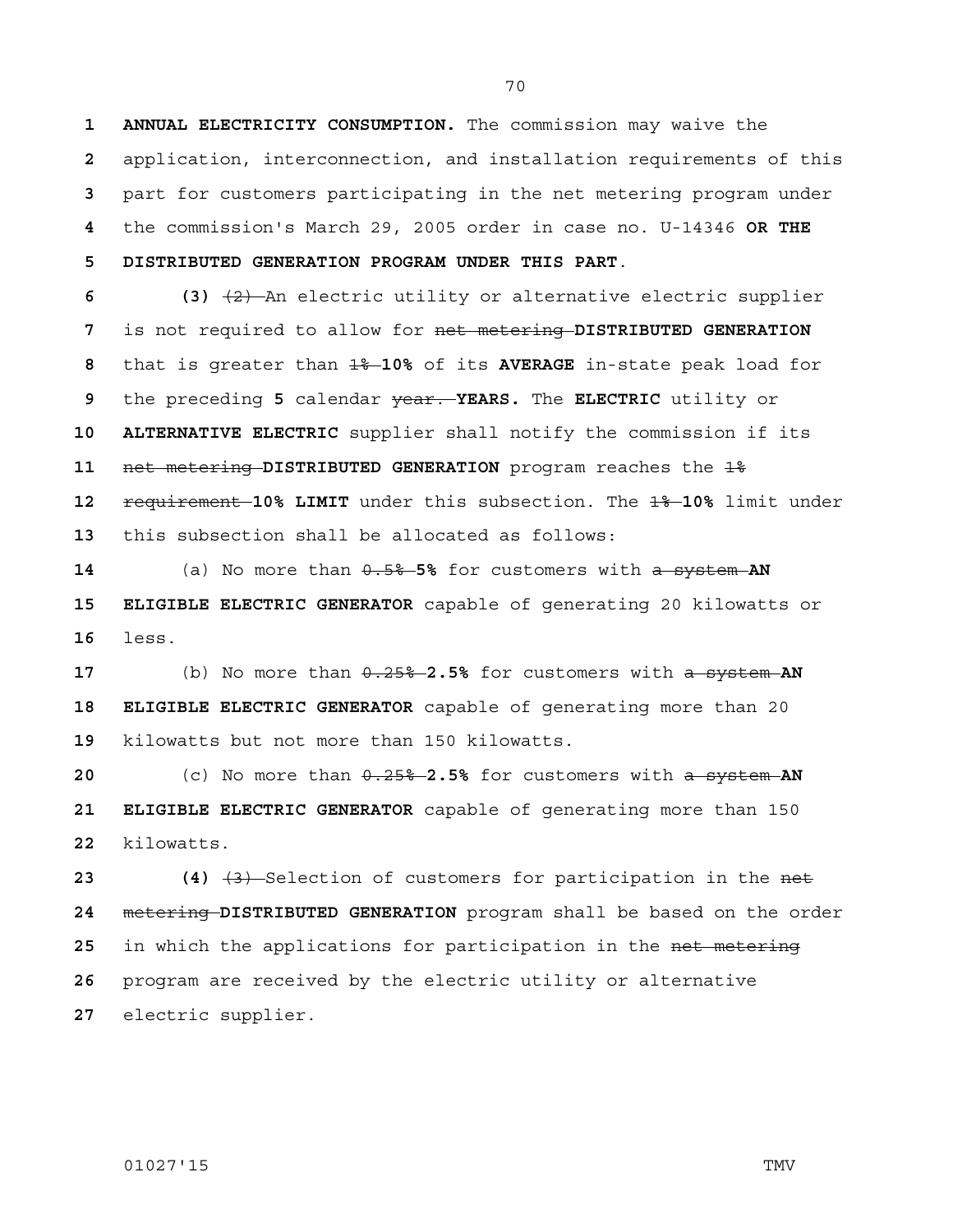**1 (5)** (4) An electric utility or alternative electric supplier shall not **DISCONTINUE OR** refuse to provide or discontinue electric service to a customer solely for the reason that **BECAUSE** the customer participates in the net metering **DISTRIBUTED GENERATION**  program.

**6 (6)** (5) The **DISTRIBUTED GENERATION** program created under subsection (1) shall include all of the following:

(a) Statewide uniform interconnection requirements for all eligible electric generators. The interconnection requirements shall be designed to protect electric utility workers and equipment and the general public.

(b) Net metering **DISTRIBUTED GENERATION** equipment and its installation must **SHALL** meet all current local and state electric and construction code requirements. Any equipment that is certified by a nationally recognized testing laboratory to IEEE 1547.1 testing standards and in compliance with UL 1741 scope 1.1A, effective May 7, 2007, and installed in compliance with this part is considered to be eligible equipment. Within the time provided by the commission in rules promulgated under subsection (1) and consistent with good utility practice, **AND THE** protection of electric utility workers, protection of electric utility equipment, and protection of the general public, an electric utility may study, confirm, and ensure that an eligible electric generator installation at the customer's site meets the IEEE 1547 anti-islanding requirements. **IF NECESSARY TO PROMOTE RELIABILITY OR 26 SAFETY, THE COMMISSION MAY PROMULGATE RULES THAT REQUIRE THE USE OF 27 INVERTERS THAT PERFORM SPECIFIC AUTOMATED GRID-BALANCING FUNCTIONS** 

01027'15 TMV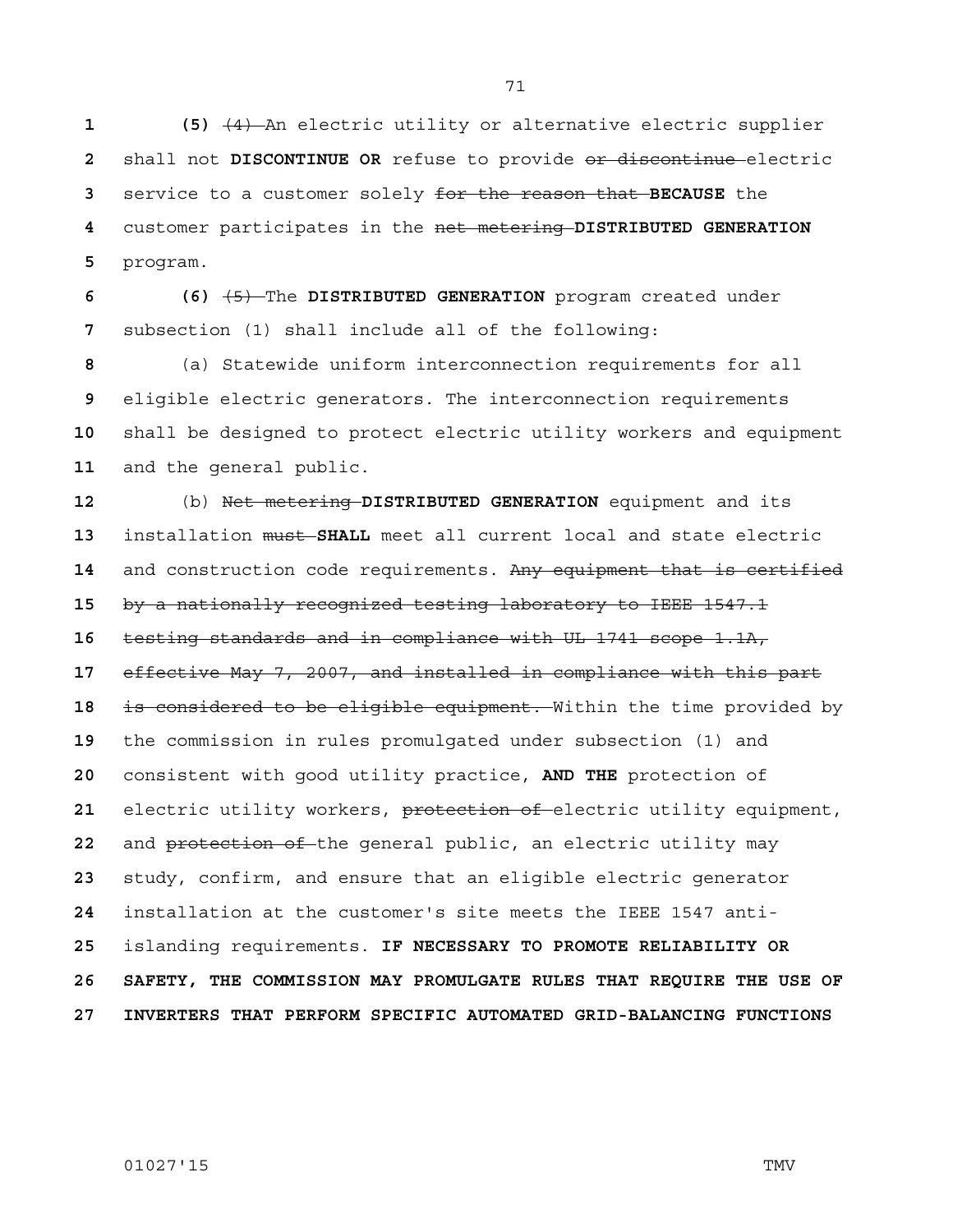**1 TO INTEGRATE DISTRIBUTED GENERATION ONTO THE ELECTRIC GRID. 2 INVERTERS THAT INTERCONNECT DISTRIBUTED GENERATION RESOURCES MAY BE 3 OWNED AND OPERATED BY ELECTRIC UTILITIES.** Utility testing and approval of the interconnection and execution of a parallel operating agreement must be completed prior to the equipment operating in parallel with the distribution system of the utility. (c) A uniform application form and process to be used by all

electric utilities and alternative electric suppliers in this state. Customers who are served by an alternative electric supplier shall submit a copy of the application to the electric utility for the customer's service area.

(d) Net metering customers with a system capable of generating 20 kilowatts or less qualify for true net metering.

(e) Net metering customers with a system capable of generating more than 20 kilowatts qualify for modified net metering.

**16 (7)** (6) Each electric utility and alternative electric supplier shall maintain records of all applications and up-to-date records of all active eligible electric generators located within their service area.

Sec. 175. (1) An electric utility or alternative electric supplier may charge a fee not to exceed \$100.00 **\$50.00** to process an application for net metering. A customer with a system capable of generating more than 20 kilowatts **TO PARTICIPATE IN THE 24 DISTRIBUTED GENERATION PROGRAM. THE CUSTOMER** shall pay all interconnection costs. A customer with a system capable of generating more than 150 kilowatts shall pay standby costs. The commission shall recognize the reasonable cost for each electric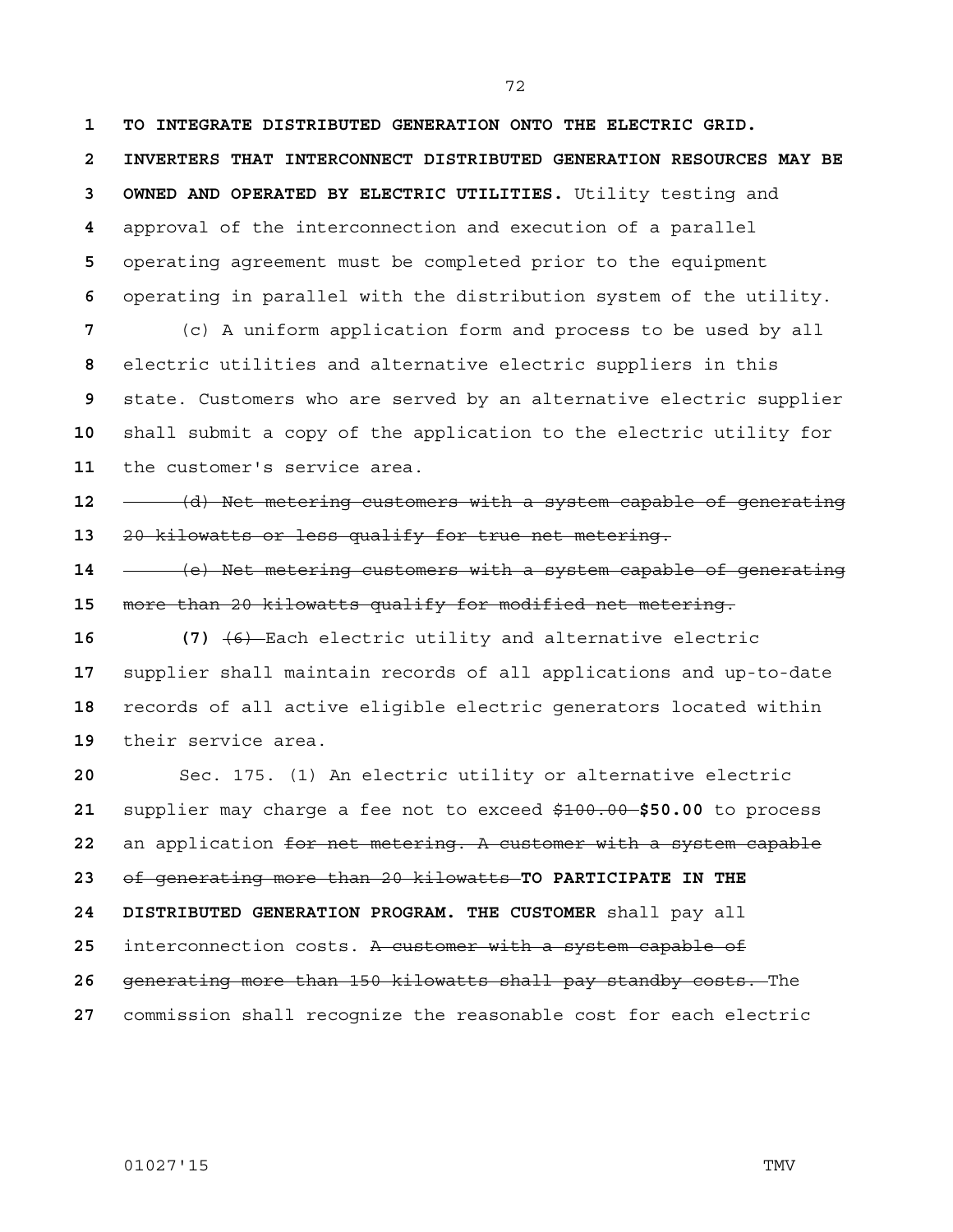utility and alternative electric supplier to operate a net metering **2 DISTRIBUTED GENERATION** program. For an electric utility with 1,000,000 or more retail customers in this state, the commission shall include in that **ELECTRIC** utility's nonfuel base rates all costs of meeting all program requirements except that all energy costs of the program shall be recovered through the utility's power supply cost recovery mechanism under sections **SECTION** 6j and 6k of 1939 PA 3, MCL 460.6j**.** and 460.6k. For an electric utility with less **FEWER** than 1,000,000 base distribution customers in this state, the commission shall allow that **ELECTRIC** utility to recover all energy costs of the program through the power supply cost recovery mechanism under sections **SECTION** 6j and 6k of 1939 PA 3, MCL 460.6j**,** and 460.6k, and shall develop a cost recovery mechanism for that utility to contemporaneously recover all other costs of meeting the program requirements.

16 (2) The interconnection requirements of the net metering **17 DISTRIBUTED GENERATION** program shall provide that an electric utility or alternative electric supplier shall, subject to any time requirements imposed by the commission and upon reasonable written notice to the net metering **DISTRIBUTED GENERATION** customer, perform testing and inspection of an interconnected eligible electric generator as is necessary to determine that the system complies with all applicable electric safety, power quality, and interconnection requirements. The costs of testing and inspection are considered a cost of operating a net metering **DISTRIBUTED 26 GENERATION** program and shall be recovered under subsection (1). (3) The interconnection requirements shall require all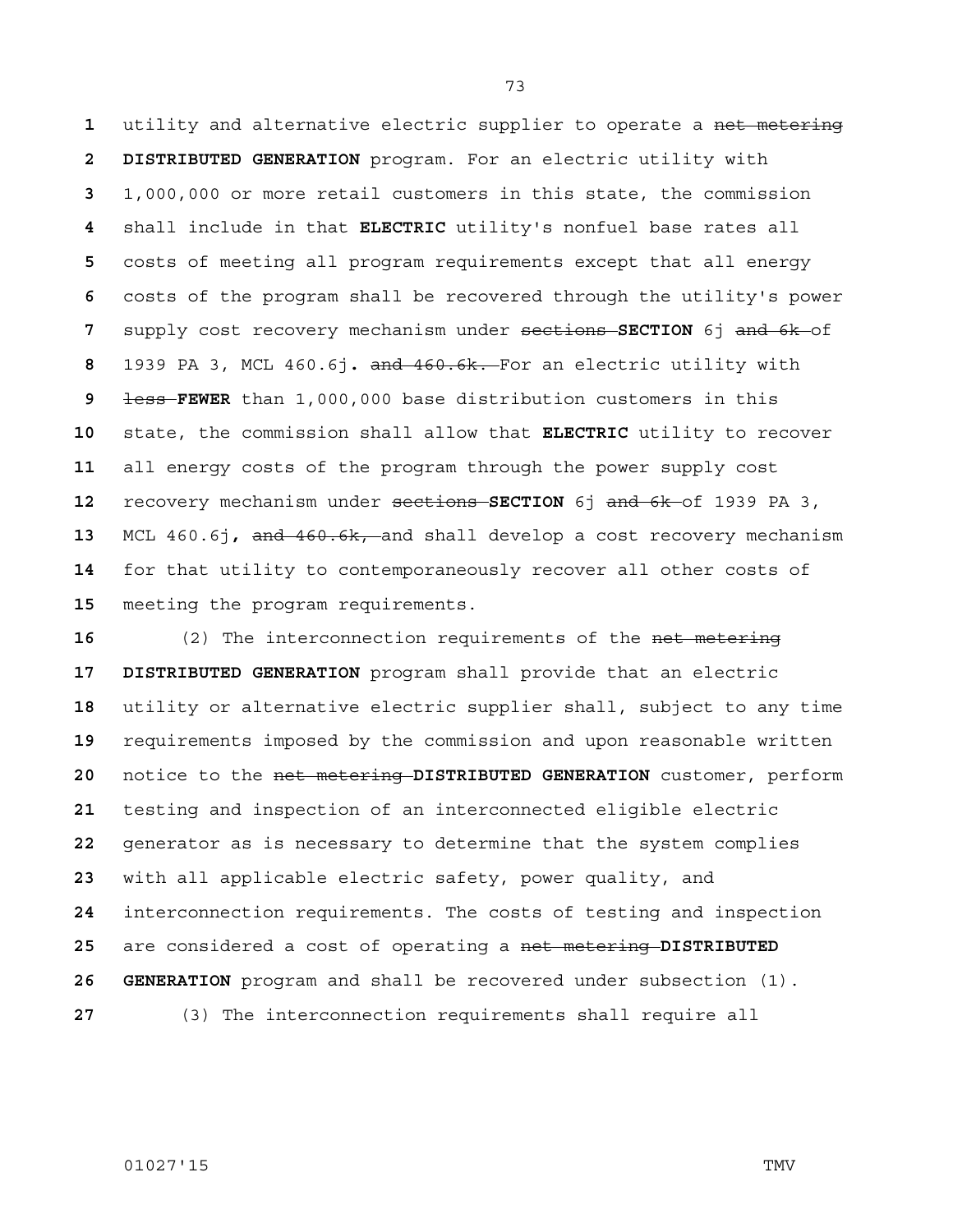eligible electric generators, alternative electric suppliers, and electric utilities to comply with all applicable federal, state, and local laws, rules, or regulations, and any national standards as determined by the commission.

Sec. 177. (1) Electric meters shall be used to determine the amount of the customer's energy **ELECTRICITY** use in each billing period <del>, net of any excess energy the customer's generator delivers</del> to the utility distribution system during that same billing period. For a customer with a generation system capable of generating more than 20 kilowatts, the utility shall install and utilize a generation meter and a meter or meters capable of measuring the flow of energy in both directions. A customer with a system capable of generating more than 150 kilowatts shall pay the costs of installing any new meters.**AND THE AMOUNT OF ELECTRICITY PRODUCED BY 15 THE ELIGIBLE ELECTRIC GENERATOR ON THE CUSTOMER'S SITE.** (2) An electric utility serving over 1,000,000 customers in

this state may **SHALL** provide its customers participating in the net metering **DISTRIBUTED GENERATION** program, at no additional charge, **19 COST,** a meter or meters capable of measuring the flow of energy in both directions.

(3) An electric utility serving fewer than 1,000,000 customers

in this state shall provide a meter or meters described in

subsection (2) to customers participating in the net metering

program at cost. Only the incremental cost above that for meters

provided by the electric utility to similarly situated

nongenerating customers shall be paid by the eligible customer.

**27 (3)** (4) If the quantity of electricity generated and delivered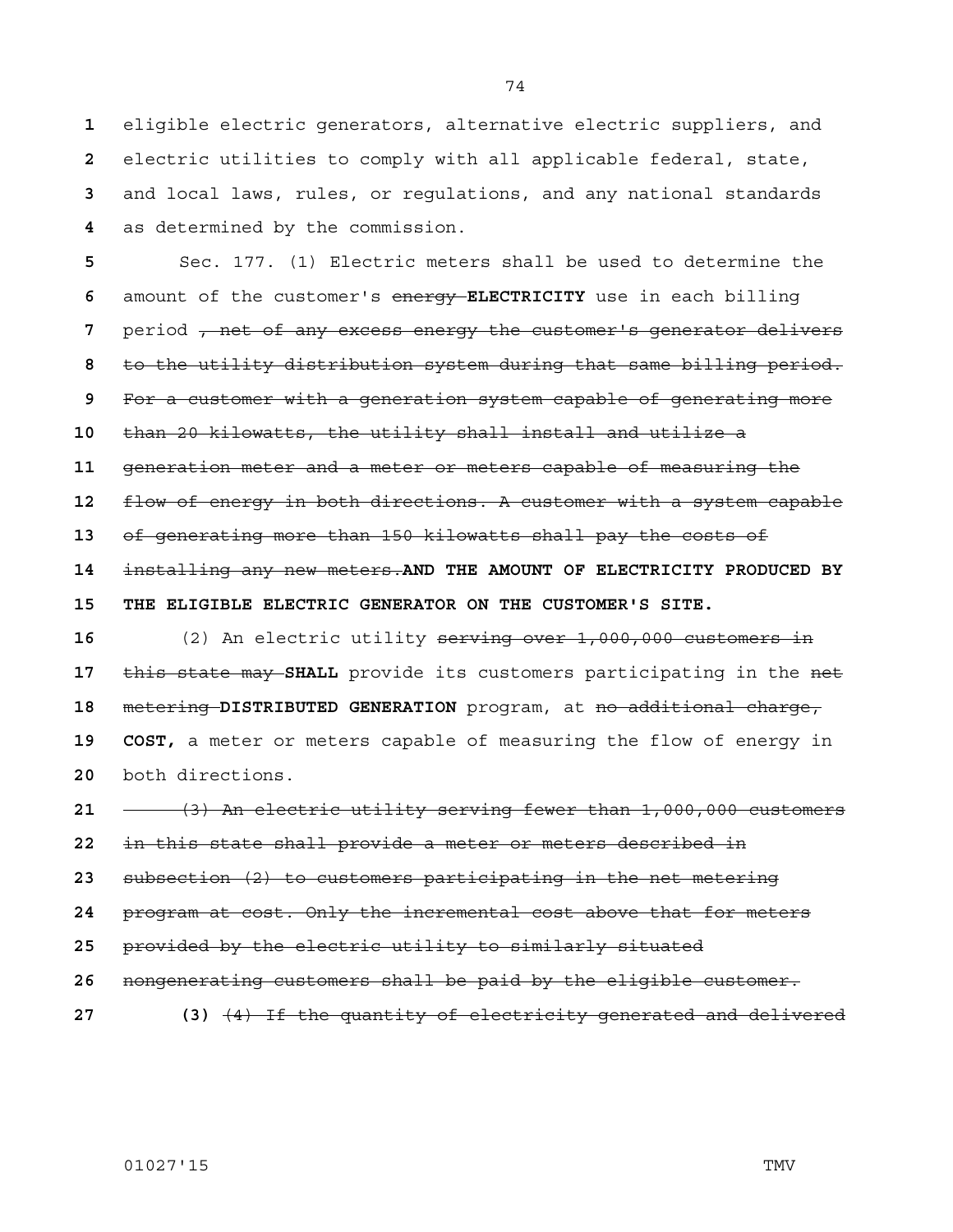**1** to the utility distribution system by an eligible electric **2** generator during a billing period exceeds the quantity of **3** electricity supplied from the electric utility or alternative **4** electric supplier during the billing period, the eligible customer **5** shall be credited by their supplier of electric generation service **6** for the excess kilowatt hours generated during the billing period. **7** The credit shall appear on the bill for the following billing **8** period and shall be limited to the total power supply charges on **9** that bill. Any excess kilowatt hours not used to offset electric **10** generation charges in the next billing period will be carried **11** forward to subsequent billing periods. **A CUSTOMER PARTICIPATING IN 12 THE DISTRIBUTED GENERATION PROGRAM SHALL PURCHASE ALL OF THE 13 ELECTRICITY THE CUSTOMER CONSUMES FROM THE ELECTRIC UTILITY OR 14 ALTERNATIVE ELECTRIC SUPPLIER AT THE APPLICABLE RETAIL ELECTRICITY 15 RATES AND CHARGES. IF PARTICIPATING IN NET METERING, THE CUSTOMER 16 SHALL RECEIVE A BILL CREDIT FOR ALL ELECTRICITY PRODUCED BY THE 17 ELIGIBLE ELECTRIC GENERATOR ON THE CUSTOMER'S SITE. THE BILL CREDIT 18 SHALL BE THE VALUE OF THE ENERGY AVOIDED BY THE ELECTRIC UTILITY OR 19 ALTERNATIVE ELECTRIC SUPPLIER AS A RESULT OF THE CUSTOMER'S 20 PARTICIPATION. THE VALUE OF THE ENERGY AVOIDED BY THE ELECTRIC 21 UTILITY OR ALTERNATIVE ELECTRIC SUPPLIER SHALL BE DETERMINED BY 22 APPLYING THE DAY-AHEAD WHOLESALE ENERGY MARKET CLEARING PRICE AT 23 THE APPROPRIATE PRICING NODE FOR EACH KILOWATT-HOUR PRODUCED BY THE 24 ELIGIBLE ELECTRIC GENERATOR. THE VALUE OF THE ENERGY AVOIDED SHALL 25 BE DETERMINED BY APPLYING THE RELEVANT INDEPENDENT SYSTEM 26 OPERATOR'S MONTHLY CAPACITY AUCTION CLEARING PRICE FOR EACH 27 KILOWATT PER MONTH, DISCOUNTED FOR VARIABLE GENERATING UNITS**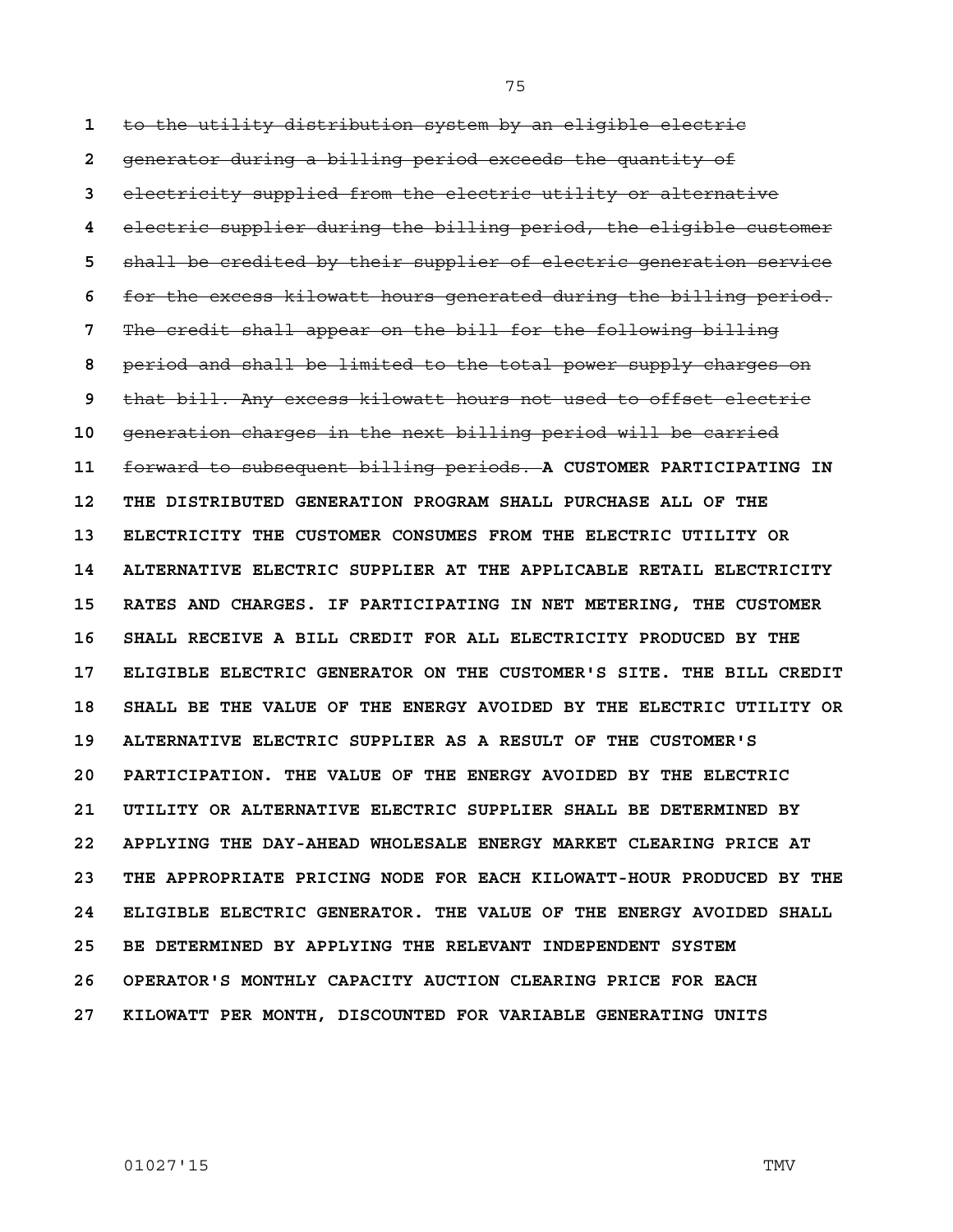**1 ACCORDING TO THE METHODOLOGY USED BY THE INDEPENDENT SYSTEM 2 OPERATOR. IF THE BILL CREDIT EXCEEDS THE CHARGES FOR THE CUSTOMER'S 3 ELECTRIC CONSUMPTION, THE BILL CREDIT SHALL CARRY OVER TO 4 SUBSEQUENT BILLING PERIODS INDEFINITELY UNTIL FULLY UTILIZED TO 5 OFFSET CHARGES FOR THE CUSTOMER'S ELECTRIC CONSUMPTION. THE 6 ELECTRIC UTILITY OR ALTERNATIVE ELECTRIC SUPPLIER MAY, UPON 7 APPROVAL BY THE COMMISSION, CHARGE A MINIMUM BILL AMOUNT TO SUPPORT 8 THE CUSTOMER'S USE OF THE ELECTRIC GRID FOR ANY MONTH IN WHICH A 9 CUSTOMER'S MONTHLY BILL CREDIT EXCEEDS THE CHARGES FOR THE 10 CUSTOMER'S CONSUMPTION.** Notwithstanding any law or regulation, net **11** metering **DISTRIBUTED GENERATION PROGRAM** customers shall not receive **12** credits for electric utility transmission or distribution charges. **13** The credit per kilowatt hour for kilowatt hours delivered into the **14** utility's distribution system shall be either of the following: **15** (a) The monthly average real-time locational marginal price **16** for energy at the commercial pricing node within the electric **17** utility's distribution service territory, or for net metering **18** customers on a time-based rate schedule, the monthly average real-**19** time locational marginal price for energy at the commercial pricing **20** node within the electric utility's distribution service territory **21** during the time-of-use pricing period.

**22** (b) The electric utility's or alternative electric supplier's **23** power supply component of the full retail rate during the billing **24** period or time-of-use pricing period.

**25 (4) A CUSTOMER PARTICIPATING IN THE DISTRIBUTED GENERATION 26 PROGRAM SHALL BE CHARGED THE ELECTRIC UTILITY'S OR ALTERNATIVE 27 ELECTRIC SUPPLIER'S FULL RETAIL RATE FOR ALL INFLOW. FOR TOTAL**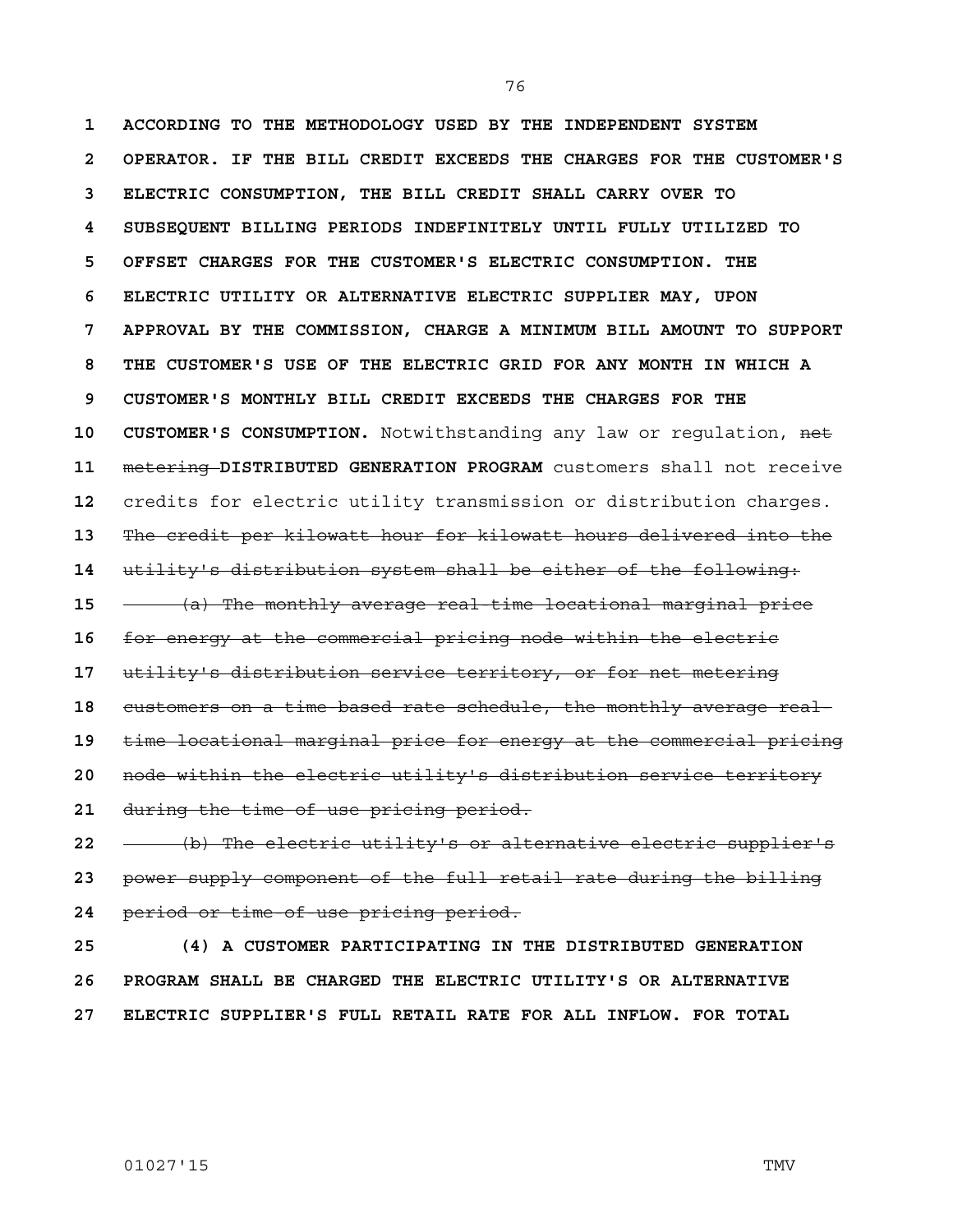**1 CUSTOMER GENERATION MINUS OUTFLOW, THE CUSTOMER SHALL PAY ALL 2 DELIVERY CHARGES APPLICABLE TO THE ELECTRIC UTILITY'S OR 3 ALTERNATIVE ELECTRIC SUPPLIER'S RETAIL RATE, PLUS THE NONFUEL 4 PORTION OF THE ELECTRIC UTILITY'S OR ALTERNATIVE ELECTRIC 5 SUPPLIER'S POWER SUPPLY RATES. 6** Sec. 179. An eligible electric generator **A CUSTOMER** shall own **7** any renewable energy credits granted for electricity generated **ON 8 THE CUSTOMER'S SITE** under the net metering **DISTRIBUTED GENERATION 9** program created in this part. **10 PART 7. 11 RESIDENTIAL ENERGY IMPROVEMENTS 12 SEC. 201. AS USED IN THIS PART: 13 (A) "ENERGY WASTE REDUCTION IMPROVEMENT" MEANS EQUIPMENT, 14 DEVICES, OR MATERIALS INTENDED TO DECREASE ENERGY CONSUMPTION, 15 INCLUDING, BUT NOT LIMITED TO, ALL OF THE FOLLOWING: 16 (***i***) INSULATION IN WALLS, ROOFS, FLOORS, FOUNDATIONS, OR 17 HEATING AND COOLING DISTRIBUTION SYSTEMS. 18 (***ii***) STORM WINDOWS AND DOORS; MULTI-GLAZED WINDOWS AND DOORS; 19 HEAT-ABSORBING OR HEAT-REFLECTIVE GLAZED AND COATED WINDOW AND DOOR 20 SYSTEMS; AND ADDITIONAL GLAZING, REDUCTIONS IN GLASS AREA, AND 21 OTHER WINDOW AND DOOR SYSTEM MODIFICATIONS THAT REDUCE ENERGY 22 CONSUMPTION. 23 (***iii***) AUTOMATED ENERGY CONTROL SYSTEMS. 24 (***iv***) HEATING, VENTILATING, OR AIR-CONDITIONING AND 25 DISTRIBUTION SYSTEM MODIFICATIONS OR REPLACEMENTS. 26 (***v***) AIR SEALING, CAULKING, AND WEATHER-STRIPPING. 27 (***vi***) LIGHTING FIXTURES THAT REDUCE THE ENERGY USE OF THE**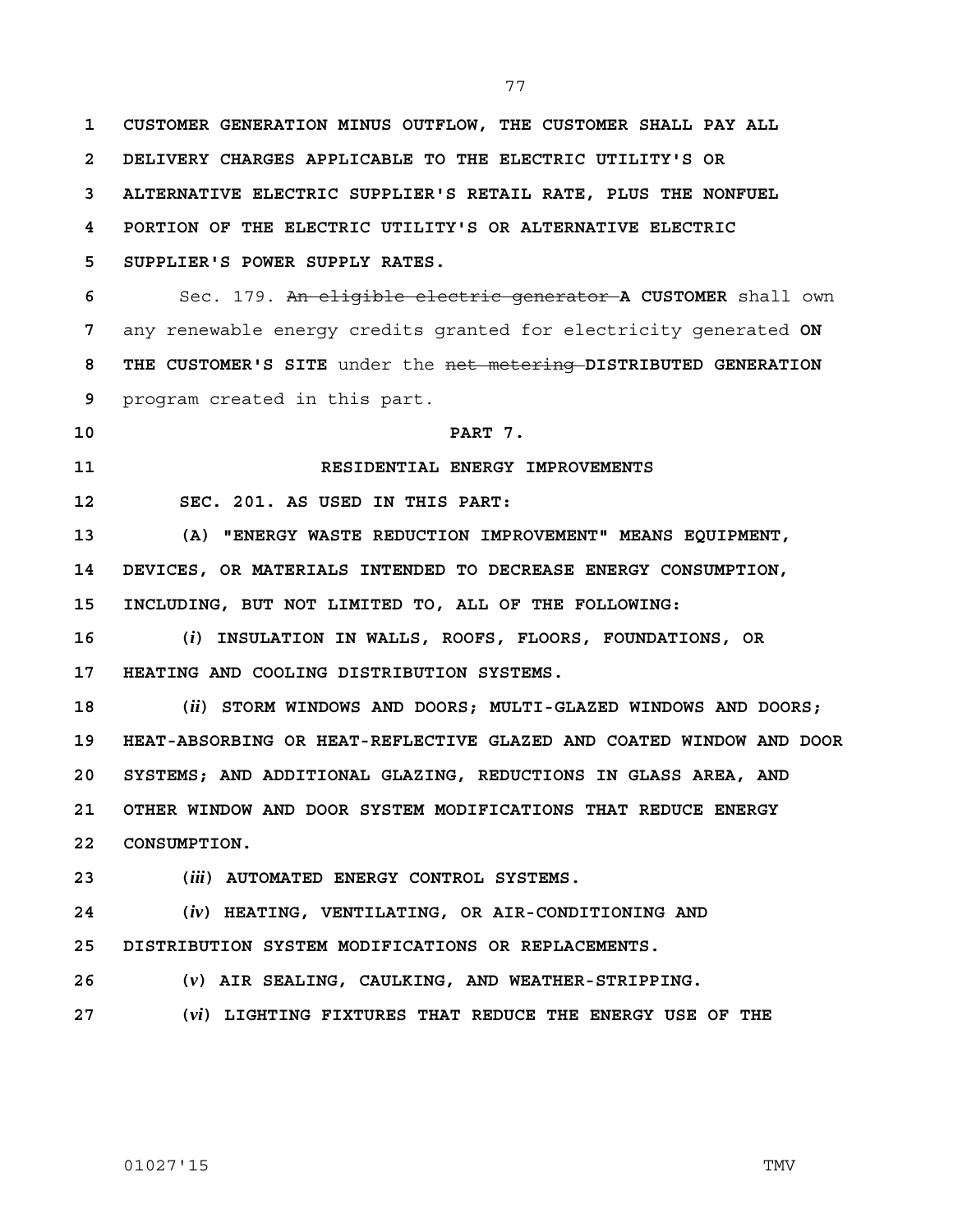**1 LIGHTING SYSTEM.**

**2 (***vii***) ENERGY RECOVERY SYSTEMS.**

**3 (***viii***) DAY LIGHTING SYSTEMS.**

**4 (***ix***) ELECTRICAL WIRING OR OUTLETS TO CHARGE A MOTOR VEHICLE 5 THAT IS FULLY OR PARTIALLY POWERED BY ELECTRICITY.**

**6 (***x***) MEASURES TO REDUCE THE USAGE OF WATER OR INCREASE THE 7 EFFICIENCY OF WATER USAGE.**

**8 (***xi***) ANY OTHER INSTALLATION OR MODIFICATION OF EQUIPMENT, 9 DEVICES, OR MATERIALS APPROVED AS A UTILITY COST-SAVINGS MEASURE BY 10 THE GOVERNING BODY.**

**11 (B) "ENERGY PROJECT" MEANS THE INSTALLATION OR MODIFICATION OF 12 AN ENERGY WASTE REDUCTION IMPROVEMENT OR THE ACQUISITION, 13 INSTALLATION, OR IMPROVEMENT OF A CLEAN ENERGY SYSTEM.**

**14 (C) "HOME ENERGY AUDIT" MEANS AN EVALUATION OF THE ENERGY 15 PERFORMANCE OF A RESIDENTIAL STRUCTURE, BY A QUALIFIED PERSON USING 16 BUILDING-PERFORMANCE DIAGNOSTIC EQUIPMENT AND COMPLYING WITH 17 AMERICAN NATIONAL STANDARDS INSTITUTE-APPROVED HOME ENERGY AUDIT 18 STANDARDS, THAT MEETS BOTH OF THE FOLLOWING REQUIREMENTS:**

**19 (***i***) DETERMINES HOW BEST TO OPTIMIZE ENERGY PERFORMANCE WHILE 20 MAINTAINING OR IMPROVING HUMAN COMFORT, HEALTH, AND SAFETY AND THE 21 DURABILITY OF THE STRUCTURE.**

**22 (***ii***) INCLUDES A BASELINE ENERGY MODEL AND COST-BENEFIT 23 ANALYSIS FOR RECOMMENDED ENERGY WASTE REDUCTION IMPROVEMENTS.**

**24 (D) "PROPERTY" MEANS PRIVATELY OWNED RESIDENTIAL REAL 25 PROPERTY.**

**26 (E) "RECORD OWNER" MEANS THE PERSON OR PERSONS POSSESSED OF 27 THE MOST RECENT FEE TITLE OR LAND CONTRACT VENDEE'S INTEREST IN**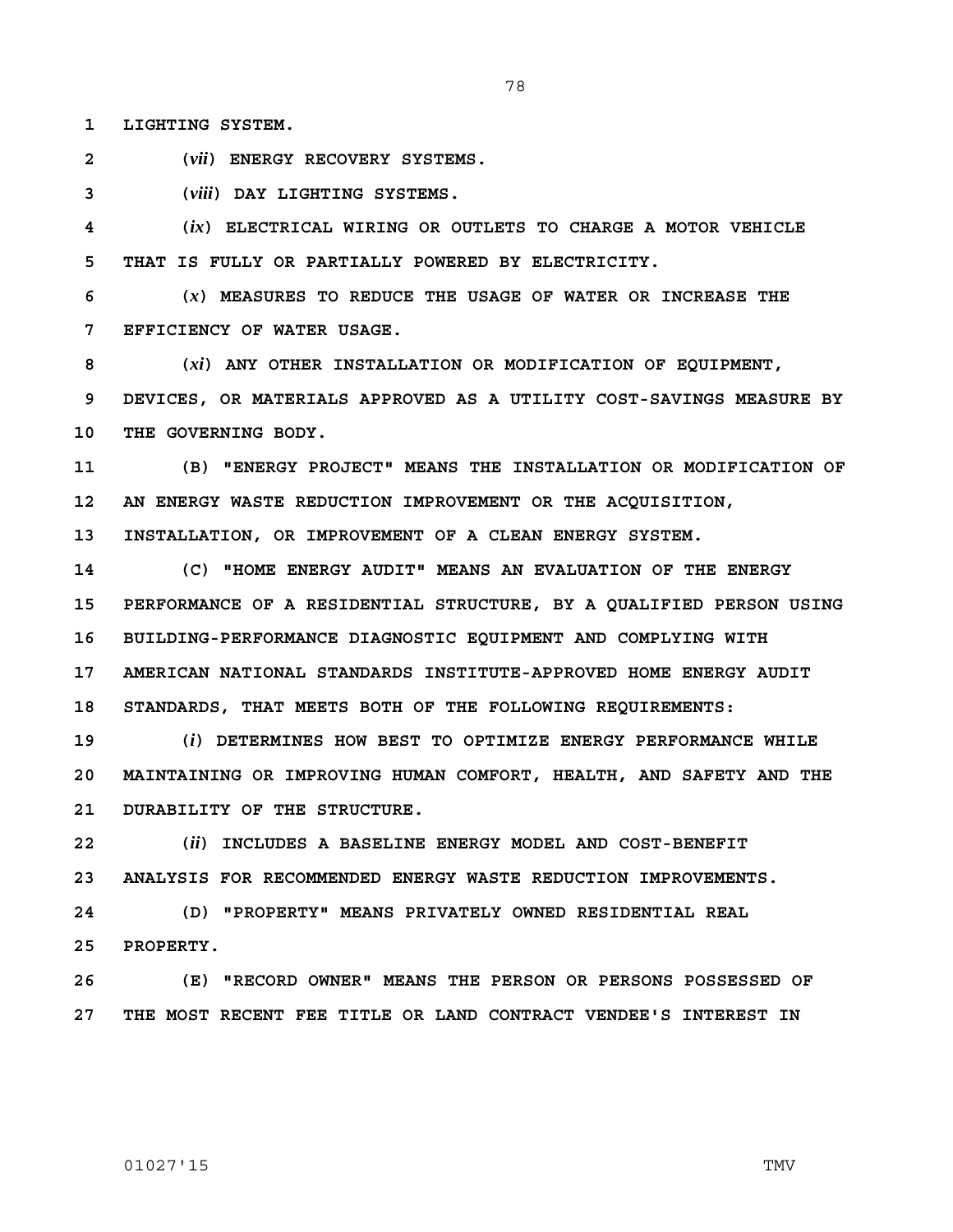**1 PROPERTY AS SHOWN BY THE RECORDS OF THE COUNTY REGISTER OF DEEDS.**

**2 (F) "RESIDENTIAL ENERGY PROJECTS PROGRAM" OR "PROGRAM" MEANS A 3 PROGRAM AS DESCRIBED IN SECTION 203(2).**

**4 SEC. 203. (1) PURSUANT TO SECTION 205, A PROVIDER MAY 5 ESTABLISH A RESIDENTIAL ENERGY PROJECTS PROGRAM.**

**6 (2) UNDER A RESIDENTIAL ENERGY PROJECTS PROGRAM, IF A RECORD 7 OWNER OF PROPERTY IN THE PROVIDER'S SERVICE TERRITORY OBTAINS 8 FINANCING OR REFINANCING OF AN ENERGY PROJECT ON THE PROPERTY FROM 9 A COMMERCIAL LENDER OR OTHER LEGAL ENTITY, INCLUDING AN INDEPENDENT 10 SUBSIDIARY OF THE PROVIDER, THE LOAN IS REPAID THROUGH ITEMIZED 11 CHARGES ON THE PROVIDER'S UTILITY BILL FOR THAT PROPERTY. THE 12 ITEMIZED CHARGES MAY COVER THE COST OF MATERIALS AND LABOR 13 NECESSARY FOR INSTALLATION, HOME ENERGY AUDIT COSTS, PERMIT FEES, 14 INSPECTION FEES, APPLICATION AND ADMINISTRATIVE FEES, BANK FEES, 15 AND ALL OTHER FEES THAT MAY BE INCURRED BY THE RECORD OWNER FOR THE 16 INSTALLATION ON A SPECIFIC OR PRO RATA BASIS, AS DETERMINED BY THE 17 PROVIDER.**

**18 SEC. 205. (1) A RESIDENTIAL ENERGY PROJECTS PROGRAM SHALL BE 19 ESTABLISHED AND IMPLEMENTED PURSUANT TO A PLAN APPROVED BY THE 20 COMMISSION. A PROVIDER SEEKING TO ESTABLISH A RESIDENTIAL ENERGY 21 PROJECTS PROGRAM SHALL FILE A PROPOSED PLAN WITH THE COMMISSION.**

**22 (2) A PLAN UNDER SUBSECTION (1) SHALL INCLUDE ALL OF THE 23 FOLLOWING:**

**24 (A) THE ESTIMATED COSTS OF ADMINISTRATION OF THE RESIDENTIAL 25 ENERGY PROJECTS PROGRAM.**

**26 (B) WHETHER THE RESIDENTIAL ENERGY PROJECTS PROGRAM WILL BE 27 ADMINISTERED BY A THIRD PARTY.**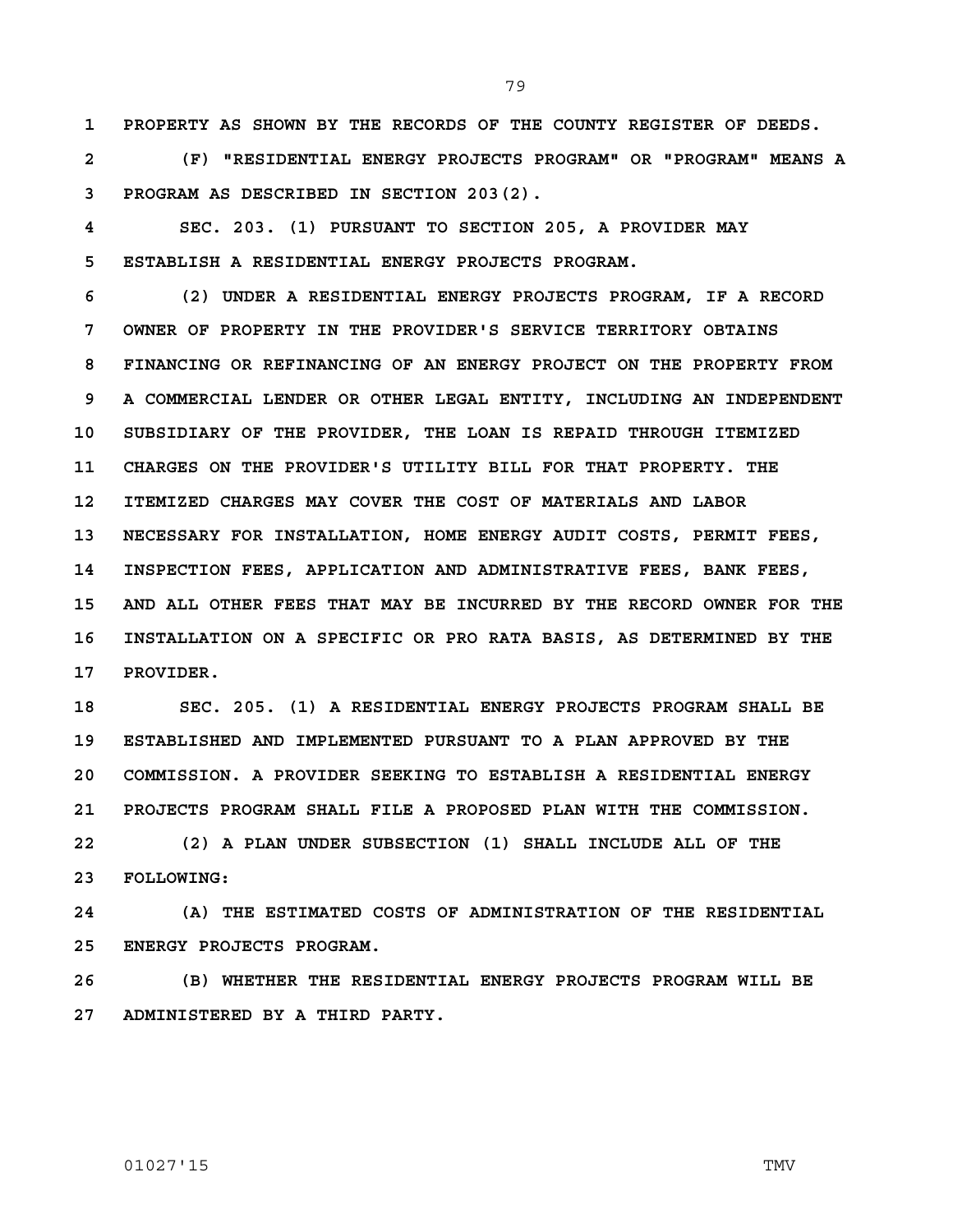**1 (C) AN APPLICATION PROCESS AND ELIGIBILITY REQUIREMENTS FOR A 2 RECORD OWNER TO PARTICIPATE IN THE RESIDENTIAL ENERGY PROJECTS 3 PROGRAM.** 

**4 (D) AN APPLICATION FORM GOVERNING THE TERMS AND CONDITIONS FOR 5 A RECORD OWNER'S PARTICIPATION IN THE PROGRAM, INCLUDING AN 6 EXPLANATION OF BILLING UNDER SUBDIVISION (F) AND OF THE PROVISIONS 7 OF SECTION 207.**

**8 (E) A DESCRIPTION OF ANY FEES TO COVER APPLICATION, 9 ADMINISTRATION, OR OTHER PROGRAM COSTS TO BE CHARGED TO A RECORD 10 OWNER PARTICIPATING IN THE PROGRAM, INCLUDING THE AMOUNT OF EACH 11 FEE, IF KNOWN, OR PROCEDURES TO DETERMINE THE AMOUNT. A FEE SHALL 12 NOT EXCEED THE COSTS INCURRED BY THE PROVIDER FOR THE ACTIVITY FOR 13 WHICH THE FEES ARE CHARGED.**

**14 (F) PROVISIONS FOR BILLING CUSTOMERS OF THE PROVIDER ANY FEES 15 UNDER SUBDIVISION (E) AND THE MONTHLY INSTALLMENT PAYMENTS AS A 16 PER-METER CHARGE ON THE BILL FOR ELECTRIC OR NATURAL GAS SERVICES.**

**17 (G) PROVISIONS FOR MARKETING AND PARTICIPANT EDUCATION.** 

**18 (3) THE COMMISSION SHALL NOT APPROVE A PROVIDER'S PROPOSED 19 RESIDENTIAL ENERGY PROJECTS PLAN UNLESS THE COMMISSION DETERMINES 20 THAT THE PLAN IS REASONABLE AND PRUDENT.** 

**21 (4) IF THE COMMISSION REJECTS A PROPOSED PLAN OR AMENDMENT 22 UNDER THIS SECTION, THE COMMISSION SHALL EXPLAIN IN WRITING THE 23 REASONS FOR ITS DETERMINATION.**

**24 (5) EVERY 4 YEARS AFTER INITIAL APPROVAL OF A PLAN UNDER 25 SUBSECTION (1), THE COMMISSION SHALL REVIEW THE PLAN.** 

**26 SEC. 207. (1) A BASELINE HOME ENERGY AUDIT SHALL BE CONDUCTED 27 BEFORE AN ENERGY PROJECT IS UNDERTAKEN. AFTER THE ENERGY PROJECT IS**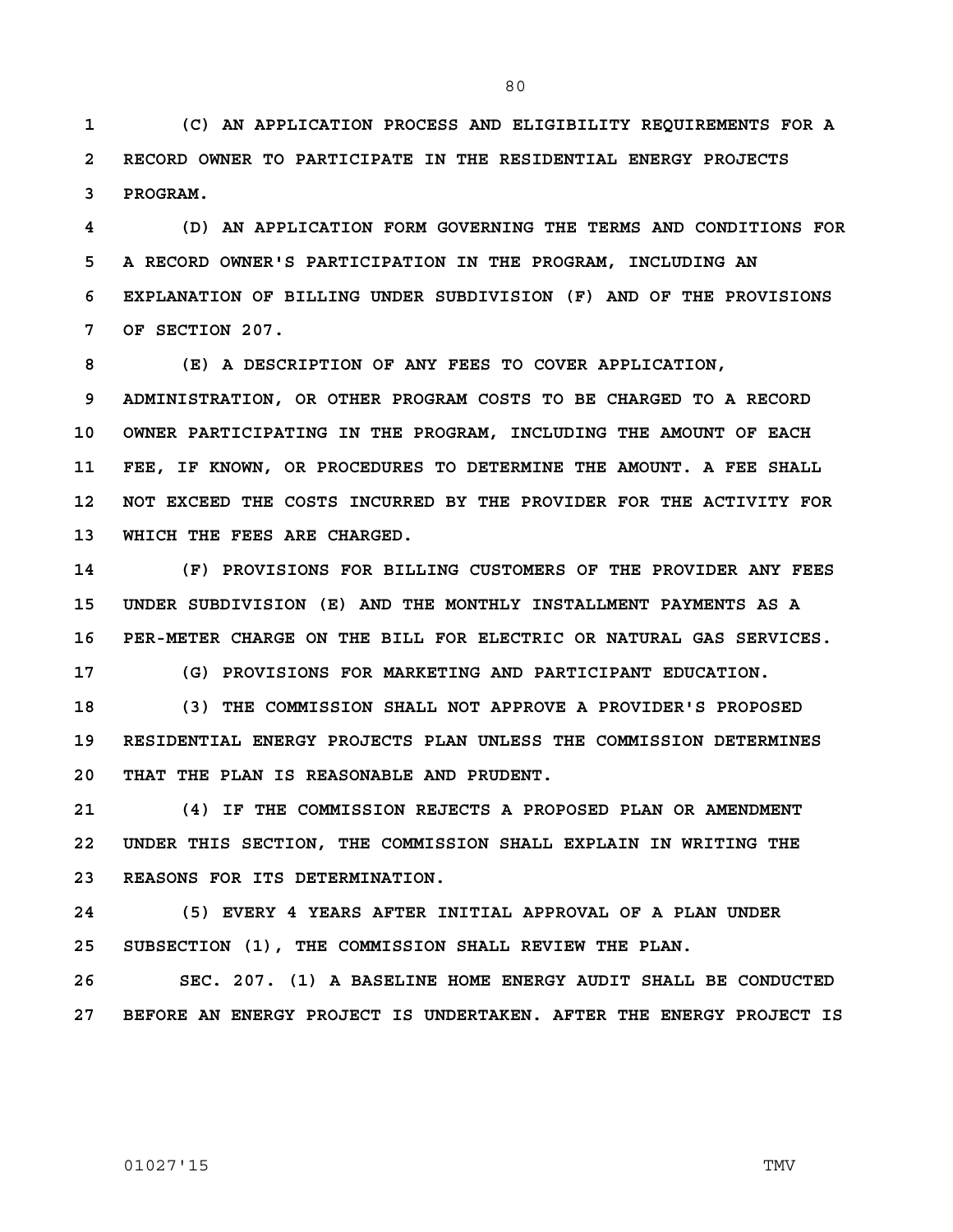**1 COMPLETED, THE PROVIDER SHALL OBTAIN VERIFICATION THAT THE ENERGY 2 PROJECT WAS PROPERLY INSTALLED AND IS OPERATING AS INTENDED.**

**3 (2) ELECTRIC OR NATURAL GAS SERVICE MAY BE SHUT OFF FOR 4 NONPAYMENT OF THE PER-METER CHARGE DESCRIBED UNDER SECTION 205 IN 5 THE SAME MANNER AND PURSUANT TO THE SAME PROCEDURES AS USED TO 6 ENFORCE NONPAYMENT OF OTHER CHARGES FOR THE PROVIDER'S ELECTRIC OR 7 NATURAL GAS SERVICE. IF NOTICE OF A LOAN UNDER THE PROGRAM IS 8 RECORDED WITH THE REGISTER OF DEEDS FOR THE COUNTY IN WHICH THE 9 PROPERTY IS LOCATED, THE OBLIGATION TO PAY THE PER-METER CHARGE 10 SHALL RUN WITH THE LAND AND BE BINDING ON FUTURE CUSTOMERS 11 CONTRACTING FOR ELECTRIC SERVICE OR NATURAL GAS SERVICE, AS 12 APPLICABLE, TO THE PROPERTY.**

**13 SEC. 209. (1) THE TERM OF A LOAN PAID THROUGH A RESIDENTIAL 14 ENERGY PROJECTS PROGRAM SHALL NOT EXCEED THE ANTICIPATED USEFUL 15 LIFE OF THE ENERGY PROJECT FINANCED BY THE LOAN OR 180 MONTHS, 16 WHICHEVER IS LESS. THE LOAN SHALL BE REPAID IN MONTHLY 17 INSTALLMENTS.**

**18 (2) THE LENDER SHALL COMPLY WITH ALL STATE AND FEDERAL LAWS 19 APPLICABLE TO THE EXTENSION OF CREDIT FOR HOME IMPROVEMENTS.** 

**20 (3) IF A NONPROFIT CORPORATION MAKES LOANS TO OWNERS OF 21 PROPERTY TO BE REPAID UNDER A RESIDENTIAL ENERGY PROJECT PROGRAM, 22 INTEREST SHALL BE CHARGED ON THE UNPAID BALANCE AT A RATE OF NOT 23 MORE THAN THE ADJUSTED PRIME RATE AS DETERMINED UNDER SECTION 23 OF 24 1941 PA 122, MCL 205.23, PLUS 4%.**

**25 SEC. 211. (1) PURSUANT TO THE ADMINISTRATIVE PROCEDURES ACT OF 26 1969, 1969 PA 306, MCL 24.201 TO 24.328, THE COMMISSION SHALL 27 PROMULGATE RULES TO IMPLEMENT THIS PART WITHIN 1 YEAR AFTER THE**